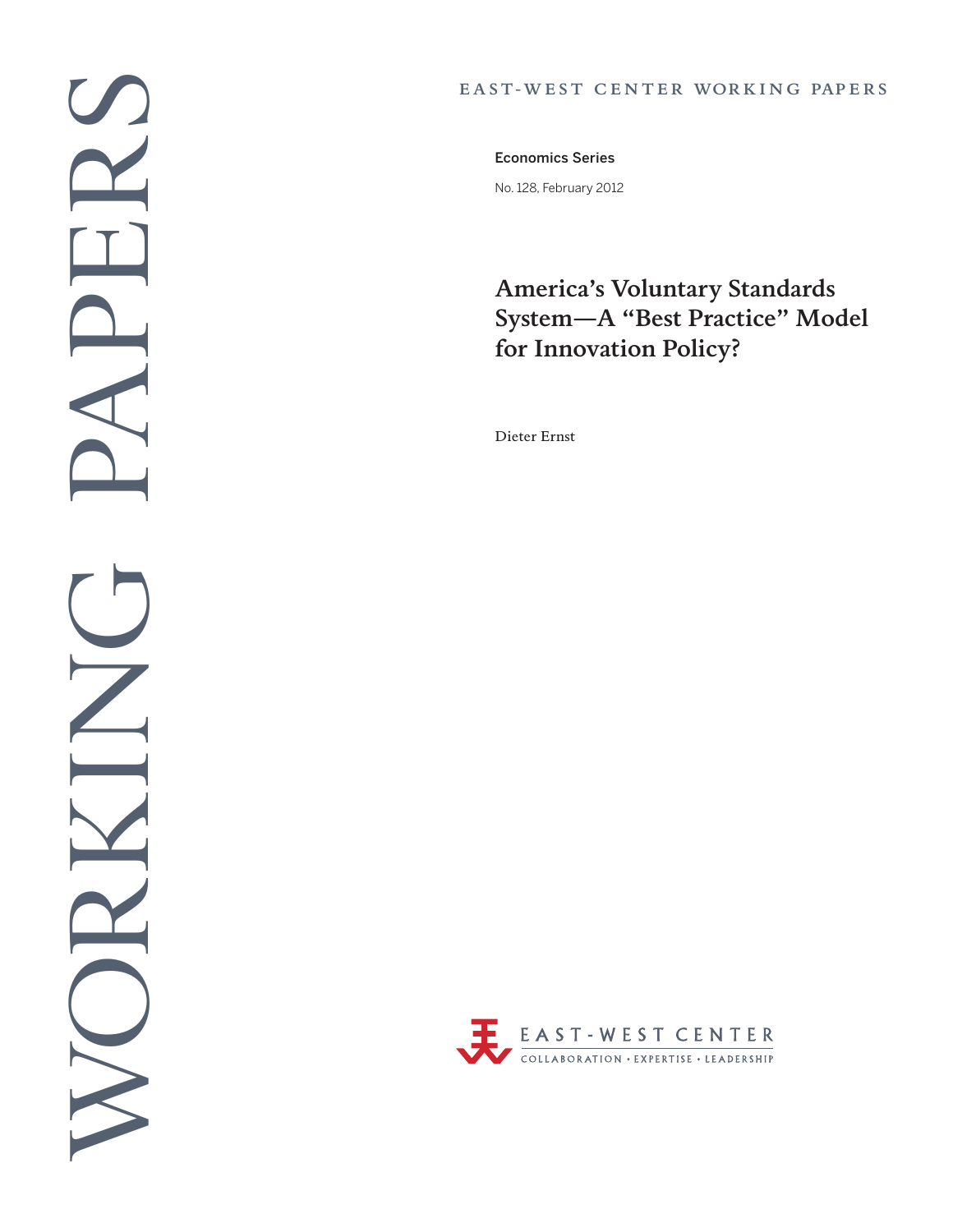#### Economics Series

No. 128, February 2012

# **America's Voluntary Standards System—A "Best Practice" Model for Innovation Policy?**

#### Dieter Ernst

East-West Center Working Papers is an unreviewed and unedited prepublication series reporting on research in progress. The views expressed are those of the author and not necessarily those of the Center. East-West Center Working Papers are circulated for comment and to inform interested colleagues about work in progress at the Center.

Working Papers are available online for free at EastWestCenter.org/ewcworkingpapers. To order print copies (\$3.00 each plus shipping and handling), contact the Center's Publication Sales Office.

The East-West Center promotes better relations and understanding among the people and nations of the United States, Asia, and the Pacific through cooperative study, research, and dialogue. Established by the US Congress in 1960, the Center serves as a resource for information and analysis on critical issues of common concern, bringing people together to exchange views, build expertise, and develop policy options.

The Center's 21-acre Honolulu campus, adjacent to the University of Hawai'i at Mānoa, is located midway between Asia and the US mainland and features research, residential, and international conference facilities. The Center's Washington, DC, office focuses on preparing the United States for an era of growing Asia Pacific prominence.

The Center is an independent, public, nonprofit organization with funding from the US government, and additional support provided by private agencies, individuals, foundations, corporations, and governments in the region.

#### EastWestCenter.org/publications

Publication Sales Office| East-West Center 1601 East-West Road | Honolulu, Hawai'i 96848-1601

Tel: 808.944.7145 | Fax: 808.944.7376 EWCBooks@EastWestCenter.org

*Dr. Dieter Ernst,* East-West Center senior fellow, is an authority on global production networks and R&D internationalization in hightech industries and on industrial and innovation policies in China, the US, and emerging economies, with a focus on standards and intellectual property rights. He serves as a member of the US National Academies' Committee on Global Approaches to Advanced Computing.

Related publications include: *Indigenous Innovation and Globalization: The Challenge for China's Standardization Strategy (2011)*  [Chinese publication in production]; *China's Innovation Policy Is a Wake-Up Call for America (2011), A New Geography of Knowledge in the Electronics Industry? Asia's Role in Global Innovation Networks (2009), Can Chinese IT Firms Develop Innovative Capabilities within Global Knowledge Networks?, 2008; China's Emerging Industrial Economy-Insights from the IT Industry* (with Barry Naughton), *2007; Innovation Offshoring-Asia's Emerging Role in Global Innovation Networks (2006).*

This paper is a first draft of a book chapter in Ernst, D., forthcoming, *Innovation Policy in the Global Knowledge Economy – Comparing the US, China, Taiwan and Europe.*

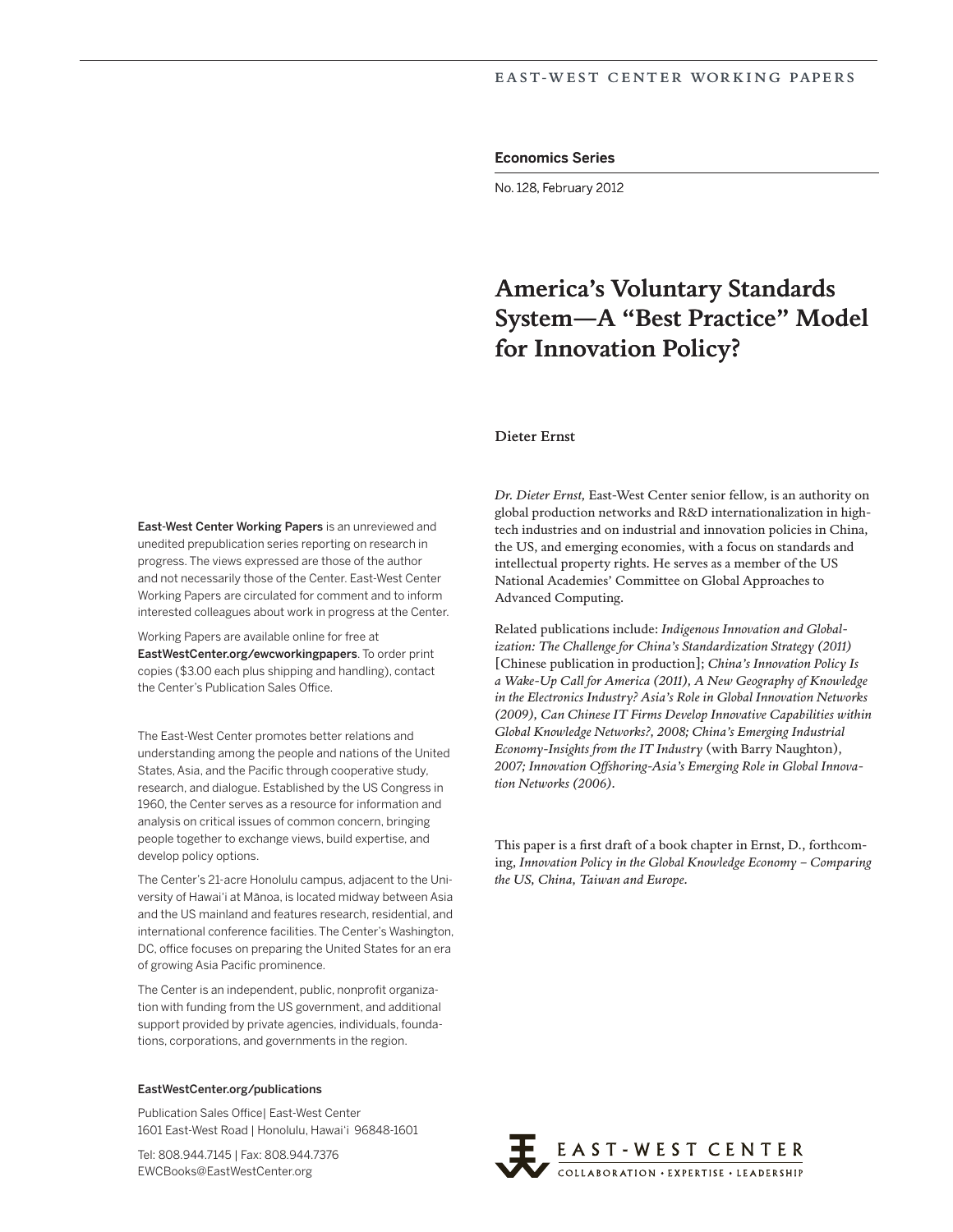## **America's Voluntary Standards System – A "Best Practice" Model for**

## **Innovation Policy?<sup>1</sup>**

#### **by**

## **Dieter Ernst, East-West Center**

#### **Abstract**

 $\overline{a}$ 

For its proponents, America's voluntary standards system is a 'best practice' model for innovation policy. Foreign observers however are concerned about possible drawbacks of a standards system that is largely driven by the private sector. There are doubts, especially in Europe and China, whether the American system can balance public and private interests in times of extraordinary national and global challenges to innovation.

 To assess the merits of these conflicting perceptions, the paper reviews the historical roots of the American voluntary standards system, examines its current defining characteristics, and highlights its strengths and weaknesses. On the positive side, a tradition of decentralized local self-government, has given voice to diverse stakeholders in innovation, avoiding the pitfalls of top-down government-centered standards systems. However, a lack of effective coordination of multiple stakeholder strategies tends to constrain effective and open standardization processes, especially in the management of essential patents and in the timely provision of interoperability standards.

 To correct these drawbacks of the American standards system, the government has an important role to play as an enabler, coordinator, and, if necessary, an enforcer of the rules of the game in order to prevent abuse of market power by companies with large accumulated patent portfolios. The paper documents the ups and downs of the Federal Government's role in standardization, and examines current efforts to establish robust public-private standards development partnerships, focusing on the *Smart Grid Interoperability* project coordinated by the National Institute of Standards and Technology (NIST).

 In short, countries that seek to improve their standards systems should study the strengths and weaknesses of the American system. However, persistent differences in economic institutions, levels of development and growth models are bound to limit convergence to a US-Style marketled voluntary standards system.

<sup>&</sup>lt;sup>1</sup> This paper is a first draft of a book chapter in Ernst, D., forthcoming, *Innovation Policy in the Global Knowledge Economy – Comparing the US, China, Taiwan and Europe*.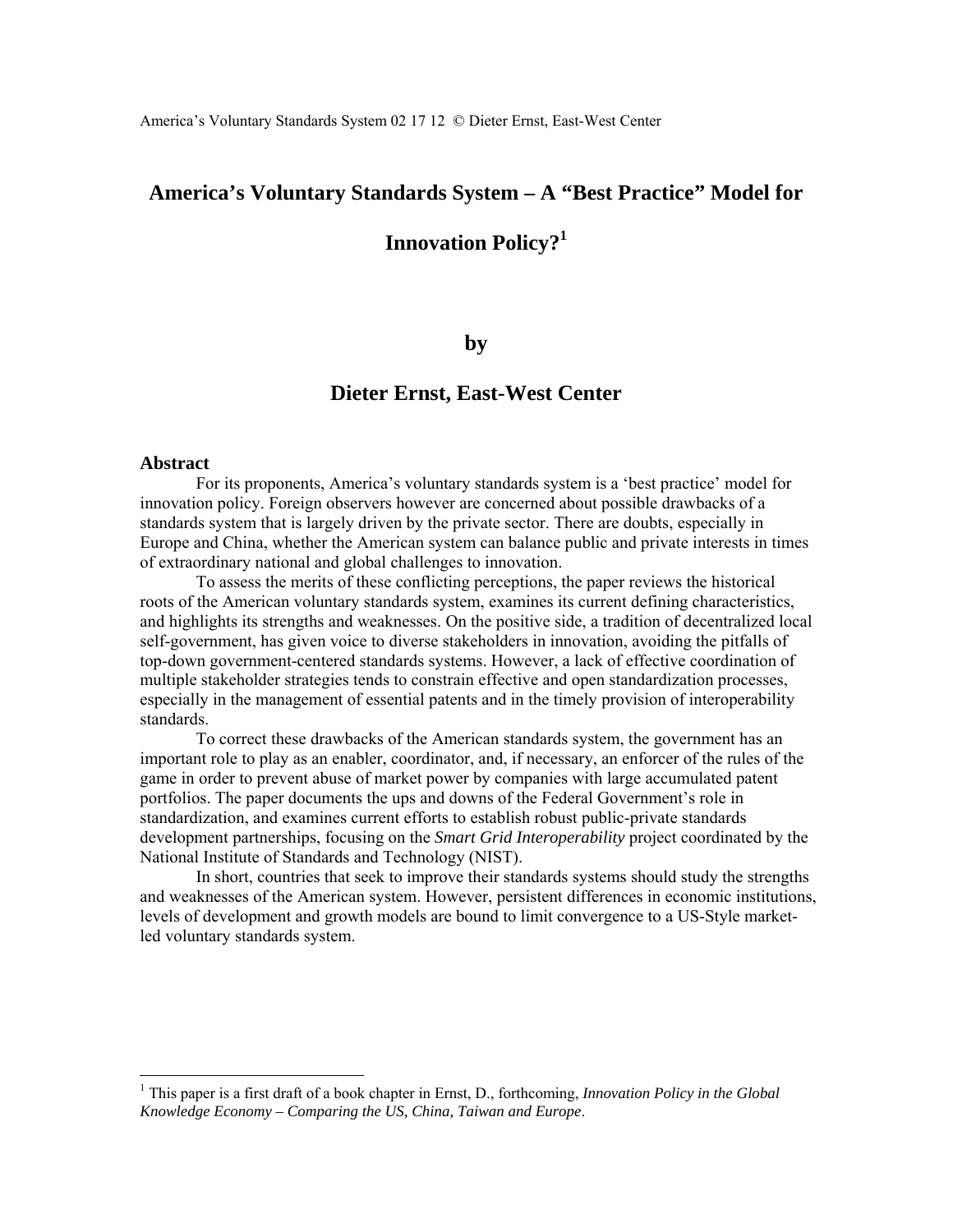#### **About the author**

Dr. Dieter Ernst, East-West Center senior fellow, is an authority on global production networks and R&D internationalization in high-tech industries and on industrial and innovation policies in China, the US and emerging economies, with a focus on standards and intellectual property rights. He serves as a member of the US National Academies' Committee on Global Approaches to Advanced Computing. Dr. Ernst was a senior advisor to the OECD, Paris; research director of the Berkeley Roundtable on the International Economy (BRIE) at the University of California at Berkeley; professor of international business at the Copenhagen Business School; and scientific advisor to governments, private companies and international institutions, among them the World Bank, the U.N. Conference on Trade and Development, and the U.N. Industrial Development Organization. He was invited to provide expert advice and testimony by the US National Research Council, the US National Science Foundation, the US-China Economic and Security Review Commission, the Council on Foreign Relations, the US Council of Scientific Society Presidents, the US-China Cooperative Dialogue on Science & Technology, US-China Strategic and Economic Dialogue, the US Science and Technology Policy Institute (STPI) that assists the US government, the US Department of Commerce, the US Social Science Research Council, the Deloitte Center for the Edge**,** the Frontier Strategy Group.

Relevant publications include *Indigenous Innovation and Globalization: The Challenge for China's Standardization Strategy* (2011) [now published in Chinese]; *China's Innovation Policy Is a Wake-Up Call for America* (2011), *A New Geography of Knowledge in the Electronics Industry? Asia's Role in Global Innovation Networks* (2009), *Can Chinese IT Firms Develop Innovative Capabilities within Global Knowledge Networks?*, 2008; *China's Emerging Industrial Economy-Insights from the IT Industry* (with Barry Naughton), 2007; *Innovation Offshoring-Asia's Emerging Role in Global Innovation Networks* (2006): "Complexity and Internationalization of Innovation: Why is Chip Design Moving to Asia?", *International Journal of Innovation Management*, 2005; "Limits to Modularity - Reflections on Recent Developments in Chip Design", *Industry and Innovation*, 2005; *International Production Networks in Asia: Rivalry or Riches?* (2000), and *Technological Capabilities and Export Success - Lessons from East Asia* (1998).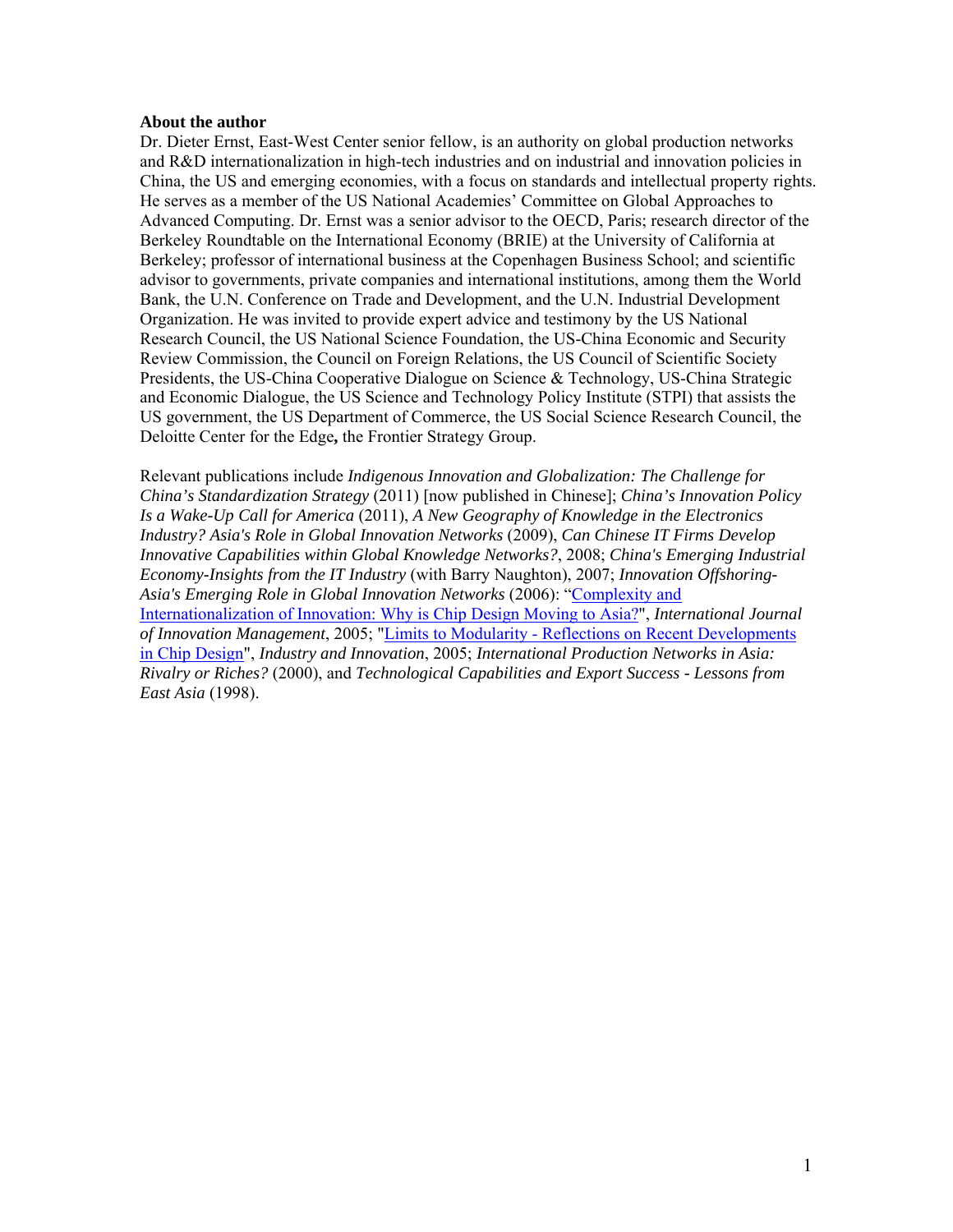#### **Conflicting Perceptions**

 $\overline{a}$ 

The American standards system is focused on voluntary consensus standards that are created by private-sector standard development organizations. For its proponents, the American system is an effective response to the new challenges that innovation policy faces in the global knowledge economy and hence it can serve as a 'best practice' model for other countries. In this view, the key to success is an informal, flexible bottom-up approach that provides "open" access and responds quickly to the accelerating pace of technical change and the sometimes disruptive shifts in markets.

 The view from outside the US is different. Interviews with standardization experts from the US, Europe, Japan, China, Taiwan, Korea and India show that these foreign observers are well aware of the extraordinary achievements of the US market-led system of voluntary standards in generating innovation<sup>2</sup>. There is a keen interest to learn more about the potential advantages of a US-style voluntary standards system and how this system really works in practice.

 But these foreign observers also expressed serious concerns about possible drawbacks of a standards system that is largely driven by the private sector. Foreign observers are particularly concerned about the capacity of the American system to balance public and private interests in times of extraordinary national and global challenges, and they doubt whether this system qualifies as a "best practice model" for other countries.

 To assess the merits of these conflicting perceptions, this paper examines defining characteristics of the American standards system. The chapter is structured by two basic propositions.

 First, it is well-documented in the literature that the deeply rooted US tradition of bottom-up, decentralized market-led standardization has been extraordinarily successful in generating innovation - not just for industrial products but also for software, services and business processes<sup>3</sup>. There is also ample evidence that the predominance of the private sector has clearly fostered entrepreneurship and risk-taking. However, after the recent global economic crisis, new questions have been raised whether the incentives for (sometimes excessive) risk-taking built into the US market-led standards system need to be countered by countervailing forces (including stricter regulations) that emphasize a careful assessment of the broader risks and social costs of innovation<sup>4</sup>.

 A second basic proposition is that the American system of standardization is a microcosm of US-style capitalism. As the literature on varieties of capitalism

<sup>&</sup>lt;sup>2</sup> These interviews are part of the East-West Center's research on innovation policy in the Global Knowledge Economy. For research findings on China, see Ernst, 2011a, *Indigenous Innovation and Globalization: The Challenge for China's Standardization Strategy***,** UC Institute on Global Conflict and Cooperation; La Jolla, CA and East-West Center, Honolulu, HI., 123 pages http://www.EastWestCenter.org/pubs/3904

<sup>3</sup> National Science Board, 2010, *Science and Engineering Indicators* 2010, Arlington, VA: National Science Foundation; Lester, R.K and M. J. Piore, 2004, *Innovation – the Missing* Dimension, Harvard University Press, Cambridge, Mass; Mowery, D.C. and R.R. Nelson, eds, 1999, *Sources of Industrial Leadership*, Cambridge University Press; Rosenberg, N, 1972, *Technology and American Economic Growth*, Harper & Row, New York etc*,* 

<sup>&</sup>lt;sup>4</sup> See for instance, proceedings of the international workshop "States of Innovation. Where Are We After 10 years of Nanotechnology Policy: The Case of Renewable Energy", organized by the Center for Nanotechnology in Society, University of California at Santa Barbara, in Lyon, France, April 29-May 1, 2010, http://www.cns.ucsb.edu/index.php?option=com\_content&task=view&id=1184&Itemid=154, accessed May 21, 2010.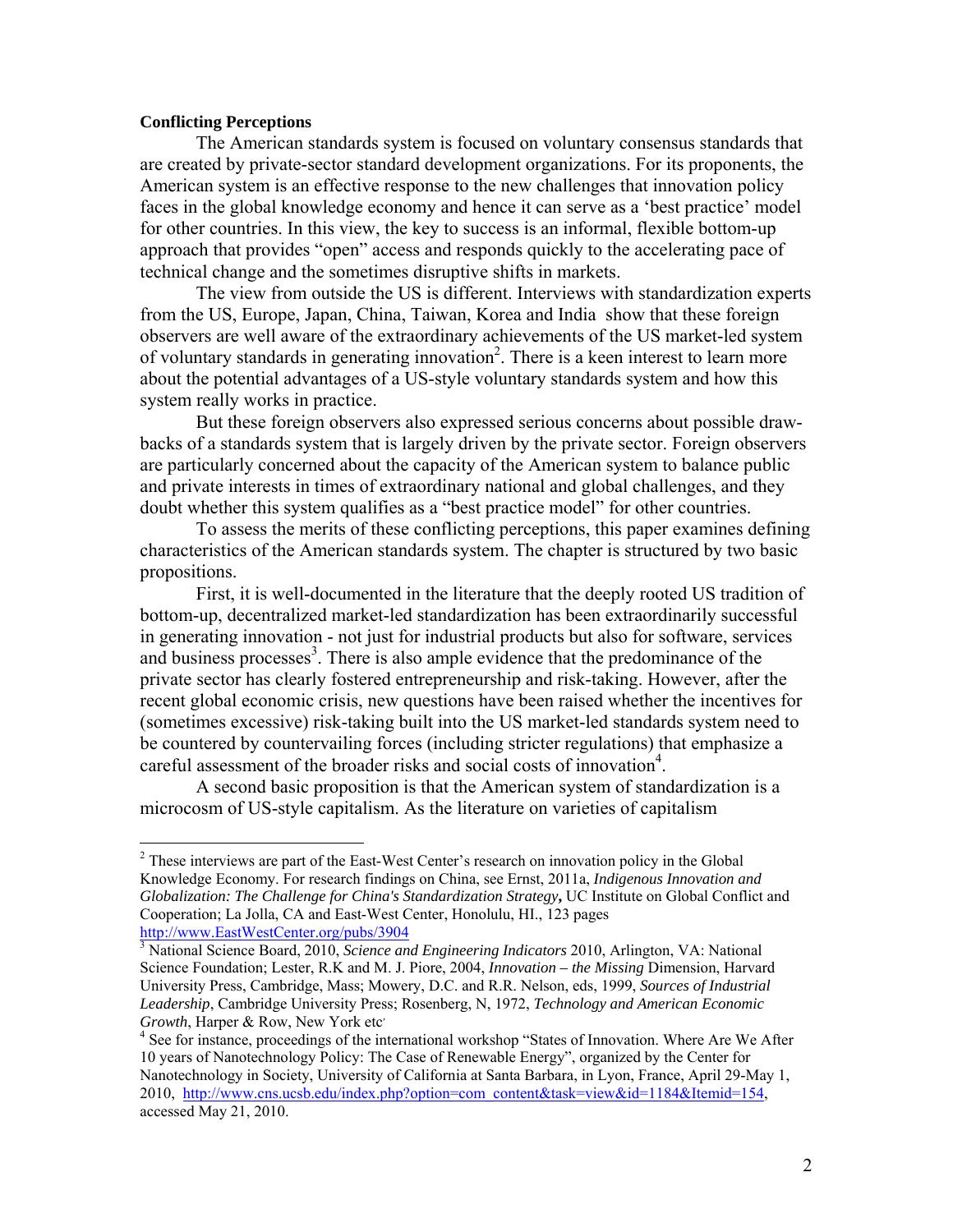convincingly demonstrates, convergence among different varieties of capitalism is limited<sup>5</sup> – partial convergence often goes hand in hand with persistent diversity<sup>6</sup>. Hence, it may not be easy at all to transplant the American standards system to other countries. In fact, the decentralized voluntary American standards system is deeply embedded in "American political culture and the manner in which industrialization took place in the United States."<sup>7</sup>

 The private sector has been developing *de facto* voluntary consensus standards, either within the firm or through inter-firm standardization in formal and informal committees. However, we will also see in this paper that the US federal government has played an important role, both directly and behind the scenes, in shaping the evolution and the defining characteristics of the US standards system. This has given rise to a unique form of public-private interaction which, for many foreign observers, is the less well-known side of the American standards system. Of particular interest is to understand how the boundaries set for the role of the government in standardization have moved over time, in line with shifts away from the welfare and warfare state to the deregulation of markets.

 To understand the defining characteristics of the current US standards system and its strengths and weaknesses, I will proceed as follows. Section 1 reviews widely shared expectations in the US that the American System can serve as a "best practice model" for fostering innovation, and that this model can be replicated in other countries. Section 2 introduces a framework for analyzing the governance of the American standards system. Section 3 reviews the historical roots of that system, while section 4 describes potential strengths of the consensus voluntary standards system that is grounded in a tradition of local self-government.

 Section 5 reviews what the literature has to say about drawbacks of the US voluntary standards system. Specifically, I will explore why America's voluntary standards system is prone to intense conflicts and lacks effective coordination that is needed for an integrated national innovation policy.

 In section 6, we will then turn our attention to the missing link of the American standards system – the important role that the Federal government has played, distinguishing between direct and indirect government action<sup>8</sup>. In particular, section 6 will document the ups and downs of the government's efforts to establish robust publicprivate standards development partnerships. In addition, I will address two important questions for observers of the American standards system: What forms of public-private standards development partnerships can help to coordinate and channel the tremendous

<sup>&</sup>lt;sup>5</sup> Boyer, R., 1996, "The Convergence Hypothesis Revisited: Globalization but Still the Century of Nations?", in: S. Berger and R.Dore, eds, *National Diversity and Global Capitalism*, Cornell University Press Paperback, Ithaca and London. See also P. A. Hall and D. Soskice, eds., 2001, *Varieties of Capitalism. The Institutional Foundations of Comparative Advantage*, Oxford University Press, London 6  $6$  For an empirical case study, see Ernst, D. and J. Ravenhill, 2000, "Convergence and Diversity - How Globalization Reshapes Asian Production Networks" in M. Borrus, D. Ernst and S.Haggard (eds), *International Production Networks in Asia: Rivalry or Riches?* (London: Routledge) pp. 226-56 7 OTA, 1992, *Global Standards: Building Blocks for the Future*, chapter 2, "Standards Setting in the United States", page 39, Office of Technology Assessment, Congress of the United States, Washington, DC 8 <sup>8</sup> This is in line with Russell's observation that "there is no clear and concise definition of "the government" role" in standardization; instead, there exists a multitude of direct and indirect influences to consider." (Russell, A., 2007, "The American System: A Schumpeterian History of Standardization. Part II", in *Progress on Point*, Release 14, The Progress Freedom Foundation, Washington, D.C., 4 March, p.16)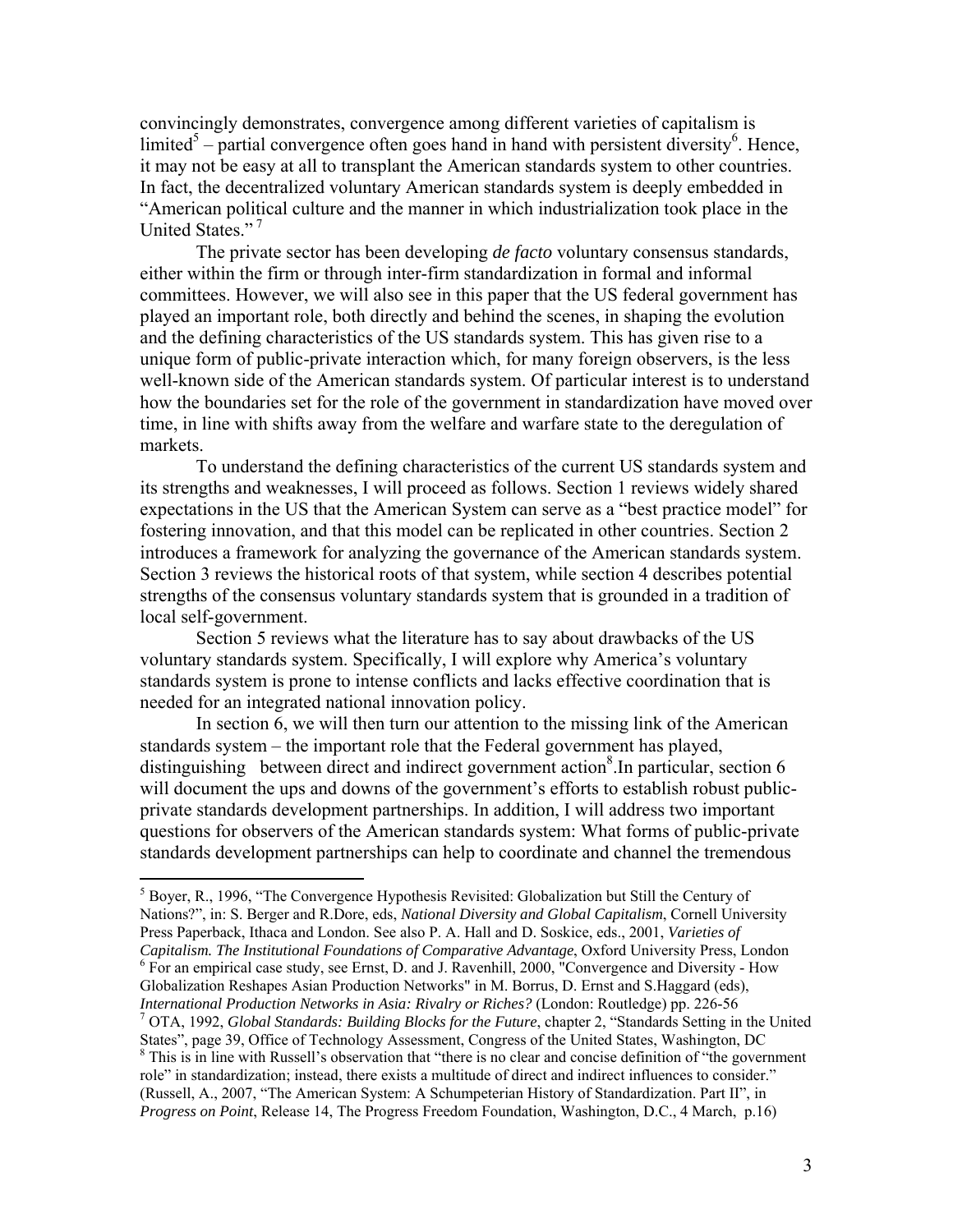entrepreneurial and innovative energies that are set free in the pluralistic regime of creating voluntary consensus standards? And what changes would that require in the role played by the federal government?

 These questions are addressed empirically in section 7 which examines current attempts to reestablish such public-private standardization partnerships, focusing on the Smart Grid Interoperability project coordinated by the National Institute of Standards and Technology (NIST).

 The paper concludes with a summary of main findings and highlights generic policy implications.

#### **1. Expectations**

 $\overline{a}$ 

 Proponents of the American system believe that a "voluntary standards system" is capable of accomplishing innovation policy objectives better than any other standards system, especially systems that are heavily reliant on the government. Hence, the American standards system should serve as a "best practice model" and other countries should strive to replicate the voluntary standards system.

 Take the response of the American National Standards Institute (ANSI) to a national survey on the impact of globalization on US standards policies<sup>9</sup>. According to ANSI, "…[n]o change to the current private sector-led and public sector-supported standardization system is warranted,… [a]s … the current system works **well** [bolded in original, DE]." (ANSI, 2009: page 1). And the Commerce Department's International Trade Association argues that "the voluntary standards system has been a key to driving technical innovation and maintaining the United States' position as a global leader in technology… in today's global economy."10

 For the proponents, the main asset of the American standards system is its informal, flexible bottom-up approach that provides "open" access. In a recent paper, Chuck Powers - a Motorola engineer who is a highly respected participant in US and international standards bodies - defines "open" access as follows: *"anyone can participate, can work to achieve results, can bring perspectives, and can work to achieve consensus. And it is not just big IP holders, as there are also a lot of small companies represented, individuals, universities, etc…"*<sup>11</sup>

Our interviews show that non-American observers find it difficult to accept such optimistic claims. Some interviewees acknowledge that this concept of open and equal access may well exist within informal peer-group networks of dedicated engineers whose overriding interest is to create something new and to get this job done as quickly as possible and without much fuss. Most foreign observers however remain skeptical that

<sup>9</sup> ANSI, 2009, *ANSI RESPONSE TO NATIONAL SURVEY QUESTIONS ON U.S. STANDARDS POLICIES, NPC 016-2009*, May 27,2009

http://publicaa.ansi.org/sites/apdl/Documents/Standards%20Activities/Critical%20Issues/Survey-<br>US%20Standards%20Policies/ANSI-response-05-27-09.pdf, accessed May 20, 2010

<sup>&</sup>lt;sup>10</sup> International Trade Administration [ITA], Department of Commerce, 2009, *The Voluntary Standards System: A Dynamic Tool for U.S. Economic Growth and Innovation*, seminar program, July 24, Washington, DC, page 2

<sup>&</sup>lt;sup>11</sup> Powers, Chuck, 2009, "Public-Private Interaction in the US Standards System – New Challenges in the Global Knowledge Economy", in: NBR/EWC October 14, 2009 Beijing conference "Standards and Innovation Policy in the Global Knowledge Economy – Core Issues for China and the US" : http://cdn.nbr.org/announcements/Email/NBR\_200910\_ChinaStand.papers.html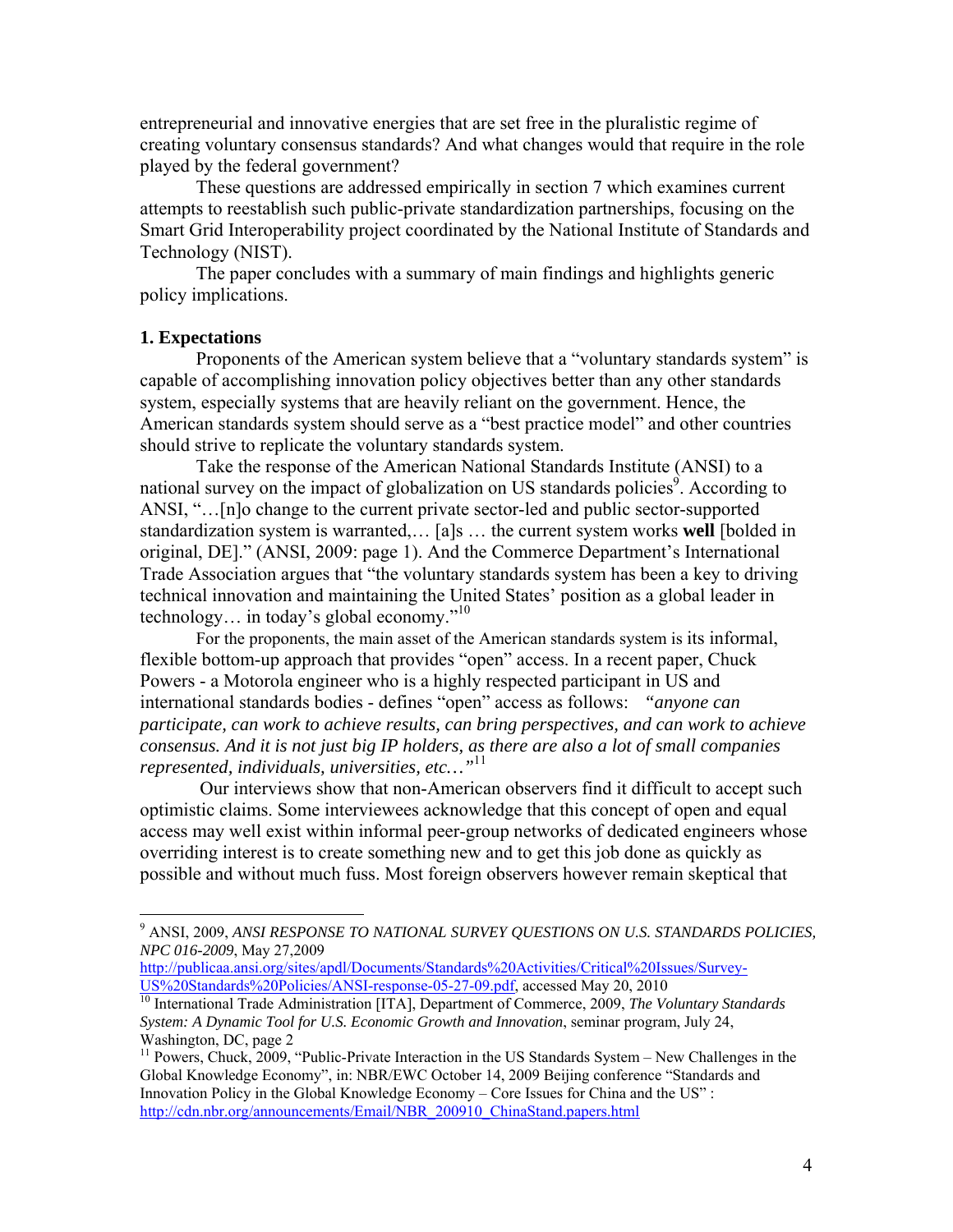really open access can be realized in industries that are shaped by intensive technologybased competition.

 In fact, competition in the ICT industry is shaped by brutal rivalries and battles among leading players<sup>12</sup>. Under such conditions, the proposition of equal access may sound a bit too good to be true. In the rapidly moving ICT industry, success or failure is defined by return-on-investment and speed-to-market, and every business function, including R&D and standard development, is measured by these criteria.

 As observed by the *Economist*, "…[i]n the computer industry, new standards can be the source of enormous wealth, or the death of corporate empires. With so much at stake, standards arouse violent passions. Much of the propaganda pumped out by individual firms is aimed at convincing customers and other firms that their product has become a 'standard' "<sup>13</sup>. As a result, companies have very little room for compromise on sharing the potentially significant economic rents to be reaped by those who shape and control the process of standardization.

 A second broadly shared expectation in the US is that the American standards system should serve as a "best practice model" and that it can be replicated in other countries. In the management literature, a "best practice model" is defined as "the most effective and efficient method of achieving any objective or task"<sup>14</sup>. What constitutes best practice can be determined through a process of benchmarking. For standardization, the" best practice model" would imply that a standard development organization in another country is supposed to benefit from a process of progressive compliance ('convergence') with key elements of the American voluntary standards system.

 That expectation can be found for instance in ANSI's "*United States Standards Strategy"*, approved by the ANSI Board of Directors on December 8, 2005<sup>15</sup>. This document proposes the "universal application of the globally accepted principles for development of global standards" that are based on the US voluntary standards system. The document culminates in the following statement:

*" Open and accessible, the U.S. standardization system has contributed its technology, in gigantic proportions, to other standardization models and to other societies. It is committed, not only to interests within its own territory, but to international standardization, and to a global trading system that is balanced and without obstacles. This strategy is designed to strengthen the standards system of the United States and all who benefit from it."* (ibid: p.VI)

<sup>12</sup> Ernst, D., 2002, "Electronics Industry", in: *The International Encyclopedia of Business and Management (IEBM), Handbook of Economics*, editor: William Lazonick, International Thomson Business Press, London.<br><sup>13</sup> "Do it my way", *The Economist*, February 27, 1993, Vol. 326, Issue 7800, pages 11-12.

<sup>&</sup>lt;sup>14</sup> BNET Business Dictionary, http://dictionary.bnet.com/definition/Best+Practice.html, accessed May 20, 2010

<sup>15</sup> ANSI, 2005, *United States Standards* Strategy, New York, p.IV. It is noteworthy that, after 2005, no attempt has been made to update ANSI's standards strategy doctrine so that it can address new challenges in the dramatically altered post-crisis global economy.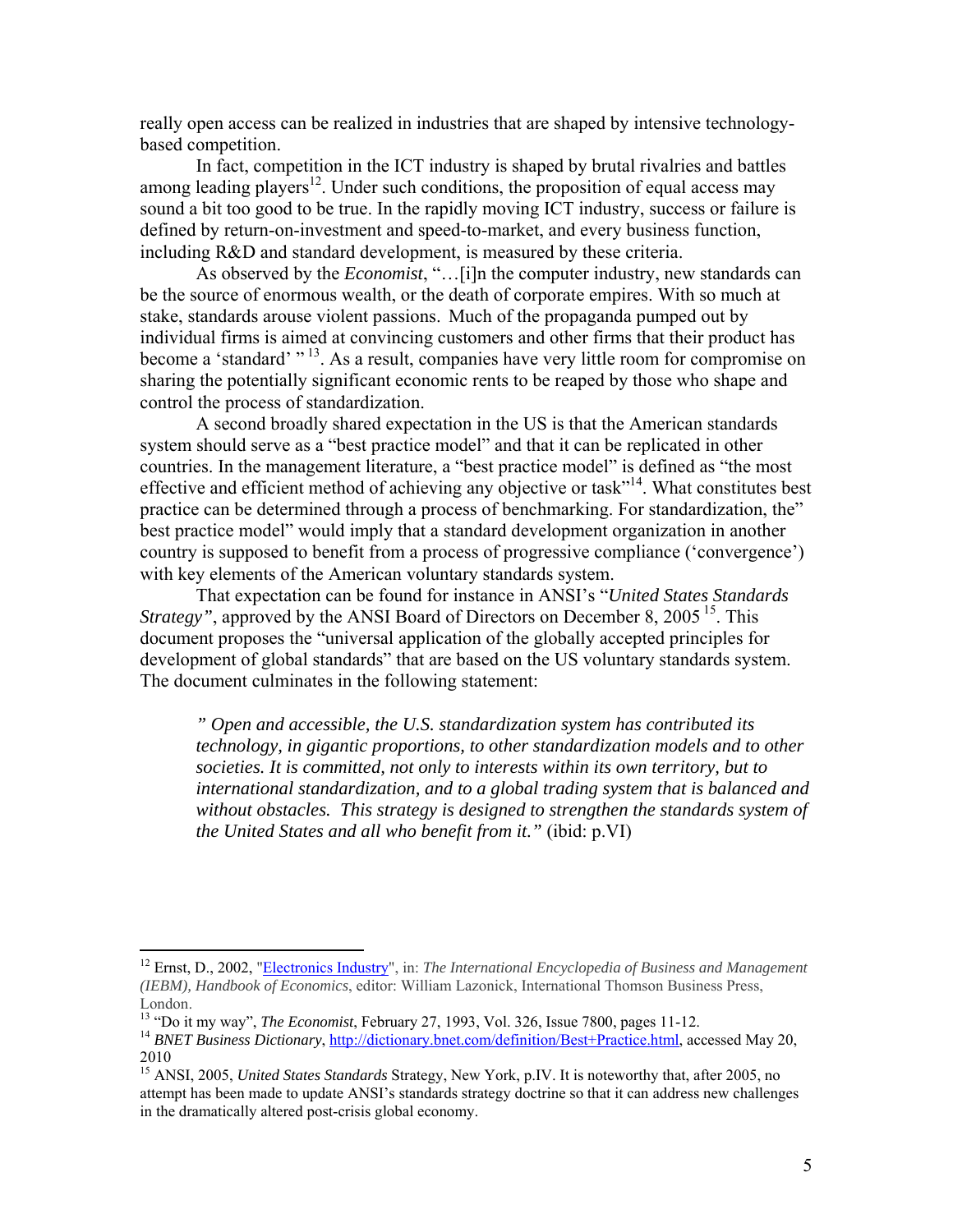A similar optimism was expressed by two speakers from US industry at the EWC-NBR China standards conference in October 2009 in Beijing<sup>16</sup>. Both speakers emphasized that the US market-led system of standardization should inform China's policies to develop and implement its standardization strategy. According to Chuck Powers,

*"the U.S. standards system is healthy and robust because there is a careful balance of competing interest; the open process ensures the system is appealing to all stakeholders, without unnecessary requirements; the U.S. government plays a limited role and simply ensures a level playing field; and there are numerous examples of successful U.S. standards deployed around the globe. It is also scalable because it can balance competing interests globally, not just in the US."* (Powers, 2009)

 But is it realistic to assume that other countries, including China, will over time converge to the US-style market-led standardization system as the "best practice" model?

 In fact, in our interviews we found that the proposition of natural convergence to the US system was met with considerable skepticism by standards experts in China and in other emerging economies $^{17}$ .

 Unfortunately, an important weakness of the standardization literature is that we still lack systematic research that compares different national standards systems and their divergent development trajectories<sup>18</sup>. Existing comparative studies are focused on a comparison of the American and the European systems, neglecting important developments in Japan<sup>19</sup>, India, Brazil, Russia, and, most importantly, China. An example of this outdated view of the global map of national standards systems can be found in an article published in the Journal *World Politics* that argues:

*"What emerges from the study of the formal institutions and organizational practices is that there are, broadly speaking, two types of institutional systems at the national level: an American (U.S.) system of standardization, which is fragmented,* 

<sup>&</sup>lt;sup>16</sup> Amy Marasco, General Manager, Standards Strategy at Microsoft, and Chuck Powers, General Manager, Corporate Standards Office, Motorola<br><sup>17</sup> For an analysis of what explains this skepticism and whether there is scope of system convergence, see

Ernst, 2011a

<sup>&</sup>lt;sup>18</sup> There are of course many specialized data bases for engineers that compare technical standards for particular technologies. But very little research exists that compares institutional arrangements and strategies that shape different national standards systems. On data bases for engineers, see for instance http://www.engineeringtoolbox.com/pipes-codes-standards-t\_17.html. Accessed, April 30, 2010<br><sup>19</sup> On Japan's standardization strategy, see the interesting presentation by Toru Yamauchi, (Former

Director of Industrial Standards Research, Japan International Cooperation Agency (JICA), on "Comprehensive strategy for international standardization activities for Japan", October 8, 2004. http://www.cicc.or.jp/japanese/hyoujyunka/pdf\_ppt/04SEJapanese%20Standardization%20Polocy.pdf , accessed 30 April 2010. An interesting comparison of Japanese and US standards systems can be found in Leiponen, A., 2001," National styles in the setting of global standards: The relationship between firms standardization strategies and national origin", in: Newman, A. and J. Zysman (eds), *How Revolutionary was the Revolution? National Responses, Market Transitions, and Global Technology in the Digital Era* by A. Newman and J. Zysman (eds.). Stanford University Press, Stanford, Ca. See also John R. McIntyre, 1997, *Japan's Technical Standards - Implications for Global Trade and Competitiveness*, Praeger Publishers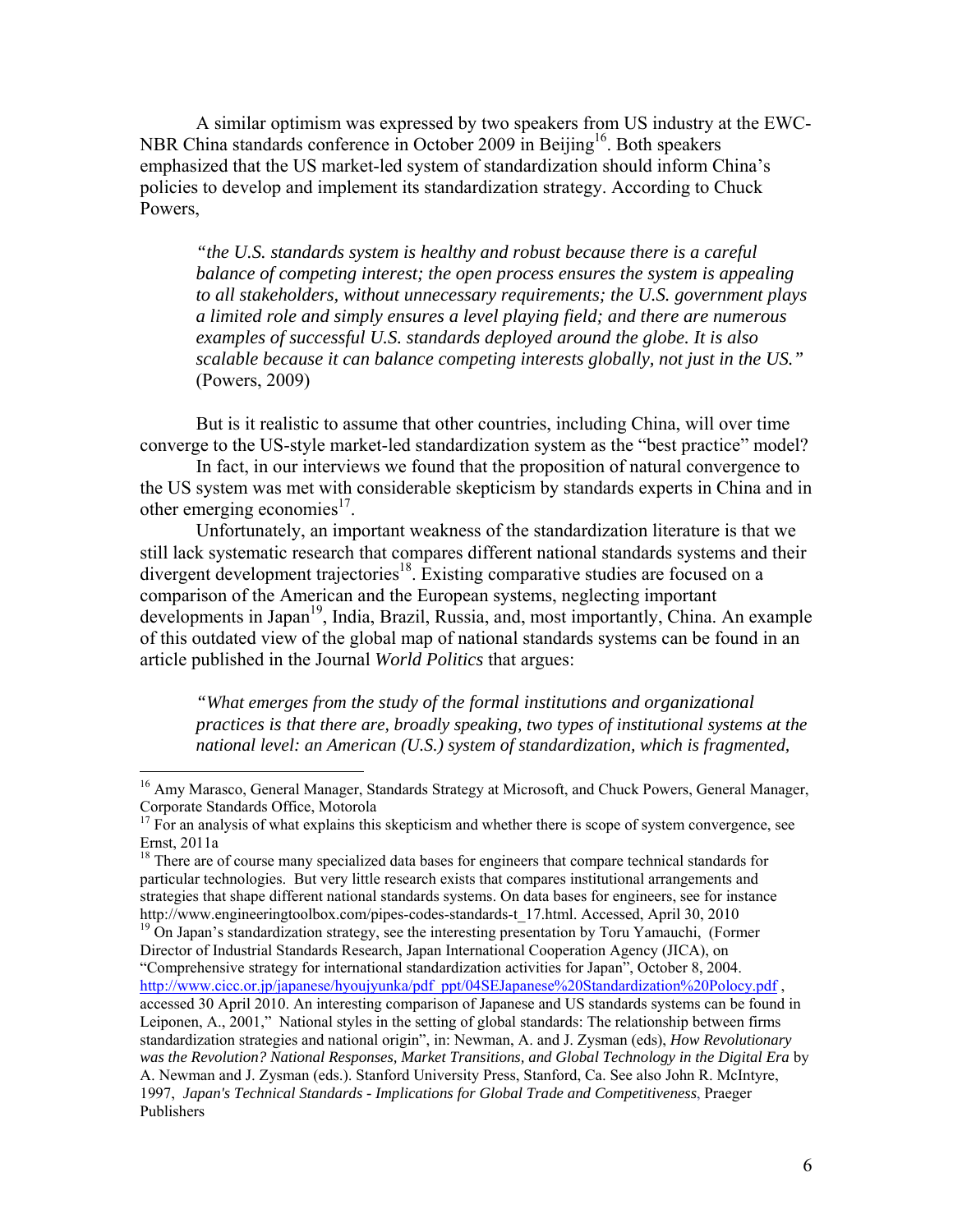*market driven, and characterized by a high degree of internal competition, and a markedly more hierarchical and highly coordinated system in Europe, which is also publicly regulated and subsidized."20*

 It is time to move beyond this geographically restricted research agenda, and to take note of important developments in the national standards systems of emerging economies. A detailed comparison between the US and Chinese standards systems is beyond the scope of this paper. But, "even a cursory comparison shows how national approaches to standardization embody a great variety of choices and tradeoffs that are time and place specific." (Russell, 2005: p. 3)

 In the remainder of chapter two and in chapter three on China, I will explore whether there is scope for system convergence, and highlight important differences in the historical trajectory of the US and the Chinese standards systems. The analysis reviews differences in the historic development of both systems, examines how the role of government and industry differs, reviews strengths and weaknesses of both systems, and examines how both standards systems differ in their approaches to international institutions.

 The findings of this paper on the American standards system will lead to an important proposition for future research: While standards everywhere are confronted with similar tasks, there are significant differences in the organization and governance of standardization processes. These differences reflect peculiar characteristics of a country's economic institutions, its level of development, its economic growth model, as well as its culture and history.

#### **2. Governance**

 $\overline{a}$ 

What do we know about the governance of the American standards system? How do we define and measure the ingredients of governance in standardization? Who are important stakeholders and what is their role in standards development? And what does this tell us about the efficiency and distributive justice of the American standards system?

Bell (2002) provides a general definition of "governance" that we can use as a starting-point - the use of institutions, structures of authority and collaboration to allocate resources and coordinate or control activity in society or the economy.<sup>21</sup> What is an appropriate definition of "governance" that allows us to capture critical challenges for standards development?

#### **2.1. Evolving tasks of standardization**

 There is an almost infinite number of standards that differ in their form and purpose. To shed light on the evolving tasks of standardization, we first need to open the black box of standards and introduce an operational definition. A state-of-the-art definition that serves our purpose well is provided by the National Institute of Standards

<sup>&</sup>lt;sup>20</sup> Mattli, W. and T. Buethe, 2003, Setting International Standards. Technological Rationality or Primacy of Power?, *World Politics*, 56, October, pages  $1 - 42$ .

<sup>&</sup>lt;sup>21</sup> Bell, Stephen, 2002. *Economic Governance and Institutional Dynamics*, Oxford University Press, Oxford.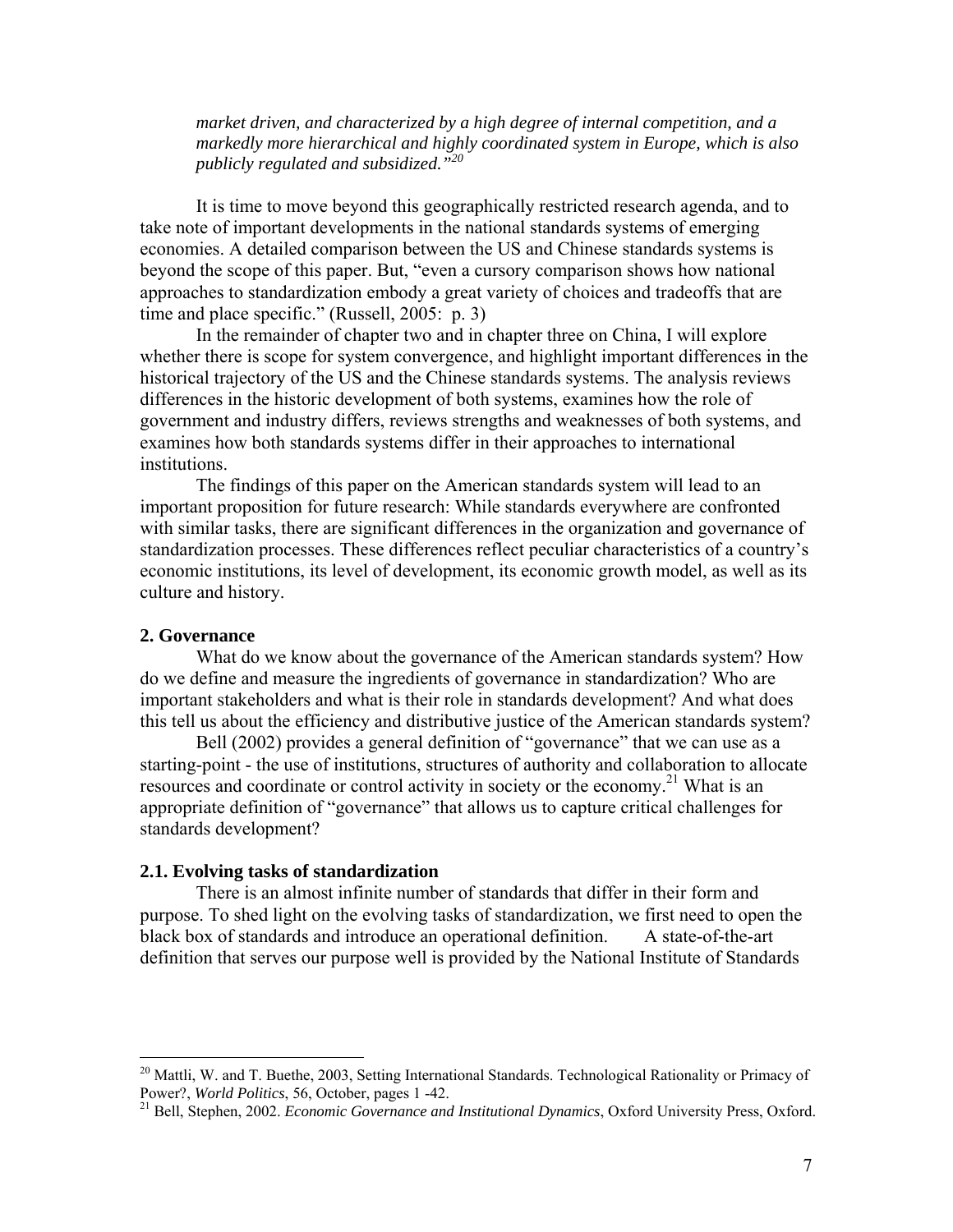and Technology (NIST) as part of its Smart Grid Interoperability Standards project<sup>22</sup>: Standards are

*"…[s]pecifications that establish the fitness of a product for a particular use or that define the function and performance of a device or system. Standards are key facilitators of compatibility and interoperability. …* Interoperability…[is].. *the capability of two or more networks, systems, devices, applications, or components to exchange and readily use … meaningful, actionable information - securely, effectively, and with little or no inconvenience to the user. …* [Specifically, standards] *define specifications for languages, communication protocols, data formats, linkages within and across systems, interfaces between software applications and between hardware devices, and much more. Standards must be robust so that they can be extended to accommodate future applications and technologies."*

 In the literature, standards are normally categorized as 'proprietary' versus 'open', and as '*de facto* versus' '*de jure*' 23. Proprietary standards are owned by a company that may license them to others, while open standards "are available to all potential users, usually without fee<sup>"24</sup>. *De facto* standards achieve adoption through standards competition among rival standards consortia. Finally, *de jure* standards are adopted through consensus, which is sometimes formally expressed through industry committees or formal standards organizations<sup>25</sup>.

 At the most fundamental level, standards are necessary to ensure the quality and safety of products, services and production processes, and to prevent negative impacts on health and the environment. Hence, an important function of standards is to reduce "risks for makers of compliant products and users of these products."<sup>26</sup>

 In addition, standards are necessary to reap the growth and productivity benefits of increasing specialization, analyzed long ago in chapter III ("That the Division of Labor is Limited by the Extent of the Market") of Adam Smith's "The Wealth of Nations<sup>"27</sup>. According to economic historian Charles Kindleberger (1983: p.378, 379), "… [f]or the most part, standardization was originally undertaken by merchants" to facilitate a progressive specialization through trade."

 Today however, specialization extends well beyond trade into manufacturing and services, including engineering, product development and research. Equally important is the international dimension. As globalization has been extended beyond markets for goods and finance into markets for technology and knowledge workers, standards are no longer restricted to national boundaries. Standards have become a critical enabler of

 $22$  NIST, 2010, Framework and Roadmap for Smart Grid Interoperability Standards, Release 1.0, Office of the National Coordinator for Smart Grid Interoperability, NIST Special Publication 1108, National Institute of Standards and Technology, US Department of Commerce, Washington, D.C., January, pages 19 and 20<br> $^{23}$  Stango, V., 2004, "The economics of standards wars", *Review of Network Economics* 3: pages 1-19

<sup>&</sup>lt;sup>24</sup> Steinfield, C.W. et al, 2007, "Promoting e-business through vertical IS stnadrads: lessons from the US home mortgage industry", in: Greenstein, S. and V. Stango, eds., *Standards and Public Policy*, Cambridge University Press, page 163

 $25$  See discussion under 2.3.1. Different standardization processes

<sup>&</sup>lt;sup>26</sup> Alderman, R., 2009, "Market Inefficiencies, Open Standards, and Patents", manuscript, VITA, pages 2 and 3.

 $^{27}$  Smith, A., 1776/1970, Book One, chapter III, Penguin Books, Harmondsworth, Middlesex, England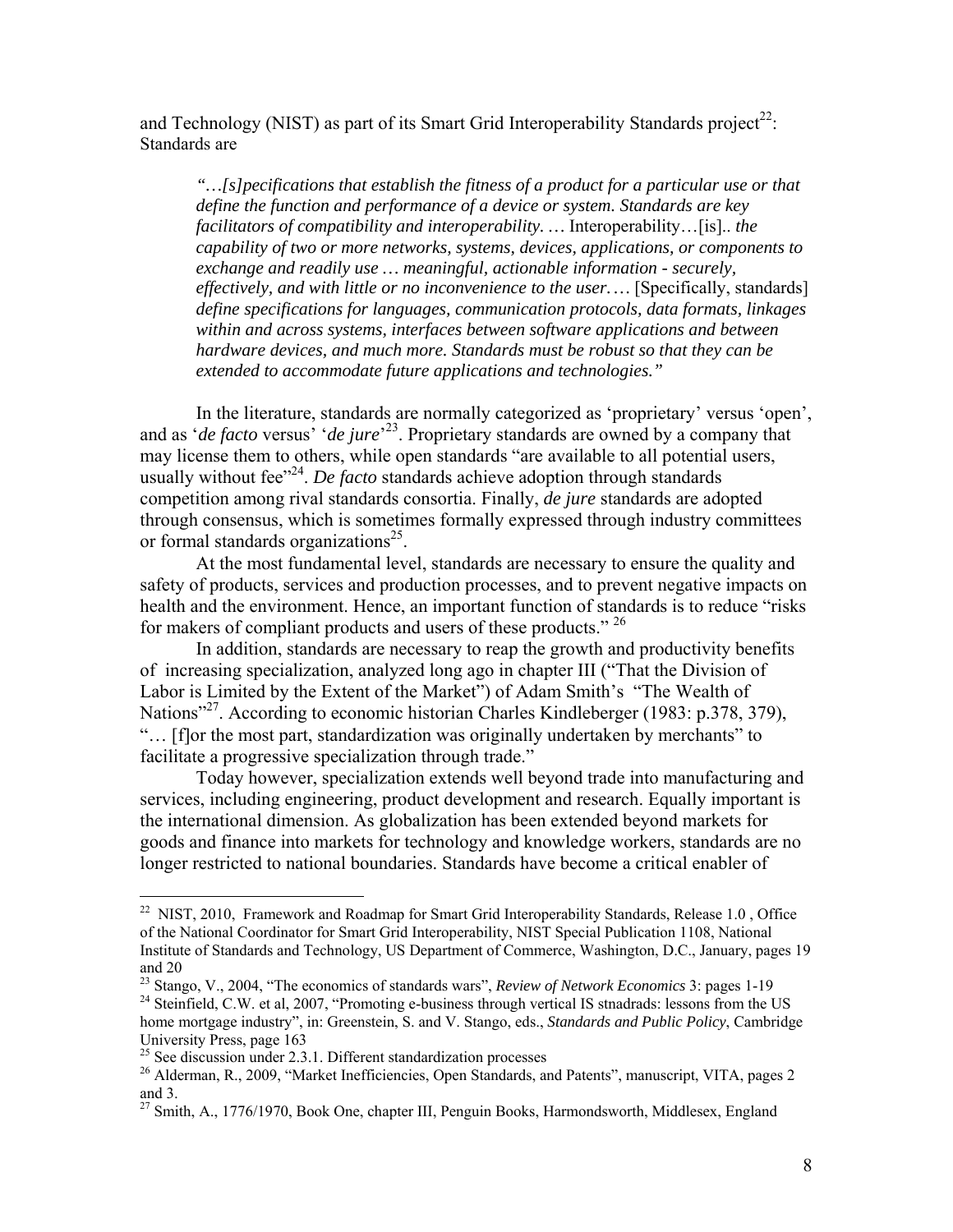international trade and investment – they facilitate data exchange as well as knowledge sharing among geographically dispersed participants within global corporate networks of production and innovation<sup>28</sup>. As network sociologists emphasize, the "creation and diffusion of standards underlying new technologies is a driving element of contemporary globalization."29

 In short, standards are the lifeblood of innovation in the global knowledge economy. Today, standards are necessary not only to reap economies of scale and scope, but also to reduce transaction costs and to prevent a duplication of efforts. In addition, standards are required to enable data transfer and knowledge exchange and to facilitate interoperability of components and software within increasingly complex technology systems (e.g., a laptop, a hand set or a switching system). Without interoperability standards, it would be impossible to achieve 'network externalities' which shape competition in markets for products and services that use information and communication technologies  $(ICT)^{30}$ . In these markets, "...[a]s the set of users expands, each user benefits from being able to communicate with more persons (who have become users of the product or service)."<sup>31</sup> 'Network externalities' imply that a company succeeds "when customers expect that the installed base of … [the company's] … technology [will] become larger than any other," with the result that the customers "adopt that technology to the virtual exclusion of others $"32$ .

 To cope with these critical challenges, standardization has become a complex and multi-layered activity that involves multiple stakeholders who differ in their objectives, strategies, resources and capabilities. In the US, stakeholders are primarily from the private for-profit sector; but they also involve government agencies, and non-profit organizations like universities, research labs, and NGOs.

 Most importantly, standardization is a highly knowledge-intensive activity that requires well educated and experienced engineers and other professionals. While engineers originally created this discipline, key concepts are now shaped by legal counselors as well as corporate executives and government officials<sup>33</sup>. Equally important is that considerable financial resources are required to develop and implement effective standards. Our interviews with leading standards experts show that the cost of standardization involves, but is not restricted to, the following tasks<sup>34</sup>:

• Develop the technology to support the standard

<sup>&</sup>lt;sup>28</sup> Ernst, D., 2005, "The New Mobility of Knowledge: Digital Information Systems and Global Flagship Networks", in: Latham, R. and S. Sassen (eds.), *Digital Formations. IT and New Architectures in the Global Realm*, Princeton University Press; and Ernst, D. 2005, "Limits to Modularity - Reflections on Recent Developments in Chip Design", *Industry and Innovation*, 2005; Vol. 12, No. 3, 303–335, September

<sup>&</sup>lt;sup>29</sup> Grewal, D.S., 2008, *Network Power. The Social Dynamics of Globalization*, Yale University Press, page 194

<sup>30</sup> Katz, M. and C. Shapiro, (1985), "Network Externalities, Competition and Compatibility," *American Economic Review*, vol. 75 (3), pp. 424-440.<br><sup>31</sup> Rohlfs, J.H., 2001, *Bandwagon Effects in High-Tech Industries*, MIT Press, Cambridge, Mass.,: p.8<br><sup>32</sup> Sheremata, W.A., 2004, "Competing through innovation in network mark

*Academy of Management Review*, 29:3: page 359<br><sup>33</sup> Spring, M.B., 2009, "What have we Learned About Standards and Standardization?", manuscript, School

of Information Sciences, University of Pittsburgh, 14 pages

<sup>&</sup>lt;sup>34</sup> This is based on discussions with Chuck Powers at Motorola, WANG Ping at CNIS, Alan Fan Zhiyong at Huawei, Zhang Yang at IBM China, and Klaus Ziegler, European Standardization Expert for China.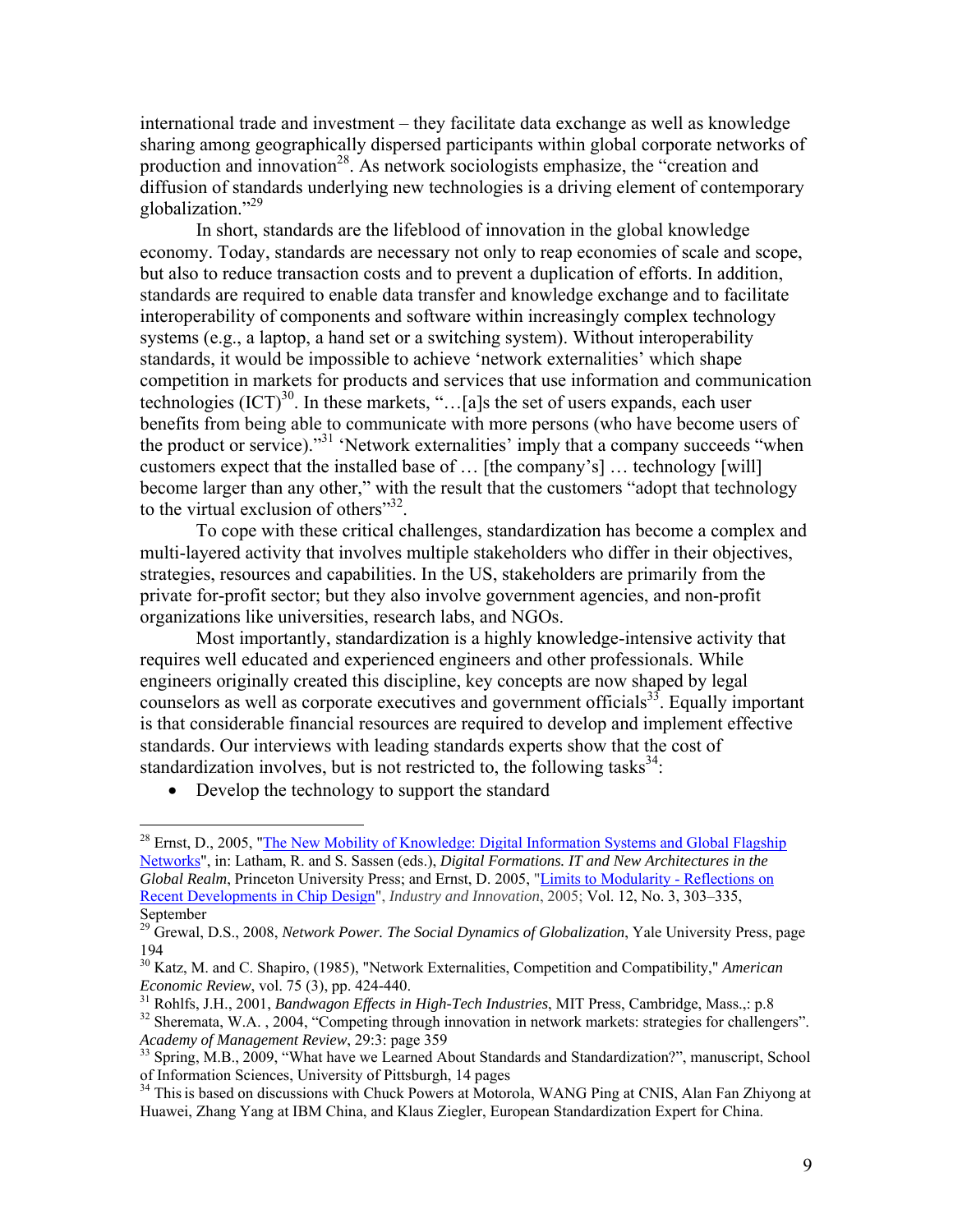- Cost-benefit analysis of whether to adopt existing international standard or to create a new standard
- Licensing fees for essential patents (both for existing standards and for newly created standards)
- pass testing, conformity assessment and certification
- membership fees for formal and informal standard development organizations
- Logistics (travel etc)
- Cost/risk of including IP into a standard
- Patent pool management
- Back-end support
- Legal (litigation)
- Lobbying

 $\overline{a}$ 

 It follows that effective governance of standardization requires decisions on how to organize the allocation of productive resources (especially human and financial resources) that are necessary to achieve the above tasks. As standardization involves multiple stakeholders, the governance of standardization really boils down to the question: who controls strategic resources and who shapes the underlying standardization strategy and the resultant distribution of costs and benefits?

#### **2.2. Corporate governance concepts**

 As private industry is a central player in the American standards system, the next step is to ask: What can we learn from the study of corporate governance? Corporate governance theory comes in three flavors: shareholder theories; stakeholder theories; and theories that link corporate governance with broader performance measures of the economy, including innovation, employment generation and productivity.

 For the *shareholder* theory of corporate governance, the key issue is that shareholders (the 'principals') who bear the residual risk, have no assurance that the corporate managers or 'agents' who make decisions that affect shareholder wealth will act in the shareholder interests. In that view, the main task of corporate governance is to develop pragmatic organizational solutions that allow mitigating the agency problem between shareholders and managers<sup>35</sup>.

 The *stakeholder* theory of corporate governance extends this discussion to include other stakeholders, such as employees, suppliers, customers, as well as governmental bodies, political groups, trade associations, trade unions, communities, associated corporations, prospective employees, prospective customers, and the public at large. Much of that theory is normative and focuses on business ethics and corporate social responsibility<sup>36</sup>. The Brookings Institution's Margaret Blair however focuses on the longterm employees who "over the years, build up firm-specific skills that are an important part of the firm's valuable assets, but which the employees cannot market elsewhere, precisely because they are specific to the firm…. These employees…[thus bear some of the residual risk. They]…have contributed capital to the firm, and that capital is at risk to

<sup>35</sup> See for instance Fama, E. and Jensen, M., 1983, "Separation of Ownership and Control", *Journal of Law* 

<sup>&</sup>lt;sup>36</sup> Phillips, R. R. and E Freeman, 2003, Stakeholder *Theory and Organizational Ethics*. Berrett-Koehler Publishers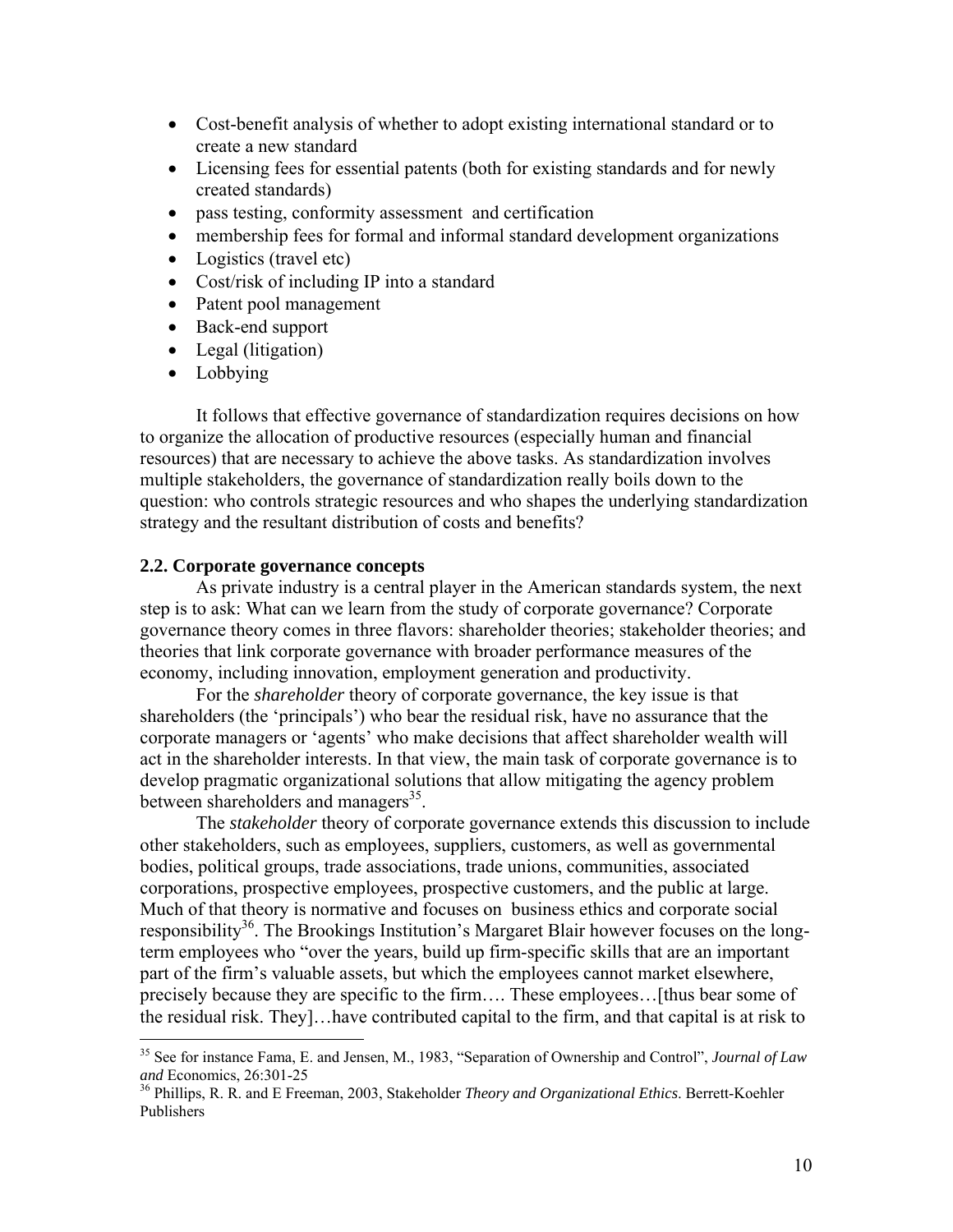the extent that the employees' productivity and the wages they could command at other firms are significantly lower than what they earn in that specific firm. $137$ 

 Finally, the definition of corporate governance proposed by Bill Lazonick and Mary O'Sullivan is much broader than definitions that focus on the distribution of profits among shareholders, managers, workers and other stakeholders. In a study for the European Commission, Lazonick and O'Sullivan define "corporate governance" as the social process that determines the corporate allocation of resources and returns that shape a country's innovation and competitiveness<sup>38</sup>. That broader concept of corporate governance is the most relevant one for our discussion of the governance of the American standards system.

#### **2.3. Key questions**

 $\overline{a}$ 

 Drawing on these three theoretical approaches, I suggest to use two questions to study the governance of the American standards system:

- What processes are used to organize the development and implementation of standards? And how do these processes differ for the main types of standards (proprietary, open, *de facto*, *de jure*), and across industries and countries, in terms of the incentives and mechanisms used to allocate strategic resources and to distribute returns?
- Who are the main stakeholders that shape strategy and organization? And how do these stakeholders differ in their business models and in their capacity to shape standards?

#### **2.3.1. Different standardization processes**

 There are significant differences in the organization and governance of standardization processes. These differences reflect peculiar characteristics of a country's economic institutions, its level of development, its economic growth model, as well as its culture and history (Kindleberger, 1983: p.383). Differences in standardization processes also reflect diversity in the "underlying conditions of population, technology, resources, products and tastes." Finally, and most importantly, standardization processes differ across industrial sectors, reflecting differences in technology, demand patterns and competitive dynamics.

 Michael Spring emphasizes that "the processes used to develop standards are different and have changed over time." (Spring: 2009a; p.7). He argues that, while standardization theory has developed fairly robust typologies of standards, little progress has been made in developing a taxonomy of standardization processes that examines the impact of different determinants. In practice, "standards development is sometimes as much serendipity and/or chaos as plan." (ibid;  $p.6$ )<sup>39</sup>

<sup>37</sup> Blair, M., 1995, *Ownership and Control: Rethinking Corporate Governance for the Twenty-First Century*, Brookings Institution, Washington, D.C., page 15<br><sup>38</sup> Lazonick, W. and M. O'Sullivan, 2000, *Perspectives on Corporate Governance, Innovation, and* 

*Economic Performance*, report prepared for the European Commission (Contract no.: SOE1-CT98-1114; Project no: 053), pages 2-5

<sup>&</sup>lt;sup>39</sup> Serendipity is the effect by which one accidentally discovers something fortunate, *especially* while looking for something entirely unrelated.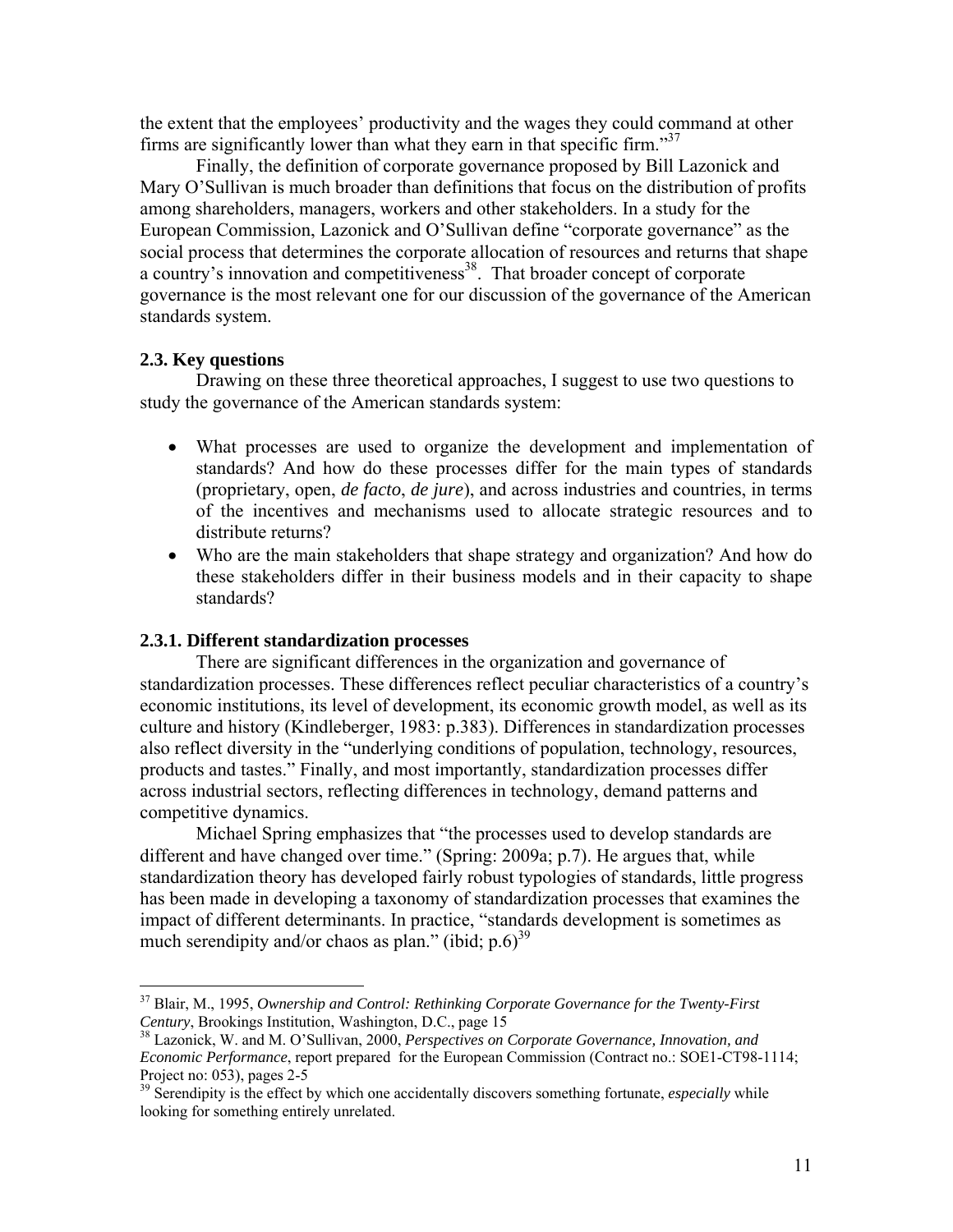I suggest to distinguish seven types of standardization bodies, proceeding from 'formal' to more 'informal' organizations $40$ :

- government agencies, like the German DIN Standards Institute, and the U.S. National Institute of Standards and Technology (NIST), in its role as coordinator of the Smart Grid Interoperability Standards project<sup>41</sup>;
- national private non-profit organizations that are officially accredited to represent national interests, such as the American National Standards Institute (ANSI);
- officially accredited international organizations, such as the International Standards Organization (ISO), the International Telecommunications Union (ITU), or the European Telecommunications Standardization Institute (ETSI);
- trade or professional associations to which quasi-official authority has been delegated (IEEE);
- trade or professional associations broadly open to all comers, like the Consumer Electronics Association;
- private sector associations where membership is at the corporate level, such as the National Electrical Manufacturers Association (NEMA);
- and, most importantly, multiple layers of rapidly evolving informal standardsetting consortia with diverse business models. Common to all of these consortia is that they seek to produce *de facto* industry standards through processes with 'by-invitation-only' membership.

 In theory, all of these formal standard bodies and consortia are supposed to share the following objectives: foster the unhindered application of standards; prevent blocking of standards; early disclosure of essential patents; and FRAND licensing conditions. In reality, however, there are many conflicting interests and diverse strategies and organizational approaches, as we will see below.

 The above taxonomy presents a static snapshot. Yet, all of the above standardization processes are constantly evolving, seeking to adjust to the rapid pace of technical change and ubiquitous globalization. Since the 1980s, the combined impact of liberalization, deregulation and privatization has increased the importance of intellectual property rights (especially patents) for standardization in the information and communications technology (ICT) industries. This has forced formal standardization bodies to become more active. At the same time, many of these organizations are under intense pressure to redefine their role and to reform their rules and governance approaches.

 But the most remarkable change in the dynamics of standardization processes is the rise of informal standardization processes. Especially in the ICT industries, private consortia, clubs and alliances have gained in importance relative to formal standardization processes $^{42}$ . The rapid growth of consortia has resulted in substantial

 $40$  This taxonomy is adapted from a taxonomy proposed in West, J., 2007, "The economic realities of open standards: black, white and many shades of gray", in: Greenstein, S. and V. Stango, eds., *Standards and Public Policy*, Cambridge University Press, page 94<br><sup>41</sup> See below section 7. The Smart Grid Interoperability project – A new approach to public-private

standardization partnerships?

<sup>&</sup>lt;sup>42</sup> Blind, K. and Gauch, S. 2005. Trends in ICT Standards in European Standardisation Bodies and Standards Consortia, IEEE SIIT2005 Proceedings pp. 29-39. See also Cargill, C. and S. Bolin, 2007,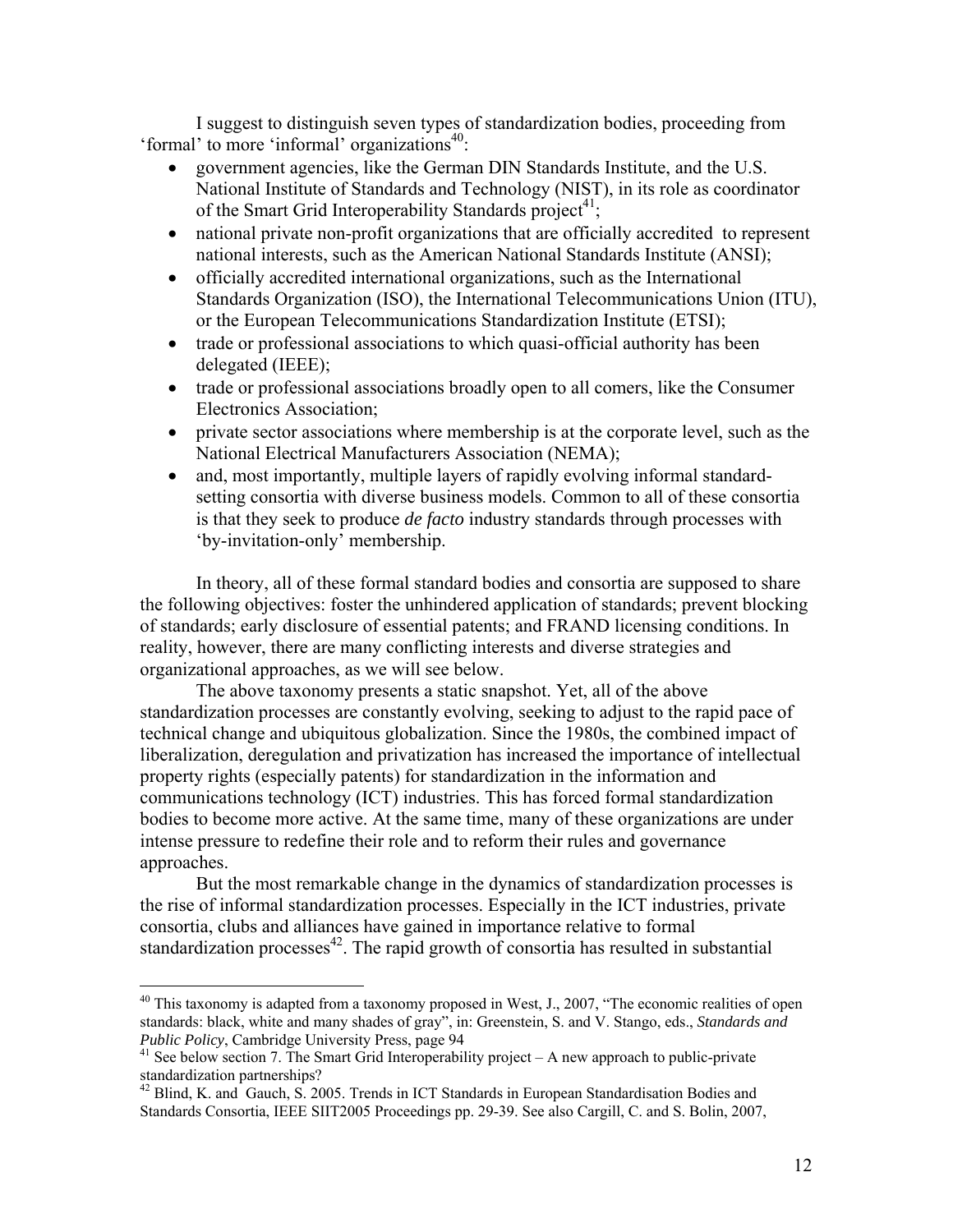changes in governance arrangements for standard-setting. To start with, consortia membership typically is restricted. Membership conditions vary, depending on the importance of the standard, and can range from 'fixed group' arrangements where no new members are allowed, to 'country club' arrangements that may accept new members with qualifications. Some consortia apparently allow for more openness, by using the 'fitness club' model that allows for nondiscretionary membership<sup>43</sup>.

 Second, it is now much more difficult to distinguish between open and proprietary standards<sup>44</sup>. Not all self-declared 'open' standards are really open. In fact, industry leaders with strong IPR portfolios prefer to use consortia to push their platform leadership strategies, i.e. to establish *nominally open,* but *de facto proprietary industry*  standards<sup>45</sup>.

 Third, a somewhat surprising characteristic of ICT standardization consortia is that they are less flexible and open than is widely assumed. Initially these consortia were meant to foster greater openness and to drive non-formal standards at a faster pace. However, many ICT consortia "are now as established and 'procedural' as the organizations they were meant to supplant…. (In many cases,) …they actually prove less effective than traditional standard-setting organizations."46 In fact, by focusing on the input to the process, not the outcome, standards consortia fail to provide a guarantee that products can be easily built from these standards.

Furthermore, there is an issue of unequal control over resources and decisionmaking. Empirical research shows that standard-setting is prone to 'collective action' problems between diverse players that have vastly different bargaining power<sup>47</sup>. In many ICT standards consortia, standards are highly "impure public goods" that are used by incumbent industry leaders to block competitors and to deter new entrants<sup>48</sup>.

A survey conducted in 2007 of the 250 major standard consortia in the ICT industry shows that about 500-100 major players, plus governments in the US, the EU and Japan determine what these consortiado, and more importantly, how they do it." (79brinkburn, 2007). The major players included the usual suspects, with the top ten

Newly Industrialising Economies, OECD Development Centre Studies, OECD, chapter 5.<br><sup>46</sup> 79Brinkburn, 2008, *The Brinkburn Analysis Examines China*, Gateshead, Tyne and Wear, UK p.4<br><sup>47</sup> For case studies, see: Garcia, D.L., Standard Setting: Conflict or Convergence, in: *The Standards Edge: Future Generations*, The Bolin Group, Ann Arbor/Michigan; and Bekkers, R.N.A. & West, J. (2009). Standards, patents and mobile phones :

lessons from ETSI's handling of UMTS. *Journal of IT standards and standardization research*, 7(1), 13-34. <sup>48</sup> As P.A. Samuelson observes, most of the real economy operates in the messy world of 'impure public goods', i.e. they are provided through some form of exclusion through clubs or consortia (Samuelson, P.A., 1969. "Pure Theory of Public Expenditure and Taxation", in: Margolis, J./Guitton,

H. (Eds.): Public Economics, London. Reprinted in: Stiglitz, J. E. (Ed.), The Collected Scientific Papers of P.A. Samuelson, 6. ed., 1986.)

 <sup>&</sup>quot;Standardization: A Failing Paradigm", in: S. Greenstein and V. Stango, 2007, eds., *Standards and Public Policy*, Cambridge University Press, Cambridge<br><sup>43</sup> West, Joel, 2007, "The Economic Realities of Open Standards: Black, White and Many Shades of Gray,"

in Shane Greenstein and Victor Stango, eds., *Standards and Public Policy,* Cambridge: Cambridge University Press, 2006, page 100

<sup>&</sup>lt;sup>44</sup> Blind, K. and N. Thumm, 2004," Intellectual Property Protection and Standardisation". Int. J. IT Standards and Standardization Res. 2(2): 61-75 (2004)

<sup>45</sup> For a detailed study of the shift to nominally open, but *de facto* proprietary computer systems in the mid-1980s, see Ernst, D. and D. O'Connor, 1992, *Competing in the Electronics Industry. The Experience of*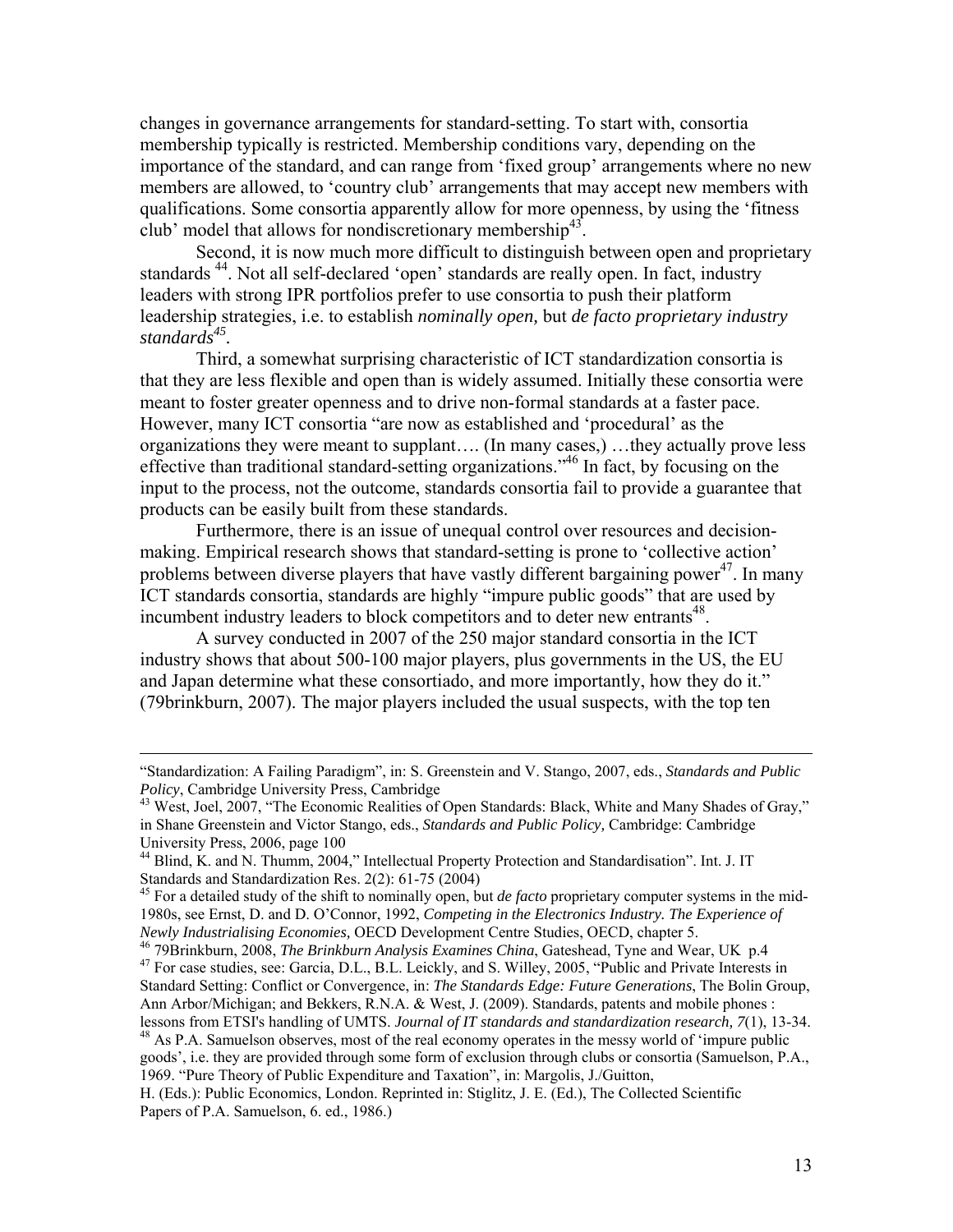leaders being IBM, Microsoft, Fujitsu, Intel, Hewlett Packard, Hitachi, Sun Microsystems (since then acquired by Oracle), Nokia, Ericsson and Texas Instruments.

Of the 50 major players in ICT standardization organizations, 25 were from the US, 12 from the EU, and 8 from Japan. Only 5 companies from emerging countries (all from Asia) were consortia members, i.e. Samsung, Huawei, LG, Lenovo and ZTE. In addition, the study shows that, of the 753 corporate memberships in major ICT standard consortia, these five companies from China and Korea accounted for 51 memberships, less than seven percent of all memberships. But this has started to change, with large Chinese organizations (both companies and research institutes) playing a much more active role in international standards consortia<sup>49</sup>.

#### **2.3.2. Multiple stakeholders in standardization – A taxonomy**

 To determine who the main stakeholders in standardization are, I suggest distinguishing three groups – IPR owners, standard implementers, and standard users. It is useful to further disaggregate this group by size, capabilities, and business model. Of particular interest are three types of IPR owners:

- Large platform leaders who cooperate on standards (to enhance the markets for their technology platforms (e.g. Intel or Microsoft), but who compete on implementations.
- Large and diversified global corporations (such as IBM) who have a large enough portfolio of resources to compete both on implementations and on standards, depending on the competitive requirements of specific sectors $50$ .
- Smaller specialized technology and component suppliers (e.g. Nvidia, Broadcom or Tensilica<sup>51</sup>) who compete on standards by accumulating a large stock of patents for defensive cross-licensing.

 There are multiple layers of *standard implementers* who depend on standards to design and/or produce components, platforms, final products, and services. This is a highly diverse group of stakeholders that encompass system integrators (like telecom service providers), producers of core components (like IC design companies) or producers of final products. Among standards implementers, the diversity is even greater than for IPR owners, in terms of size, capabilities, and business model. What matters however is that standard implementers are gaining in importance relative IPR owners in shaping the outcomes of standardization battles. According to Ken Krechmer, this may

 $49$  For a detailed analysis of Huawei's successful penetration of international standard development organizations, see Ernst, 2011, chapter III.

<sup>&</sup>lt;sup>50</sup> IBM's primary interest has shifted from hardware to software and services. IBM promotes open standards to gain market share in the latter two industries. At the same time however, IBM competes

fiercely on standards for mainframe computers where it continues to reap substantial profits.<br><sup>51</sup> Nvidia is a global leader is the design of high-performance graphics processors (GPUs). <u>Broadcom</u> is one of the world's largest fabless communications semiconductor companies with 2009 revenue of \$4.49 billion, and holds over 4,050 U.S. and 1,650 foreign patents, more than 7,900 additional pending patent applications, and intellectual property portfolios addressing both wired and wireless transmission of voice, video and data. Tensilica designs customizable processors for multiple applications in computers, communication devices and consumer devices.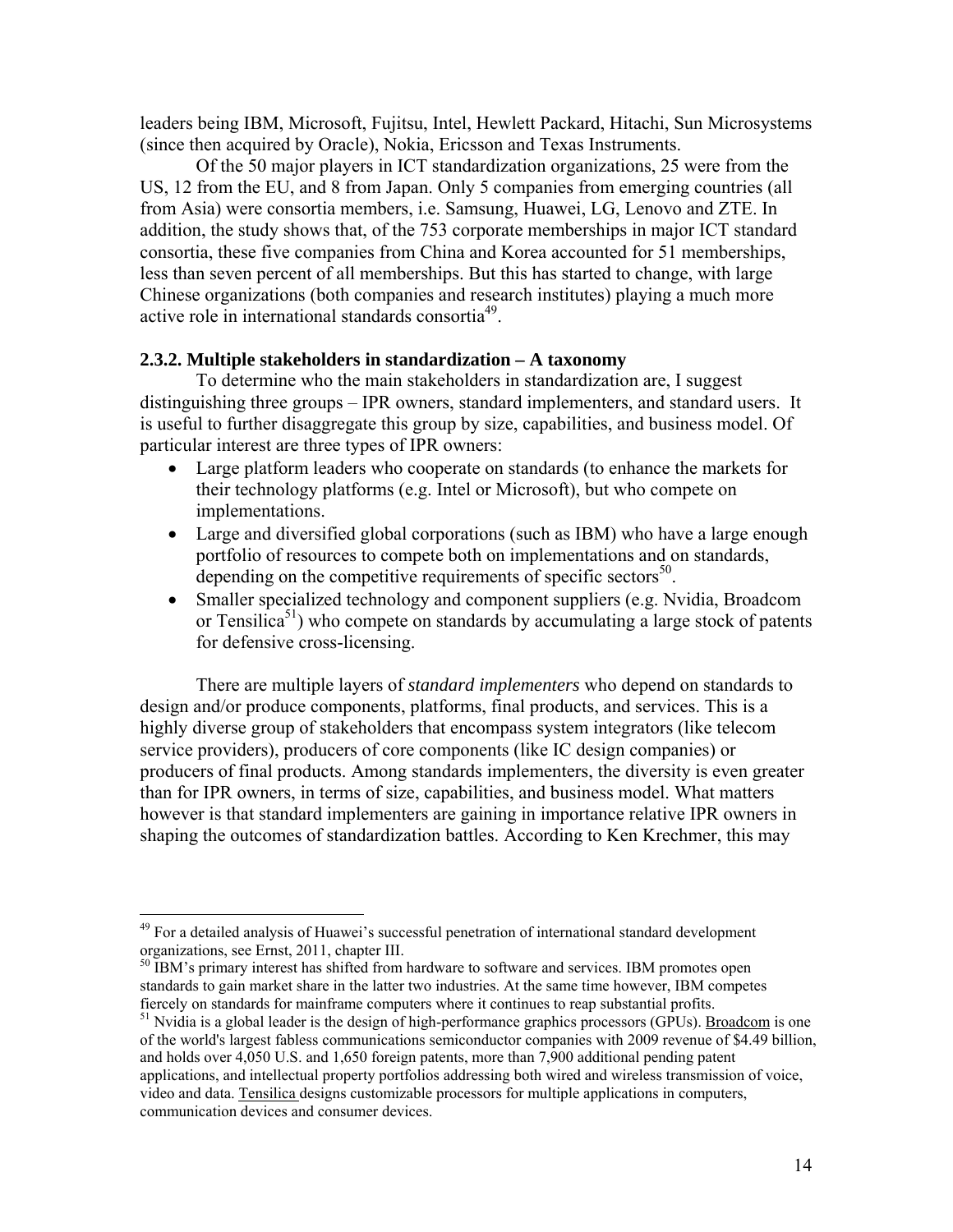well explain the increasing intensity of debates about what really constitutes "open standards"<sup>52</sup>.

 As for *users,* their primary interest is *network externalities*, as well as improvements in performance, quality and price. All users would like to avoid being locked into closed proprietary technology platforms. But users also differ. I suggest distinguishing between intermediate and final users. Intermediate users are typically sophisticated enough to understand and shape standardization processes. This is not the case for final users. Their representation tends to be weak, "since …[they]… tend to be diffuse and not technically sophisticated. In addition, large firms …[DE: both IPR owners and implementers]… often have an advantage in volunteering resources that influence the outcome, such as trained engineers to serve in the organization – engineers who may write standards in their employers' interests." <sup>53</sup>

 An important concept for research on stakeholders in standards and innovation policy is the 'platform paradox<sup>54</sup>. This concept reflects conflicting interests between, on the one hand, large platform leaders (who cooperate on standards, but compete on implementations) and smaller specialized technology and component suppliers (who lack a broad portfolio of complementary assets and hence compete on standards by accumulating a large stock of patents for defensive cross-licensing).

 The 'platform paradox' describes a fundamental trade-off of 'open standards'. By facilitating component-level innovation ('modular design'), open standards promote an increased division of innovative labor and hence create favorable conditions for innovation by smaller specialized technology suppliers. At the same time, however, open standards provide the specialized technology suppliers with incentives for opportunistic behavior that can undermine the openness of the standards. These small firms lack a broad portfolio of complementary assets (e.g. scale or time-to-market advantages; superior design; marketing and distribution networks; etc), and cannot compete on applications. This is why they will seek to use their IPR to delay or withhold important technical information and/or to increase their licensing fees.

 In short, the diversity of stakeholders in standardization indicates the tremendous challenge that the American standards system is facing to implement forms of governance that combine speed and efficiency with a reasonably fair distribution of the costs and benefits of standardization.

#### **3. Historical roots**

1

 To understand the strengths and weakness of America's current standards system, we need to go back to the 18<sup>th</sup> century, when the nation entered the industrial stage<sup>55</sup>. In

Intellectual Property and the Platform Paradox." NBER Working Paper 13632, http://www.nber.org/papers/w13632. accessed May 23, 2010.<br><sup>55</sup> Fortunately, the recent surge in academic interest in standardization is no longer limited to research on

<sup>52</sup> Krechmer, K, 2005, "Open standards requirements", *The International Journal of IT Standards and* 

<sup>&</sup>lt;sup>53</sup> Greenstein, S. and V. Stango, 2007, Introduction, in: S. Greenstein and V. Stango, eds., *Standards and Public Policy, Cambridge: Cambridge University Press, 2006, page 11*<br><sup>54</sup> Simcoe, T., S. Graham, and M. Feldman (2007). "Competing on Standards? Entrepreneurship,

business, economics and engineering. There is now a substantial body of research on the historical development of standardization. See for instance Anh, V.Y., 2006, "An introduction – The history of standardization", in: Hesser, W., A. Feilzer, and H. de Vries (eds.), *Standardization in Companies and*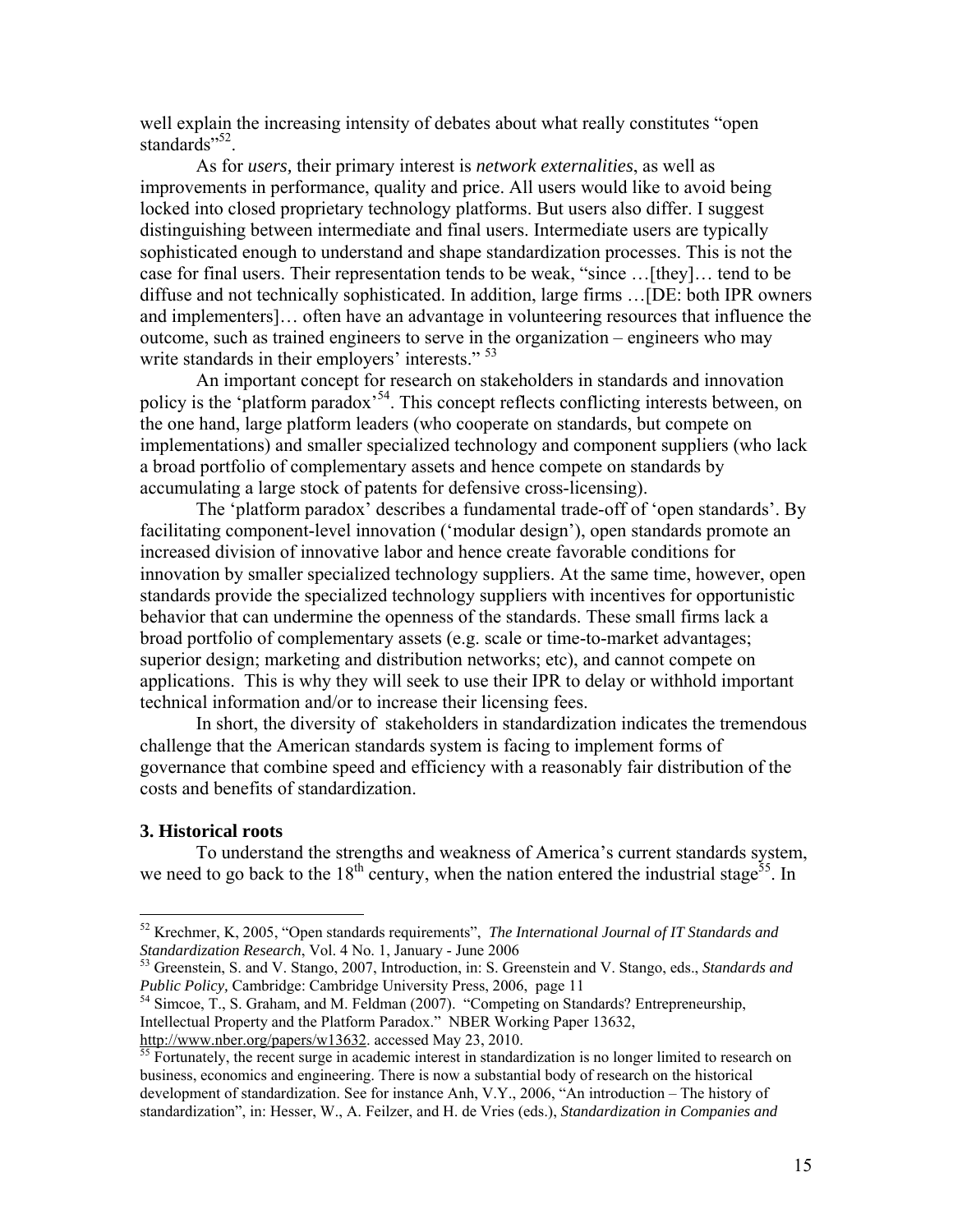contrast to many other countries, where unified national standards bodies were established in conjunction with the State, "standards development organizations in the US first emerged in the private sector, in response to specific needs and concerns." (OTA, 1992: p.39)

#### **3.1. Early pioneers**

 Early pioneers in US standardization were scientific and technical societies (like the American Society of Civil Engineers, established in 1852, the American Society for Mechanical Engineers, established in 1880, and the American Society for Testing and Materials, established in 1898) and trade associations ( like the American Iron and Steel Institute, established in 1855). Right from the beginning, these societies and associations had the right to make their own standards.

 Take the American Society for Mechanical Engineers which has a tradition and solid record of supporting historical publications that trace the evolution of that society<sup>56</sup>. The ASME was founded in 1880 by prominent engineers. In the US, that was a time when engineering schools and institutions grew rapidly. As engineering was still a new profession, "engineers of the day moved easily among the concerns of civil, industrial, mechanical and mining engineering."<sup>57</sup> Steam power was the dominant technology, driving locomotives, ships, factory, machinery and mine equipment. As boiler explosions multiplied, spectacular accidents aroused public outcries for improving the safety of boilers and related equipment. "A Boiler Code Committee was formed in 1911 that led to the Boiler Code being published in 1914-15 and later incorporated in laws of most US states and territories and Canadian provinces." (ASME 2010:p.1)

 These and other early US standards (such as standards for building codes and fire equipment) "…were driven by public pressure and the ethical concerns of the engineering profession. Standardization was a solution demanded by public concern and professional responsibility. "(Spring, 2009: p.6). In my interviews with US engineers who are involved in standardization, I found that there is still a very strong sense of these original motivations. This arguably explains why US engineers remain deeply attached to the US voluntary standards system with its long tradition of decentralized decision-making. As Chuck Powers puts it – the American standards system "…is a highly successful system because it is driven from the bottom-up." (Powers, 2009). The flipside of course is a deep distrust of government-centered standards systems.

#### **3.2. Railways standardization**

1

 The main catalyst for the emerging US standards system was the massive standardization effort required to interconnect America's railways. According to

*Markets*; and Russell, A.L., 2005b, "Standardization in History: A Review Essay with an Eye to the Future," in Sherrie Bolin, ed., *The Standards Edge: Future Generations* (Ann Arbor, Michigan: Sheridan Books, 247-260.

<sup>&</sup>lt;sup>56</sup> Ferguson, E.S., 1974, "A Sense of the Past: Historical Publications of the American Society of Mechanical Engineers", downloaded April 22, 2010 from

http://www.asme.org/Communities/History/ASMEHistory/Sense\_Past\_Historical.cfm. See also Sinclair, B., 1980, *A Centennial History of the American Society of Mechanical Engineers 1880-1980*, Toronto University Press, Toronto.

<sup>57</sup> ASME, *A Brief History of ASME*, page 1, downloaded April 22, 2010 from http://www.asme.org/Communities/History/ASMEHistory/Brief\_History.cfm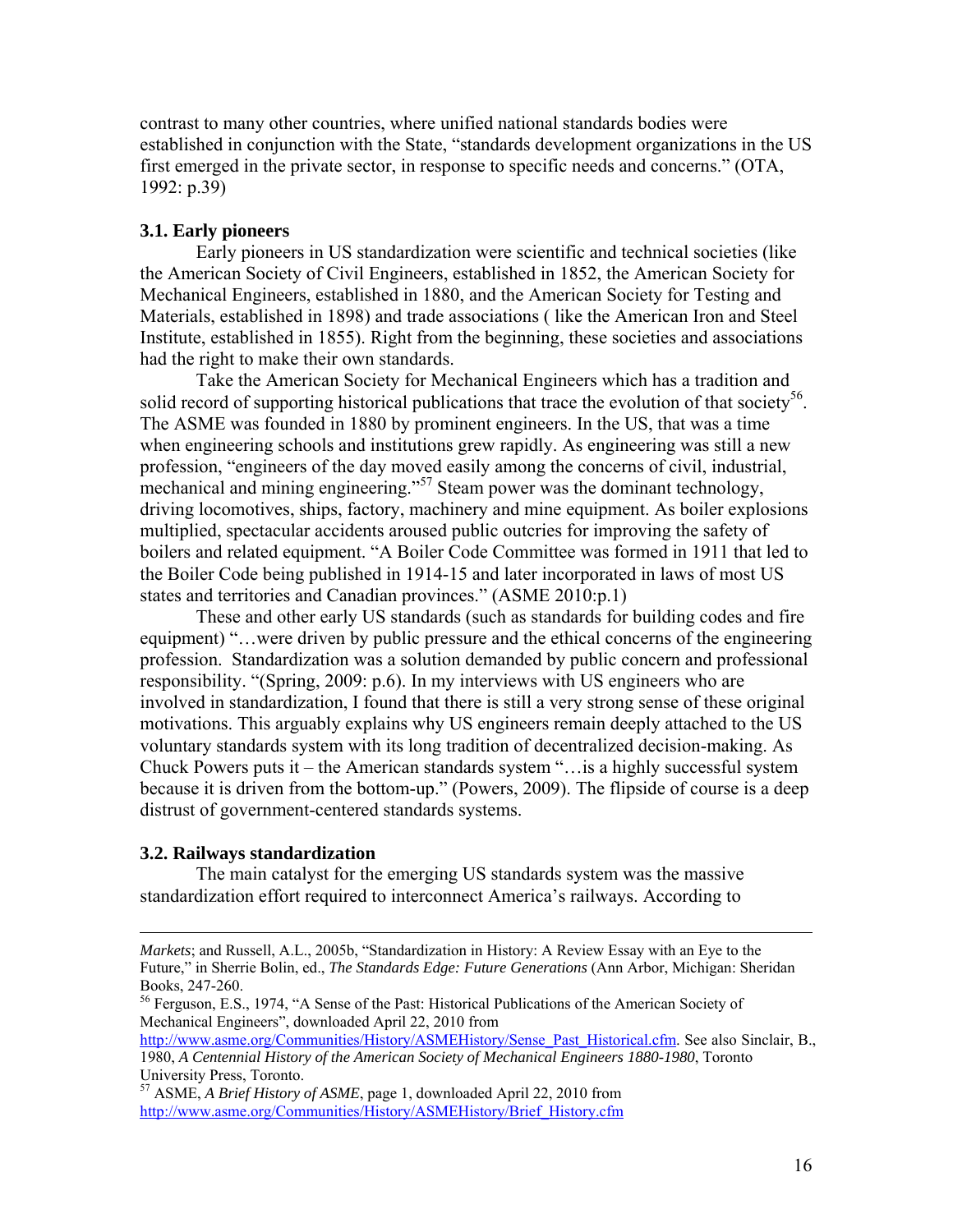economic historian Alfred D. Chandler, cooperation between business enterprises "was essential for the creation of an integrated national transportation network. Without such cooperation the standardization of equipment and operating procedures required to move through passengers and freight quickly and efficiently from one line to another would have been much slower in coming."  $58$  By 1897, 1,158 independent railroad companies had laid and interconnected over 240,000 miles of track with little assistance from government. This required not only the standardization of gauges but also of cars and their equipment, uniform procedures and freight classifications as well as standardized time.

 This achievement has left a powerful legacy for US economic philosophy – it explains why a defining characteristic of the US standardization system until today is "a strong political and cultural bias in favor of the marketplace." (OTA, 1992:  $p.39$ )<sup>59</sup>. As Carl Cargill puts it in his important 1989 study, the US standardization system is built on voluntary standards, developed by engineers, "… to make the industry grow or to make it profitable and/or less complex."<sup>60</sup>. In this view, the role of government is to provide a limited set of regulations to guarantee the safety and welfare of its citizens and to prevent the abuse of market power.

#### **4. Potential strengths**

 $\overline{a}$ 

 A defining characteristic of the American standards system is that it has been shaped by the fundamental political traditions of the American Revolution<sup>61</sup>. According to Linda Garcia, a unique mix of voluntarism, local control, meritocracy, and individualism have given rise to a deeply entrenched preference for the private coordination of economic activity $62$ .

#### **4.1. Decentralized self-government**

 An important institutional innovation dates back to 1916. By then the proliferation of engineering societies had led to considerable confusion among users of standards on acceptability and concerns about inconsistent quality. To cope with these problems of uncoordinated competition among engineering societies, the American Institute of Electrical Engineers (now IEEE) invited the American Society of Mechanical Engineers (ASME), the American Society of Civil Engineers (ASCE), the American Institute of Mining and Metallurgical Engineers (AIME) and the American Society for Testing Materials (now ASTM International) to join in establishing an impartial national body to coordinate standards development, approve national consensus standards, and halt user

<sup>58</sup> Chandler, A. D, 1977, *The Visible Hand. The Managerial Revolution in American Business*, The Belkap Press of Harvard University Press, Cambridge,Mass., p.143

 $59$  According to a contemporary New York journalist, the successful standardization of the nation's railways demonstrate beyond doubt that "…[t]he laws of trade and the instinct of self preservation effect reforms and improvements that all legislative bodies combined could not achieve." (quoted in Kirkland, 1961: p.50).

<sup>60</sup> Cargill, C.F., 1989, *Information Technology Standardization. Theory, Process, And Organizations*, Digital Press, Digital Equipment Corporation, Bedford Mass., p.21

<sup>&</sup>lt;sup>61</sup> For a review of these traditions, see Bailyn, Bernard, 1967, *The Ideological Origins of the American Revolution*. Harvard University Press, Cambridge, Mass..

<sup>&</sup>lt;sup>62</sup> Garcia, D.L., 1992, "Standard Setting in the United States: Public and Private Sector Roles", *Journal of the American Society for Information Science*, Vol.,43, No.8, September: pages 531-537.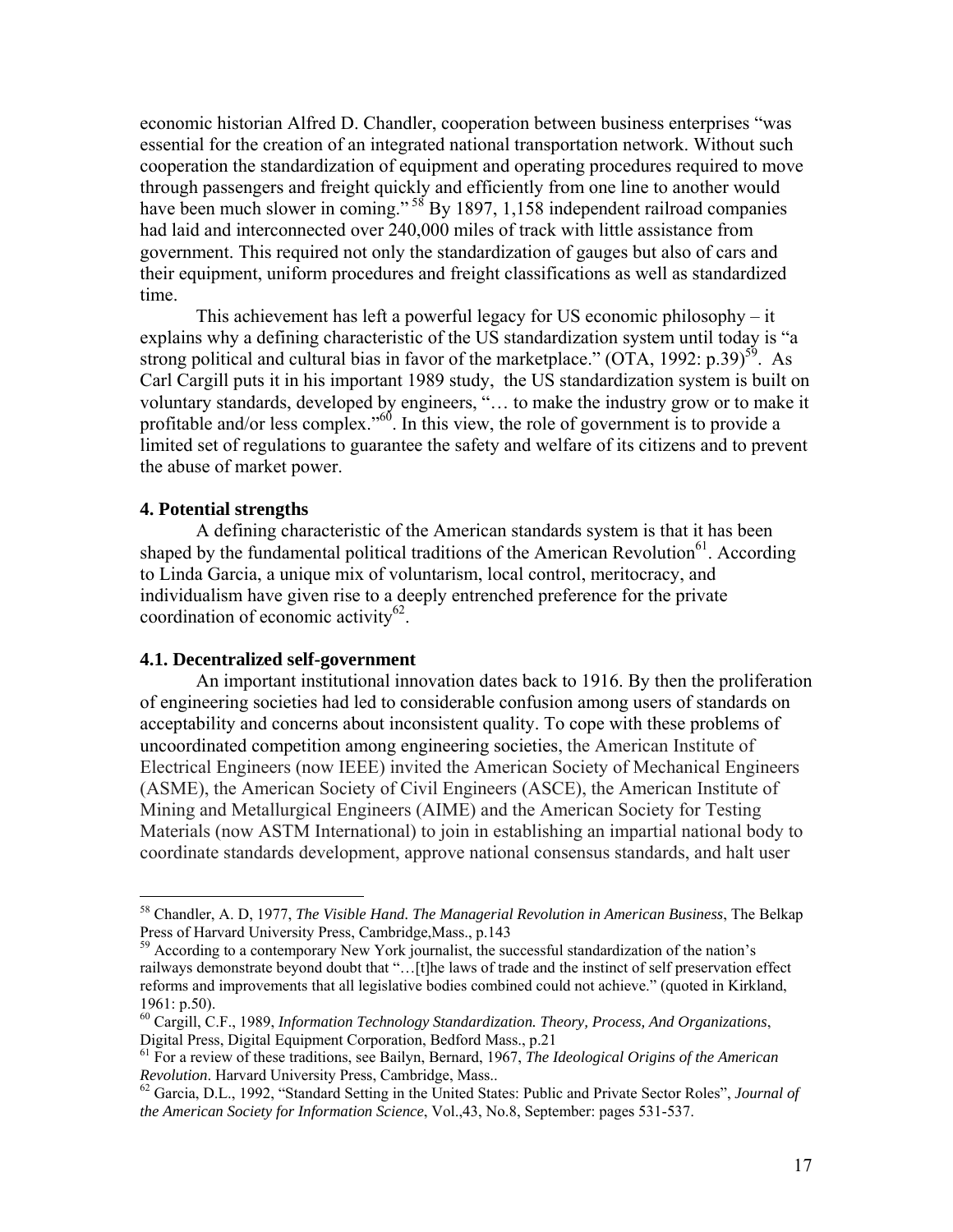confusion on acceptability. These five organizations subsequently invited the U.S. Departments of War, Navy and Commerce to join them as founders<sup>63</sup>.

 To transform industry standards into national standards, the AESC develop a federation of "industrial legislatures" that was meant to manifest a political philosophy in support of the directness and vitality of elementary local self-government (Russell, 2006: pages 74-76). That philosophy is nicely captured in an article by the AESC's first fulltime secretary, Paul Agnew:

*"We do not leave to Congress … the decision whether a bridge shall be built in the city of Oshkosh. We leave it to the people of Oshkosh, who will walk over it and ride over it, and who will have to pay for it. Why should not the very limited groups directly interested in each of the innumerable industrial problems with which they are faced, themselves solve these problems through cooperative effort?"*<sup>64</sup>

#### **4.2. Resistance against regulatory standards**

 That fundamental orientation towards decentralized self-government explains why, in contrast to countries like Germany, France, Japan, and now China, the U.S. "has never established a centralized, overarching authority responsible for creating and enforcing standards." (Russell, 2006: page 77)

 There is a widespread consensus in the US that regulatory standards are a "poor substitute" for voluntary, market-driven standards, and that regulatory standards are apt to stifle entrepreneurship and innovation. To quote again Carl Cargill, regulatory standards "are ponderous, like a juggernaut, they are hard to start and steer, require vast throngs of people to keep them moving, and seem to acquire a life of their own once they get going – once rolling, they are usually difficult to stop." (Cargill, 1989: p.18).

 The resistance against more active government interference through regulatory standards is deeply entrenched. Leading industry representatives testifying at a 1990 hearing held by NIST on the role of the federal government in standardization were emphatic in their resistance against a more active role (Mattli and Buethe, 2003: p.24). And a study on *The US Software Industry's Perspective on US Government Engagement in the Process of Standard Setting* finds that key players in that industry believe that the existing governance mechanisms for standards development are adequate; doubt that US software industry can agree on a consensus strategy on the role of US government, due to conflicting strategic interests; and are not interested in developing a more structured approach to the governance of standards development<sup>65</sup>.

1

<sup>63</sup> ANSI, *A Historical Overview: 1918 -2008*,

http://publicaa.ansi.org/sites/apdl/Documents/News%20and%20Publications/Links%20Within%20Stories/<br>ANSI%20-%20A%20Historical%20Overview.pdf, accessed, May 1, 2010

ANDI WEB TO BELLY BELLY BELLY BELLY ACCESSING TO LATER SPINS 200 LIGHTS, MAGE AGRICAL AGRICAL AGRICAL AGRICAL A<br><sup>64</sup> Agnew, P.G., 1926, "A Step Toward Industrial Self-Government" *The New Republic*, March 17, page 95, quoted in Russell, 2006: p.75

<sup>65</sup> Lord, P.E., , 2007, *Risky Business: The US Software Industry's Perspective on US Government Engagement in the Process of Standard Setting,* M.A. thesis, Graduate School of Arts and Sciences, Georgetown University, Washington, D.C.. The author is a former standards manager at Oracle. His interview sample included key players of the Standard Policy Committee of the influential Information Technology Industry Council (ITI).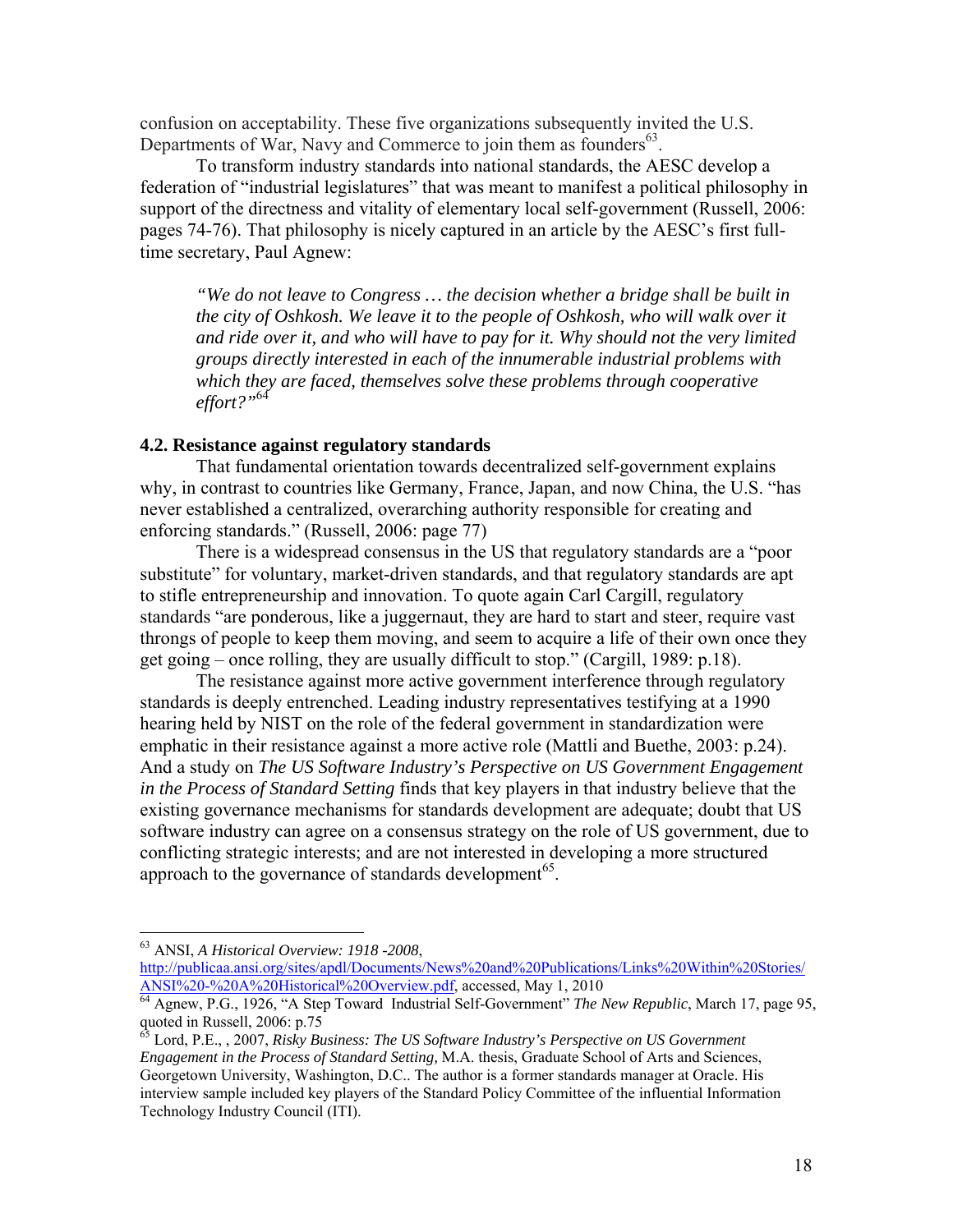For non-American observers, the resultant institutional heterogeneity and fragmentation may look like chaos. But for Americans, the principles of consensus and pluralistic governance through local self-government are deeply familiar concepts and are part of their cultural heritage.

#### **4.3. Advantages of decentralized self-government**

 The potential advantages of decentralized self-government are well-established in theories of innovation and organization.

 Take modern complexity theory that is now an integral part of economic innovation theory. For complexity theorists, decentralized and flexible institutions, developed by participants who are "… intimately knowledgeable about details of their activities, are likely to be more workable than blueprints developed by policy analysts and imposed by politicians and bureaucrats."<sup>66</sup>

 Modern innovation theory in turn emphasizes that innovation results from interactions of multiple and very diverse stakeholders through geographically dispersed innovation networks. Hence, innovation requires "…complex *systems that are characterized by the heterogeneity of agents with different functions, different endowments, different learning capabilities and different perspectives, and most important different locations in the multidimensional spaces of geography, knowledge, technology and reputation."67*

 According to social network theory, decisions on standards can derive from relations of *sovereignty*, i.e. "decision-making follows a procedure … [set by the government]…which the entire group accepts as producing decisions that are valid for everyone." This represents the top-down governance model centered on the government. Alternatively, decisions on standards can originate from *uncoordinated* strategies of private and public actors, i.e. "through the accumulation of decentralized, individual decisions that, taken together, nonetheless conduce to a circumstance that affects the entire group." (Grewal, 2008: pages 9 and 10)

 The second messy and uncoordinated mode of governance describes key features of the decentralized self-governance model of the American standards system. For Grewal (2008: pages 173 and 176), the effectiveness of a network (Grewal talks about 'network power') is greater, the greater "the ease with which a network accepts new entrants desiring to adopt its standard'"; the greater "the acceptance of parallel or simultaneous standards to gain access to a given network"; and the greater the extent to which a standard underlying a given network is open to (piecemeal) revision. In principle at least, the American voluntary standards system promises to fulfill these criteria better than the first model of top-down, government-centered governance.

 Finally, and equally important, the vision of local self-government finds ample support in the "collective action" governance theory, developed by Elinor Ostrom, the 2009 Nobel laureate in economic sciences. In her path-breaking study *Governing the Commons. The evolution of institutions for collective action*, Ostrom argues that "… all

 $66$  Axelrod, R. and Michael D. Cohen, 1999, "Harnessing Complexity. Organizational Implications of a Scientific Frontier", The Free Press, page 22

<sup>&</sup>lt;sup>67</sup> Antonelli, C., 2011, "The systemic dynamic of technological change: an introductory frame", introductory chapter for *Elgar Handbook on the System Dynamics of Technological Change,* Edward Elgar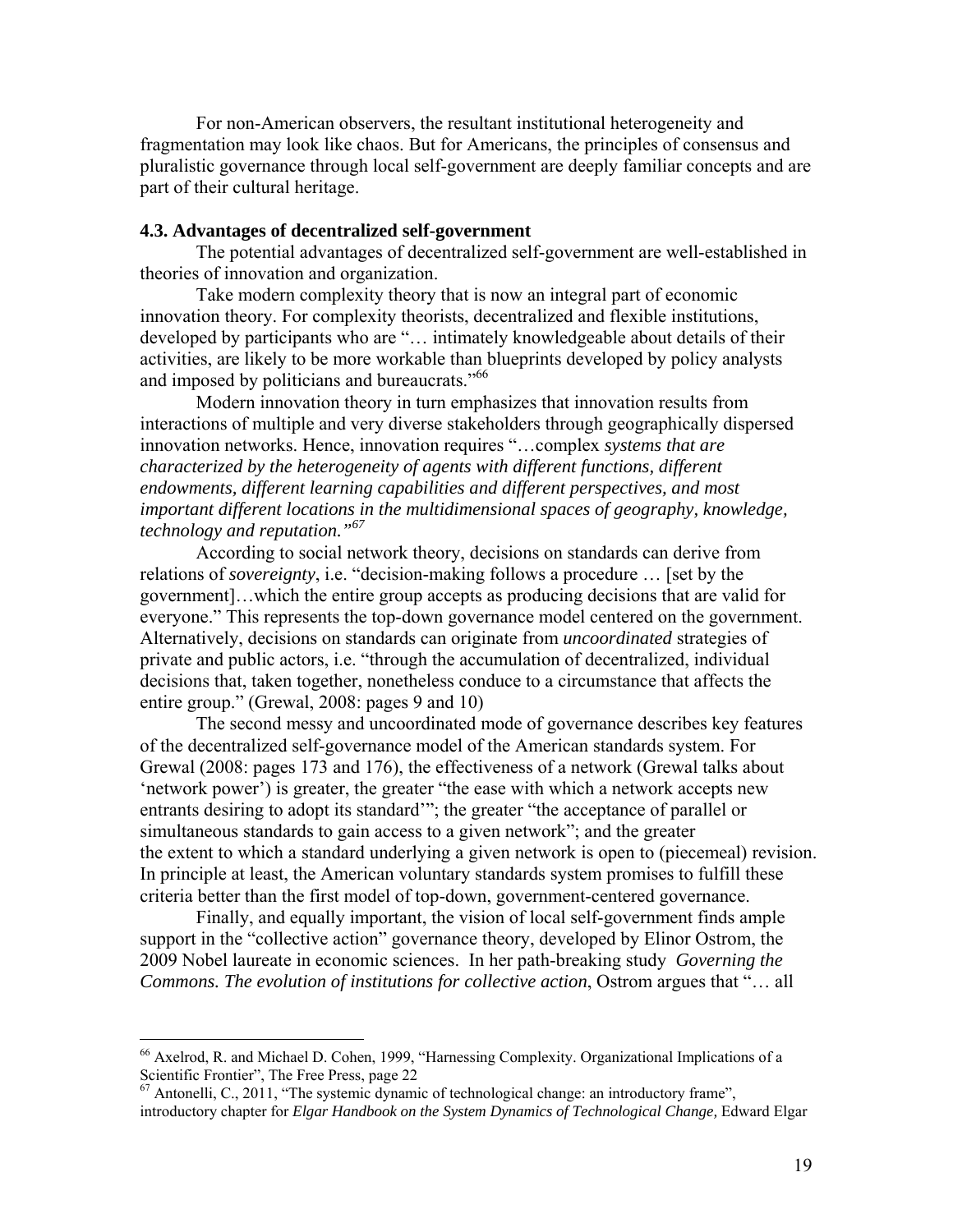organizational arrangements are subject to stress, weakness and failure. "<sup>68</sup> However, external regulatory agencies are even more subject to stress, weakness and failure: "A regulatory agency … always needs to hire its own monitors. The regulatory agency then faces the principal-agent problem of how to ensure that the monitors do their own job….It is difficult for a central authority to have sufficient time-and-place information to estimate accurately both the carrying capacity of a ... [ public good, like standards]... and the appropriate … [incentives and fines] … to induce cooperative behavior." (Ostrom, 1990: p.17)

 To illustrate the potential benefits of the American voluntary standards system, let us briefly review two examples of decentralized self-governance, the IETF model of system-level standards development for the Internet, and the outsourcing of detailed component specification to informal peer group networks in the ICT industry.

#### **4.4. Example 1: The IETF model of system-level standardization for the Internet**

The history of the Internet provides important insights into the potential strengths of the American system of decentralized governance of technology development and standardization. It also highlights nicely the sometimes messy and often unpredictable evolution of public-private interaction.

 Janet Abbate, in her path-breaking study *Inventing the Internet* examines the forces that have made it possible to transform the ARPANET, as it was initially implemented under the auspices of the US military, into the heterogeneous and decentralized 'network of networks" that we know today as the Internet. Abbate documents that

*"… the Internet's origins departs from explanations of technical innovation that center on individual inventors or on the pull of markets… [Initially]…the Internet … reflected the command economy of military procurement, where specialized performance is everything and money is no object, and the research ethos of the university, where experimental interest and technical elegance take precedence over commercial application…Perhaps the key to the Internet's later commercial success was that the project internalized the competitive forces of the market by bringing representatives of diverse interest groups together and allowing them to argue through design issues. Ironically, this unconventional approach produced a system that proved to have more appeal for potential customers – people building networks – than did the overly commercial alternatives that appeared soon after.*" 69

 In short, key elements of decentralized self-governance were reflected in a commitment to flexibility and diversity, not only in the technical design of the Internet's architecture, but also in its implementation and in the organization of the process of developing the fundamental standards. According to Abbate, flexibility and diversity

<sup>68</sup> Ostrom, E., 1990, *Governing the Commons. The evolution of institutions for collective action*, Cambrige University Press, page 25

<sup>69</sup> Abbate, J., 1999, *Inventing the Internet*, MIT Press, Cambridge, Mass. Page 145. See also Libicki's devastating critique of the competing Open System Interconnection Protocols (OSI), advanced by the ISO, NIST and prominent network computing vendors of the time, such as Digital Equipment Corporation ( Libicki, M.C., 1995, "Standards: The Rough Road to the Common Byte", in: Kahin, B. and J. Abbate, eds, 1995, *Standards Policy for information Infrastructure*, page 35, MIT Press, Cambridge, Mass.)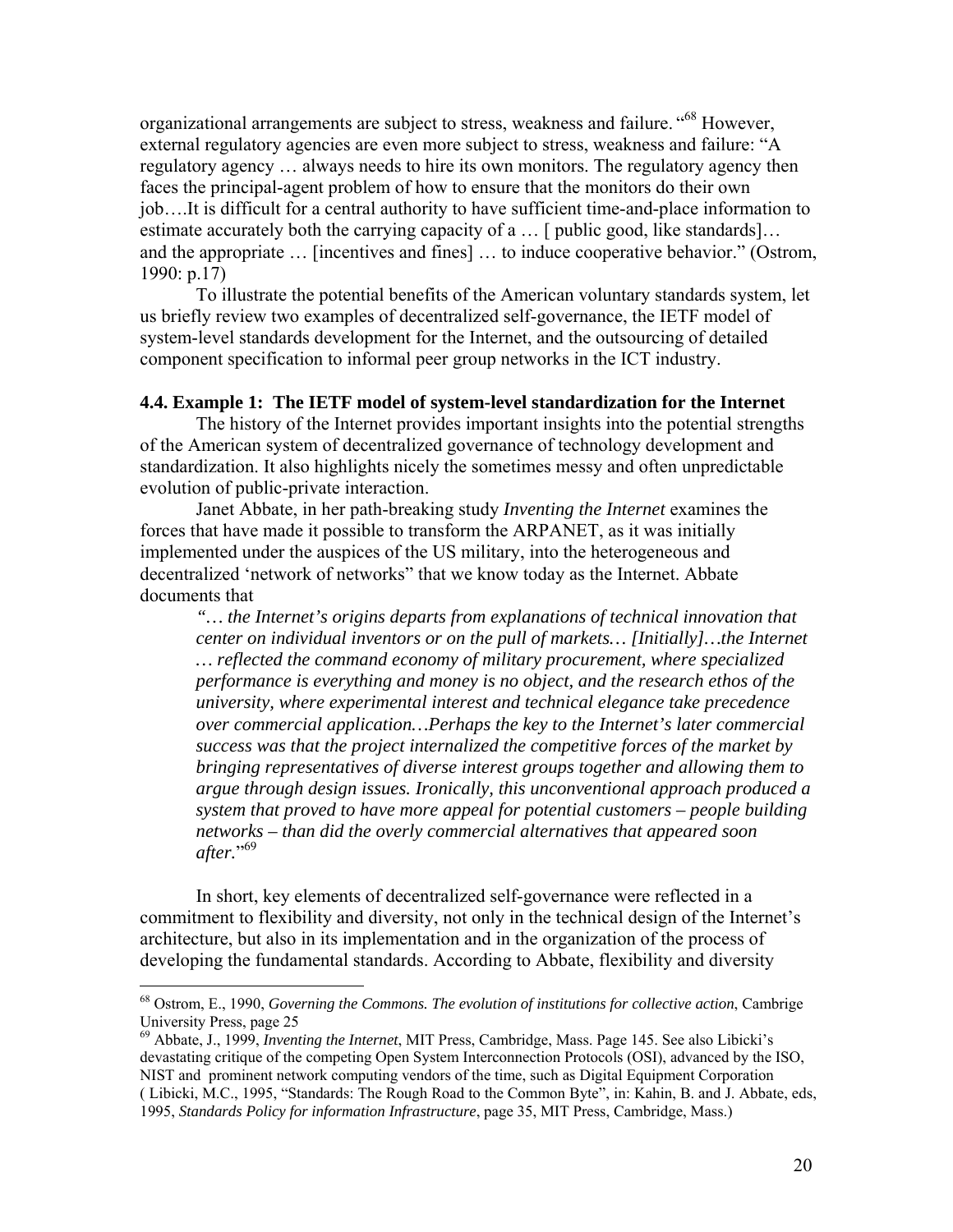were both critical in order to cope with the inherently unpredictable "changes that would revolutionize the computing and communications industries. …A network architecture designed to accommodate a variety of computing technologies, combined with an informal and inclusive management style, gave the Internet system the ability to adapt to an unpredictable environment." (Abbate, 1999, page 6)

 The *Internet Engineering Task Force* (IETF) was an important battleground for many of these decisions on how to balance flexibility and diversity with the initial philosophy of "mission-oriented research" that had shaped the ARPANET. <sup>70</sup> The history of IETF, and its unique approach to strategy and organization of standards development provides us with a microscopic view of the potential strengths of a decentralized model of self-governance.

 While IETF is an international standards organization, it is imbued right from its beginning with the values of the American pioneers of the Internet, i.e. a focus on flexibility and a basic presumption that diversity of opinions and approaches is preferable to top-down command-style "mission-oriented research" governance.

IETF develops and promotes Internet standards<sup>71</sup>, cooperating closely with the W3C and ISO/IEC standards bodies<sup>72</sup> and dealing in particular with standards of the TCP/IP protocol suite.<sup>73</sup> IETF defines itself is an open standards organization, with no

 $\overline{a}$ 

72 The **World Wide Web Consortium** (**W3C**) is the main international standards organization for the World Wide Web. Founded and headed by Sir Tim Berners-Lee, the consortium is made up of member organizations which maintain full-time staff for the purpose of working together in the development of standards for the World Wide Web. As of 8 September 2009, the World Wide Web Consortium (W3C) has 356 members. (W3C, 2009, *World Wide Web Consortium (W3C) Members*, September,

http://www.w3.org/Consortium/Member/List, accessed May 24, 2010). The **International Organization for Standardization** (**ISO)** is an international-standard-setting body, based in Geneva, composed of representatives from various national standards organizations. Founded in 1947, the organization promulgates worldwide proprietary industrial and commercial standards. While ISO defines itself as a nongovernmental organization, its standards often become law, either through treaties or national standards. The **International Electrotechnical Commission** (**IEC**) is a non-profit, non-governmental international standards organization that prepares and publishes International Standards for all electrical, electronic and related technologies. IEC standards cover a vast range of technologies from power generation, transmission and distribution to home appliances and office equipment, semiconductors, fibre optics, batteries, solar energy, nanotechnology and marine energy as well as many others. The IEC also manages three global conformity assessment systems that certify whether equipment, system or components conform to its International Standards. (IEC, 2006, *IEC Statutes and Rules of Procedure* (PDF). IEC. June 23.

http://www.iec.ch/tiss/iec/stat-2001e.pdf, accessed May 24, 2010) 73 The **Internet Protocol Suite** (commonly known as **TCP/IP**) is the set of communications protocols used for the Internet and other similar networks. It covers two of the most important protocols: the Transmission Control Protocol (TCP) and the Internet Protocol (IP), which were the first two networking protocols defined in this standard. Today's IP networking represents a synthesis of several developments that began

 $70$  Mission-orient research focuses on large, complex prestige projects, as promoted by the Defense Department. The main aim is to push out the technological frontier and to develop leading-edge industries See Henry Ergas, "Does Technology Policy Matter?" in Bruce R. Guile and Harvey Brooks,

eds., *Technology and Global Industry* (Washington, D.C.: National Academy Press, 1987), pp. 191-245. For the evolution of DARPA, see Fuchs, E., 2011, "DARPA Does Moore's Law. The case of DARPA and Optoelectronic Interconnects", chapter 7 in Block, F. and M.R. Keller, eds., 2011, *State of Innovation. The U.S. Government's Role in Technology Development*, Paradigm Publishers, Boulder, London.

 $71$  In computer network engineering, an Internet Standard is a normative specification of a technology or methodology applicable to the Internet.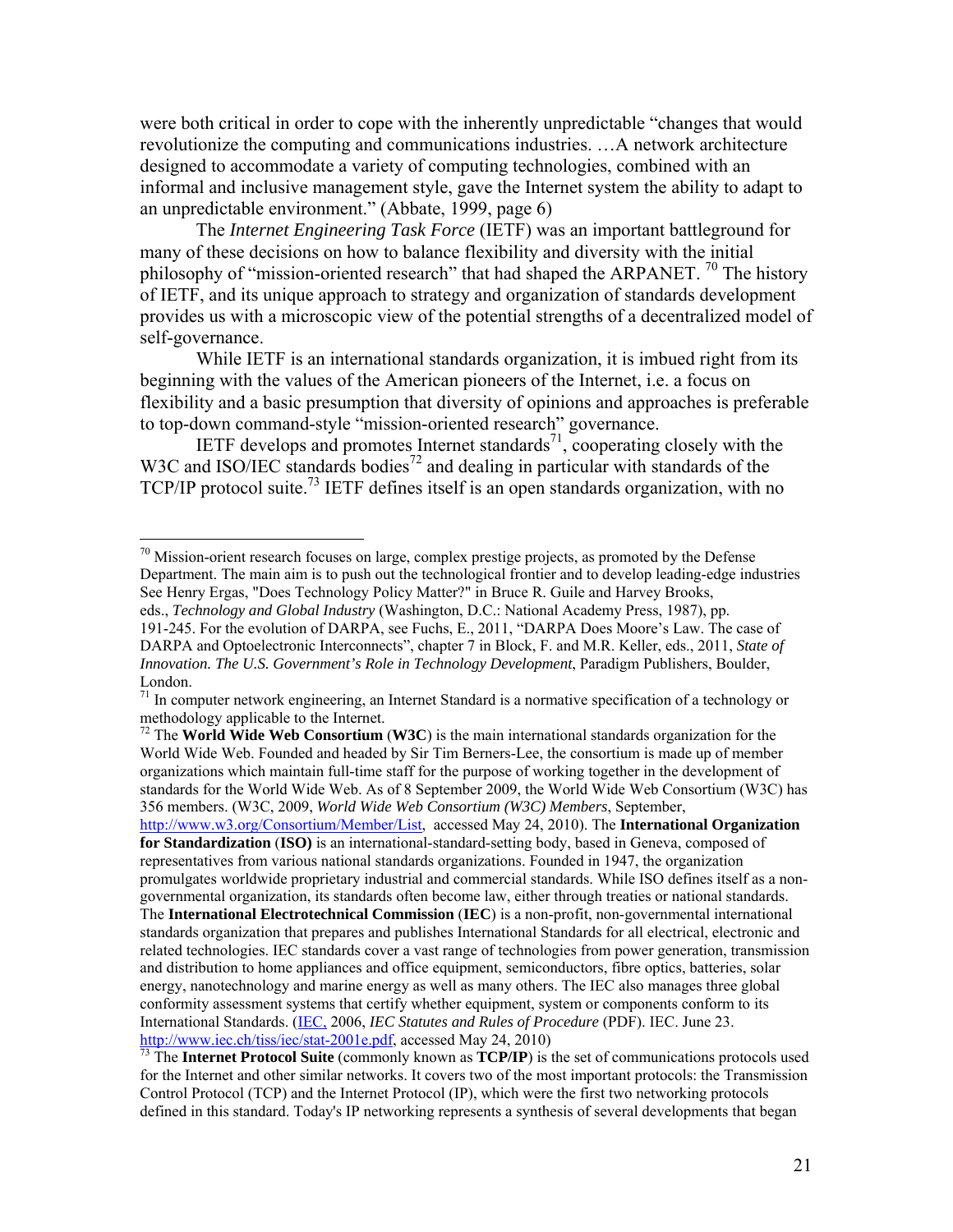formal membership or membership requirements. All participants and managers are volunteers, though their work is usually funded by their employers or by sponsors.

 It is noteworthy however that, in response to the current preoccupation with cyber security, the current chairperson is funded by VeriSign, US information security company, and the U.S. government's National Security Agency. This again indicates that, when deemed necessary by private industry, the government does play a role in the American standards system, albeit often an indirect one.

 The IETF is organized into a large number of working groups and informal discussion groups, each dealing with a specific topic. Each group is intended to complete work on that topic and then disband. Each working group has an appointed chairperson (or sometimes several co-chairs), along with a charter that describes its focus, and what and when it is expected to produce. The working groups are organized into *areas* by subject matter<sup>74</sup>. Each area is overseen by an *area director* (AD), with most areas having two co-ADs. The ADs are responsible for appointing working group chairs. The area directors, together with the IETF Chair, form the Internet Engineering Steering Group (IESG), which is responsible for the overall operation of the IETF.

In principle, the process of creating an Internet Standard is straightforward: a specification undergoes a period of development and several iterations of review by the Internet community and revision based upon experience, is adopted as a Standard by the Internet Engineering Steering Group (IESG), and then is published.

 In practice, however, the process is much more complicated. As is described in *The Internet Standards Process - Best Current Practice*, this is "due to (1) the difficulty of creating specifications of high technical quality; (2) the need to consider the interests of all of the affected parties; (3) the importance of establishing widespread community consensus; and (4) the difficulty of evaluating the utility of a particular specification for the Internet community." <sup>75</sup>

The goals of the Internet Standards Process are: technical excellence; prior implementation and testing; clear, concise, and easily understood documentation; openness and fairness; and timeliness. To achieve these goals simultaneously, IETF has developed procedures that are designed to be fair, open, and objective; to reflect existing (proven) practice; and to be flexible. "Openness" requires that "at each stage of the standardization process, a specification is repeatedly discussed and its merits debated in open meetings and/or public electronic mailing lists, and it is made available for review via world-wide on-line directories." (Bradner, 1996: p.3). And flexibility is considered to be critical to adapt not only to the complex decision-making processes that open standardization requires, but even more so to be able to adapt to unexpected changes in technology and markets.

 Of particular interest for our purposes is the fairly rapid internationalization of IETF membership. A good proxy indicator is the increasingly important role played by

to evolve in the 1960s and 1970s, namely the Internet and LANs (Local Area Networks), which emerged in the mid- to late-1980s, together with the advent of the World Wide Web in the early 1990s (Abbate, 1999) <sup>74</sup> Current areas include: Applications, General, Internet, Operations and Management, Real-time

Applications and Infrastructure, Routing, Security, and Transport.<br><sup>75</sup> Bradner, S., 1996, *The Internet Standards Process - Best Current Practice. Revision 3, Harvard University,* at **http://tools.ietf.org/html/bcp**. See also Hoffman, P. , 2009, *The Tao of IETF: A Novice's Guide to the Internet Engineering Task Force*, November 30, at **http://tools.ietf.org/rfcmarkup?doc=fyi17**, accessed May 8, 2010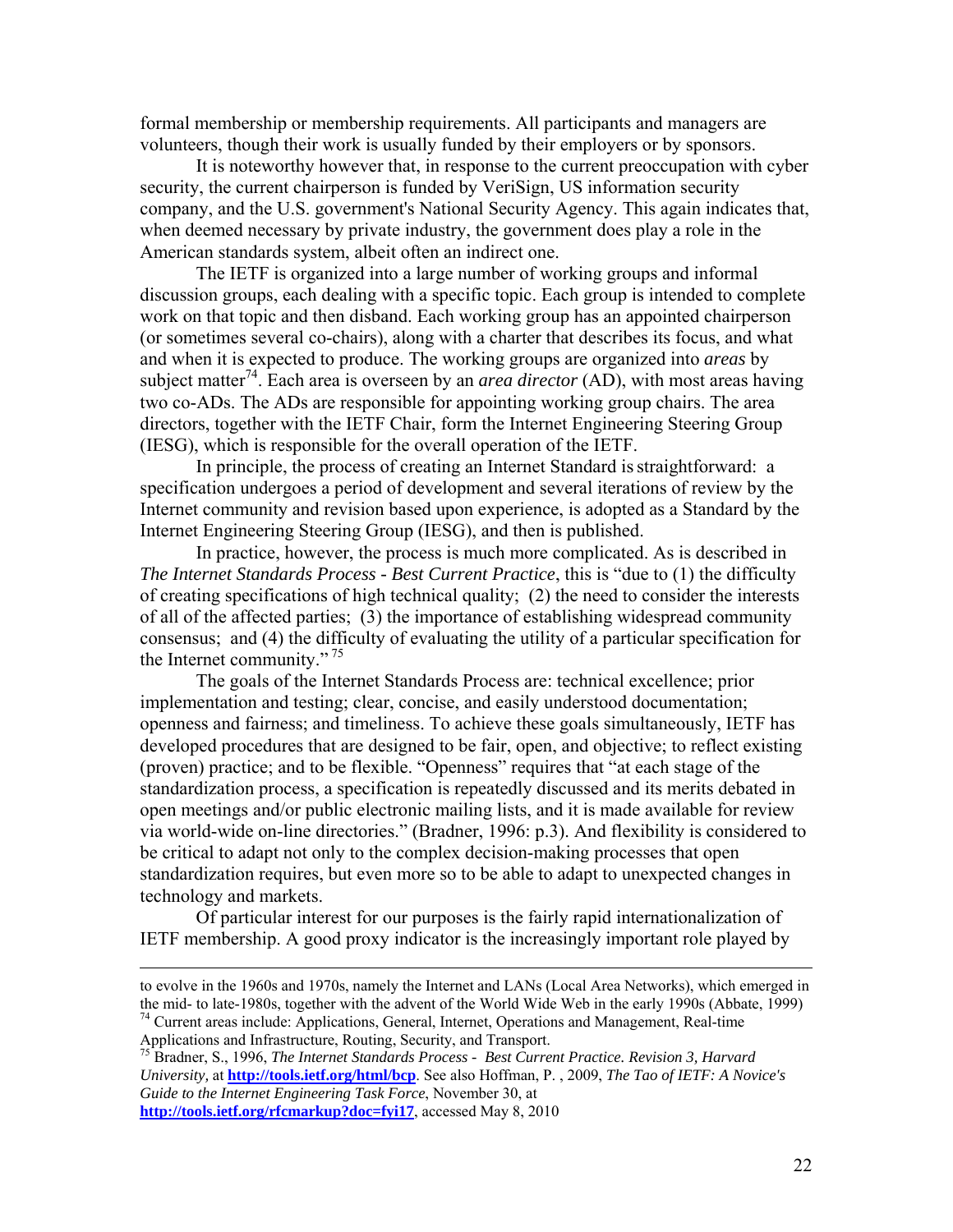Chinese companies like Huawei in the governance of the IETF. By May 2010, Huawei held 21 leadership positions in IETF, occupying for instance two powerful Area Director<sup>76</sup> positions for transport and routing, four chairs and 6 co-chairs of IETF working groups, and acting as a member of the Internet Architecture Board that oversees the technical and engineering development of the Internet.<sup>77</sup>

 Note however that ITEF's insistence on openness and flexibility has created important trade-offs. One such trade-off is the need to devise very detailed and somewhat cumbersome procedures for conflict resolution and appeals. As Bradner (1996: page 3) explains: "As much as possible the process is designed so that compromises can be made, and genuine consensus achieved, *however there are times when even the most reasonable and knowledgeable people are unable to agree* [italics added, DE]. To achieve the goals of openness and fairness, such conflicts must be resolved by a process of open review and discussion."

 Such procedures obviously require time and patience. This indicates a fundamental dilemma inherent in the model of largely self-governed standards development. On the one hand, the requirement for prior implementation and testing, and the need to allow all interested parties to comment all require significant time and effort. On the other hand, today's rapid development of networking technology demands timely development of standards. Over time, this dilemma has become more serious, especially now that the challenge is to organize a timely transition to a new generation of Internet architecture, the so-called Internet Protocol Version 6 (IPv6) that is supposed to cope with the increasing scarcity of internet addresses.

 Thus far, attempts to improve within IETF the speed of standardization have only produced mixed results<sup>78</sup>. An additional concern is that corporate interests over the last few years have considerably gained in importance. As already observed by Abbate in her study of the transition from the ARPANET to the Internet, since the late 1970s, "…[t]he Internet and its creators were no longer operating in the insulated world of defense research; they had entered the arena of commerce and international politics, and supporters of the Internet technology would have to adapt to this new reality." (Abbate, 1999: page 153).

 Today, the influence of leading corporations has further increased. IETF meetings attract more and more participants, giving rise to substantial increases in the cost of running these meetings. As a result, IETF increasingly relies on corporate sponsorship of those meetings.

 Finally, and most importantly are the increasing difficulties that IETF is facing in its attempts to adjust its policies on intellectual property rights to the increasingly technology-centered global competition and the much more aggressive recourse to "strategic patenting" strategies by leading ICT corporations. IETF's general policy on

 $76$  Area directors (ADs) are expected to shape the agendas of IETF working groups and participate in the Internet Engineering Steering Group (IESG) that is responsible for the overall technical of IETF activities and the Internet standards process. Note however that these powerful positions are somewhat constrained by procedures that "ensure that an AD's 'pet project' doesn't make it onto the standards track if it will have a negative effect on the rest of the IETF protocols and that an AD's "pet peeve" cannot indefinitely block something." (Hoffman, 2009: page 4).

<sup>&</sup>lt;sup>77</sup> Information provided by Huawei by email, May 4, 2010. For more discussion on Huawei's participation and influence in international standards development organizations, see Ernst, 2011.

<sup>78</sup> DeNardis, L., 2009, *Protocol Politics*, MIT Press, Cambridge, Mass.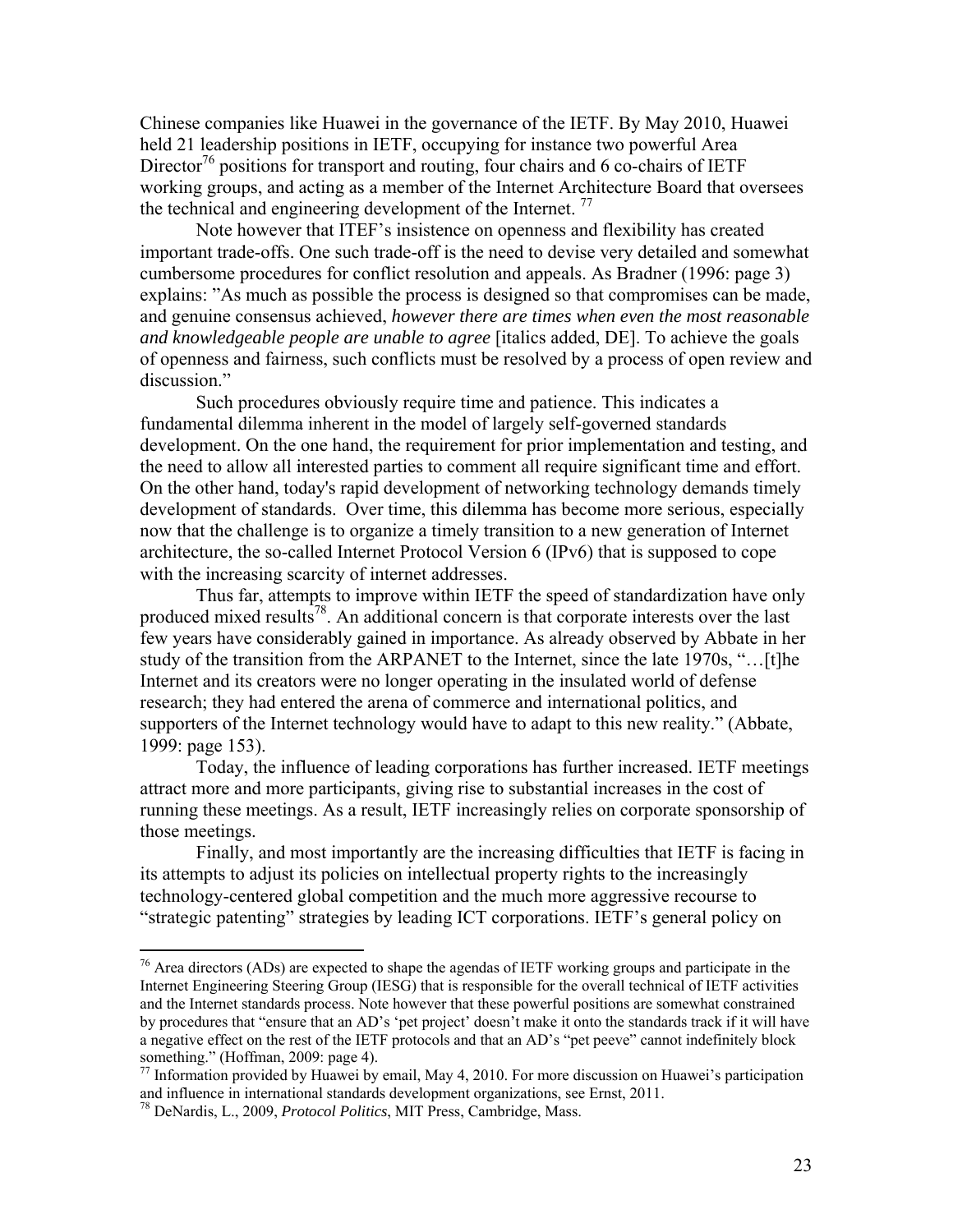IPR states that "…[i]n all matters of intellectual property rights and procedures, the intention is to benefit the Internet community and the public at large, while respecting the legitimate rights of others.", without defining who are the "others" (Bradner, 1996: pages 5, 6).

 Equally ambiguous and loosely defined are IETF's procedures on how to handle the disclosure or non-disclosure of patents deemed to be essential for a particular standard. And the same evasiveness characterizes IETF's approach to the determination of "reasonable and non-discriminatory licensing terms." The relevant text states: "The IESG [the Internet Engineering Steering Group<sup>79</sup>] will not make any explicit determination that the assurance of reasonable and non-discriminatory terms for the use of a technology has been fulfilled in practice. It will instead use the normal [*sic*!] requirements for the advancement of Internet Standards to verify that the terms for use are reasonable… The IETF takes no position regarding the validity or scope of any intellectual property or other rights that might be claimed to pertain to the implementation or use of the technology….or the extent to which any license under such rights might or might not be available; neither does it represent that it has made any effort to identify any such rights." (Bradner, 1996: pages 11 and 12)

 In short, while initially the IETF model of decentralized self-governance was an important organizational innovation, it may now face increasing limitations that reflect the cutthroat competition in this critical sector of the ICT industry $80$ .

### **4.5. Example 2: Outsourcing of component specification**<sup>81</sup>

 $\overline{a}$ 

The outsourcing of detailed component specification to informal peer group networks provides another interesting example of the potential strengths of the decentralized US standards system. It reflects a fundamental distinction in standards development between system-level specification and component specification. While intense competition between leading global corporations dominates the process of system-level specification, component specification is outsourced to informal peer group networks of engineers.

 An example of system-level specification is the highly influential International Committee for Information Technology Standards. INCITS is the primary U.S. organization for creating and maintaining formal *de jure* standards in the field of Information and Communications Technologies (ICT).

 As for its governance, INCITS operates under rules, approved by the American National Standards Institute (ANSI), that are supposed "to ensure that voluntary standards are developed by the consensus of directly and materially affected interests." Note however that INCITS is sponsored by the Information Technology Industry Council (ITI), a trade association lobbying on behalf of "the leading [sic!] U.S. providers of information technology products and services". To find out who is shaping strategic decisions, it is useful to look at the INCITS Executive Board. Its members encompass a

 $79$  The Internet Engineering Steering Group (IESG) is responsible for technical management of IETF activities and the Internet standards process.

<sup>&</sup>lt;sup>80</sup> See for instance, the intense battles fought to influence the Federal Communications Commission's Net Neutrality proceeding.

<sup>&</sup>lt;sup>81</sup> This is based on interviews conducted September 8 and 23, 2009 with US standards experts who have requested anonymity.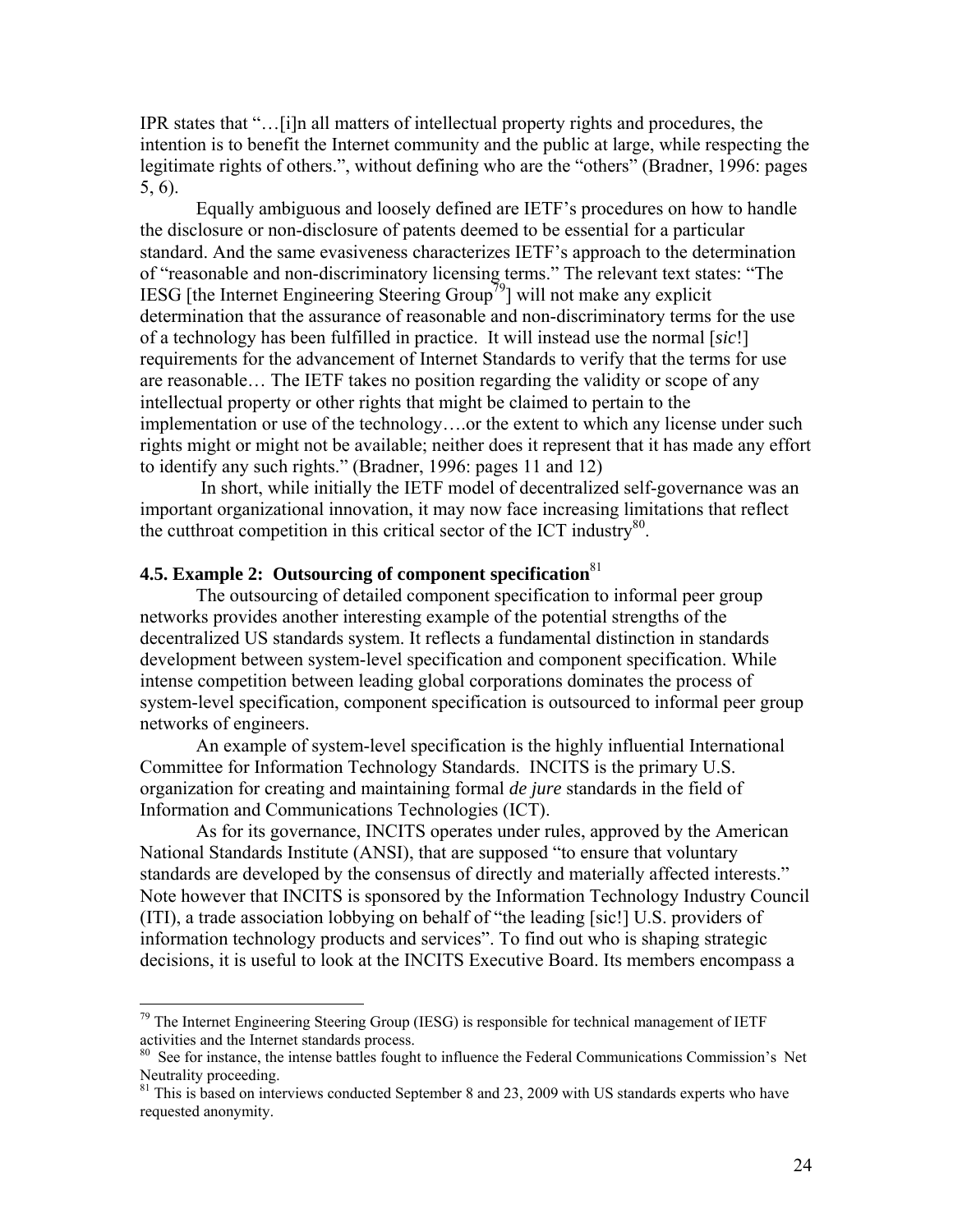"Who Is Who" of US Information Technology companies, research labs and US government agencies (i.e. Department of Defense, Department of Homeland Security and NIST)<sup>82</sup>. According to interview sources, a handful of companies, especially Microsoft and Intel, are prominent players.

 In its more than 50 technical committees, INCITS develops *system-level* specifications for storage, processing, transfer, display, management, organization, and retrieval of information. These committees however only develop architectural specifications. INCITS does not want to develop detailed component specifications because this is tedious and time-consuming work and because it requires very detailed feedback from customers. Developing detailed specifications also requires extensive documentation, i.e. highly complex documents that are costly to generate and maintain.

 As a result, INCITS outsources detailed component specifications to specialized outside informal peer-group networks of engineers that work on these issues in member companies. An example is the Small Form Factor Special Interest Group (SFF-SIG), an independent non-profit industry group that develops, promotes, and supports detailed specifications for Small Form Factor computers that are generally designed to support the same features as modern desktop computers, but in a smaller space. Examples include circuit boards, input/output devices and storage specifications for laptops, e-books or smart phones $83$ .

 I have chosen this example because of its unique governance structure. SFF-SIG claims that it is run by an independent president who is not affiliated with any member company. Having an independent president is supposed to provide equal opportunity for members without undue bias or favoritism. Working Groups are formed to address specific topics in detail. All members may join the Working Groups, thereby ensuring broad perspectives, inputs and reviews. Voting Members cast votes on the resulting specifications. After approval, specifications are published and under strict change control for the long term by the relevant Working Group.

 According to interview sources, participants in SFF-SIG working groups are part of informal peer group networks that have developed over time in this particular industry sector. Participants know each other well, their specialization, strengths and specific interests, and hence can work out things without much fuss. If problems arise, "…[y]ou know exactly whom you need to talk to." Trust is critical to get this tedious and challenging detailed specifications work done. Equally important are well-established relationships with customers and a continuous dialogue with them. Regular attendance in technical committee meetings is critical. "If you join, and you say you want to change, you get absolutely no attention. You have to go to the meetings. If you only show up at critical meetings, no one takes you serious".

 In short, the real strength of the American standards system are the multi-layered informal peer group networks that are driving work in the technical committees in organizations like SFF-SIG. "Informal networks can work out something fairly quickly. Most of the decisions are finalized between meetings or in the hall ways." This highlights an important challenge for China's standard system - to create organizational

 $82$  Key corporate members of the INCITS Executive Board include Adobe, Apple, Google, HP, IBM, Intel, Lexmark, Microsoft, and Oracle, see http://www.incits.org/ebmem.htm, accessed May  $6<sup>th</sup>$ , 2010. 83 See http://www.sff-sig.org/, accessed May 7, 2010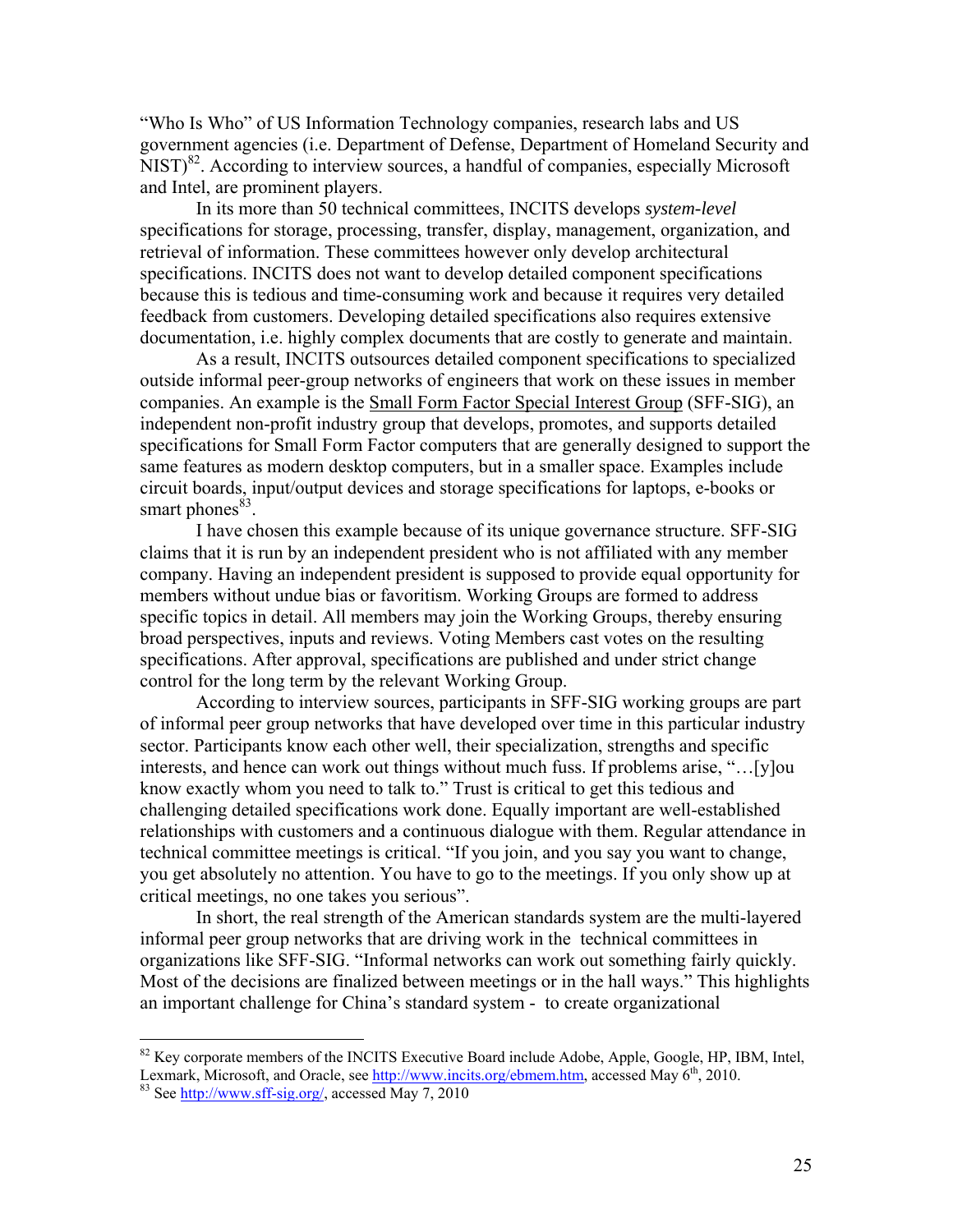arrangements that provide greater autonomy to standard development organizations to make their own standards (as discussed in Ernst, 2011).

#### **5. What are drawbacks of the American system?**

In short, the potential benefits of the decentralized American voluntary consensus standards system are well established in historical research, as well in theory and case studies. There is every reason for China and other emerging economies to acknowledge and learn from the significant strengths of the deeply rooted US tradition of bottom-up, decentralized approaches to standardization.

 It is important however to emphasize that the literature also highlights significant drawbacks and possible limitations of the American system.

#### **5.1. Intense conflicts**

 $\overline{a}$ 

In a chapter, entitled "The Future of Consensus Standards", Carl Cargill highlights the inherent tendency towards controversy and conflict. He states: "I have a fondness for the present method …[of voluntary standards]…; I would prefer to see it survive… At the same time, there will always be someone or something that objects to current standards, standards organizations, and standards processes and will fight to change and improve them." (Cargill, 1989: p.120). This describes in a nutshell a fundamental dilemma of the American system: its very strength - the diversity of stakeholders in standardization - may also lead to intense conflicts and competition among standard development organizations and standards consortia, eroding the systems' effectiveness and fairness.

 These concerns have been substantiated in a systematic and by now classic study of the US standards system, prepared by the Office of Technology Assessment for the House Committee on Science, Space, and Technology of the US Congress<sup>84</sup>. The study states that "…[c]concerns about the US standards setting process and recommendations for greater government involvement are based on the notion that the US approach no longer works as well as it should." (OTA, 1992: p.7). The OTA study emphasizes that the initial strengths of the US standards system have been a pragmatic, flexible and bottomup approach and a capacity to react swiftly to specific needs of industry. Over time, however, the limitations of that system have outweighed its initial advantages. The US standards community is characterized by intense economic competition and personality conflicts. As a result, "…[i]nternecine warfare in the standards community … raises questions about the ability of the voluntary standards organizations to carry out the public trust delegated to them." (OTA, 1992: p.13).

#### **5.1.1. The battle over open document standards**

 A well-documented case of such "internecine warfare" that results from a USstyle governance structure is the battle to establish an international open document standard that pitted two competing standards consortia against each other – Microsoft's Office Open XML (OOXML) file format and the ODF file format developed by the OASIS consortium (with IBM, Sun Microsystems and Oracle as main supporters). The selection of Microsoft's OOXML as an ISO/IEC standard (ISO/IEC 29500) on April  $2<sup>nd</sup>$ ,

<sup>84</sup> OTA, 1992, *Global Standards: Building Blocks for the Future*, Office of Technology Assessment (OTA), Congress of the United States, Washington, D.C.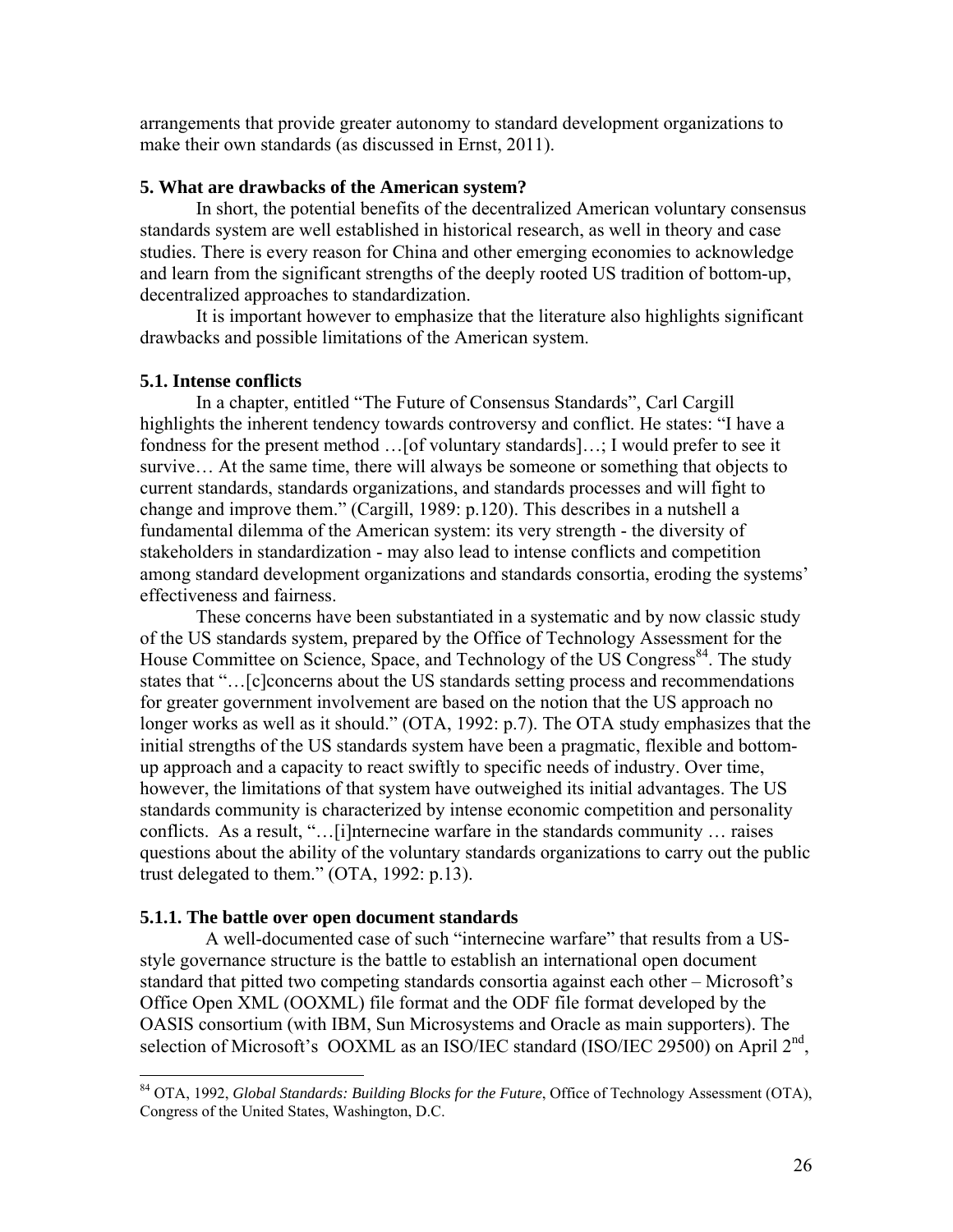2008, gave rise to an intense controversy. According to an editorial of the *Financial Times*, *"*…[a]llegations of committee-stuffing, the outcome of votes overridden by political appointees, a final decision that many involved consider tainted: this may sound like a discredited election in some third world country. But it is actually a description of an ugly fight over international technical standards (i.e. the certification of Microsoft's OOXML standard by the International Organization for Standardization).<sup>85</sup>

 In an open letter, Nicos Tsilas, senior director of interoperability and IP policy at Microsoft, attacked IBM's opposition to OOXML, arguing that IBM has led a global campaign urging national bodies to demand that ISO/IEC JTC1 not even consider Open XML, because ODF had made it through ISO/IEC JTC1 first. According to Microsoft's Tsilas, IBM is "doing this because it is advancing their business model. Over 50 percent of IBM's revenues come from consulting services….[IBM is] "using government intervention as a way to compete" as they "couldn't compete technically."

 In turn, Bob Sutor, vice president of standards and open source for IBM, criticized Microsoft's OOXML as "technically inferior … IBM believes that there is a revolution occurring in the IT industry, and that smart people around the world are demanding truly open standards developed in a collaborative, democratic way for the betterment of all,…If 'business as usual' means trying to foist a rushed, technically inferior and productspecific piece of work like OOXML on the IT industry, we're proud to stand with the tens of countries and thousands of individuals who are willing to fight against such bad behavior"86

 The outcome of this fight is messy. According to the aforementioned *Financial Times* editorial, "Microsoft came out on top, but at the cost of tarnishing its reputation and the credibility of an important back-room process that oils the wheels of many global industries." (Financial Times, April 3, 2008). The irony is that, after all these mutual verbal attacks, Microsoft probably won a battle, but cannot be sure to have won the war. Alex Brown, who had been the Convener of the February 2008 JTC1 Ballot Resolution Meeting, has recently posted an entry on his personal blog in which he complained of Microsoft's lack of progress in adapting current and future versions of Microsoft Office to produce files in the Strict (as opposed to the Transitional) ISO 29500 format: "On this count Microsoft seems set for failure. In its pre-release form, Office™ 2010 supports not the approved Strict variant of OOXML, but the very format the global community rejected in September 2007, and subsequently marked as not for use in new documents -

the Transitional variant. Microsoft is behaving as if the JTC 1 standardization process never happened…"<sup>87</sup>

#### **5.1.2. Suggestions of the 1992 OTA study**

 To cope with the intense conflicts that result from the decentralized governance of standardization, the aforementioned OTA study suggested already in 1992 three strategies to reform and to upgrade the US standards system. First, OTA suggests providing more substantial government support for standards development processes to

<sup>&</sup>lt;sup>85</sup> Financial Times, Editorial, April 3, 2008

<sup>&</sup>lt;sup>86</sup> Quoted in Ars Technica, http://arstechnica.com/microsoft/news/2008/02/ibm-responds-to-microsoftooxml-is-technically-inferior.ars, accessed May 6, 2010<br><sup>87</sup> Brown, A., 2010, "Microsoft fails the standards test", March 31, http://www.adjb.net/post/Microsoft-

Fails-the-Standards-Test.aspx, accessed May 7, 2010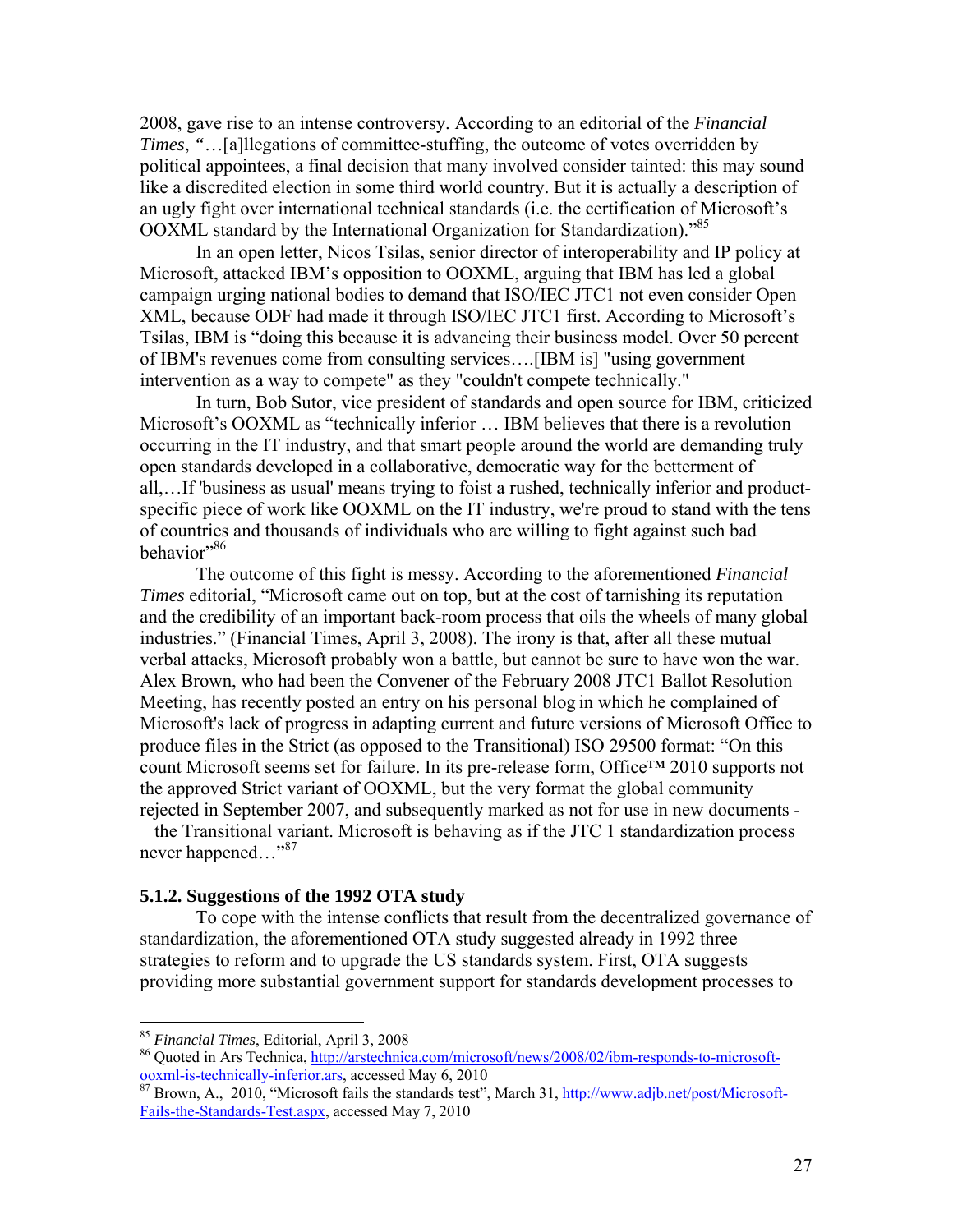address market failures resulting from public goods aspects of standards. OTA highlights the coordinating role played by the national standards bodies of the UK (the BSI Group) and Germany (the DIN standards agency) and deplores that the current US standards system lacks a similar organization. OTA also emphasizes that US government agencies like the Commerce Department and USTR respond to *ad hoc* business queries and concerns, but that there is no agency that has a mandate to develop a national standardization strategy. OTA argues that such a central coordinating agency is necessary to reap the potentially significant advantages of the voluntary standards system.

 As a second strategy, OTA suggests to promote the development of an Information Infrastructure for Accessing and Distributing Standards that uses the powerful tools provided by information and communications technologies for accessing and distributing standards, and for participating in the standardization process. OTA deplores that America's standards infrastructure is a patchwork of mostly unconnected data bases, most of them controlled by a handful of global industry leaders. According to the study, attempts to extend and coordinate the existing standards information infrastructures are constrained by institutional inertia, resistance against changing the status quo, and lack of financial resources that would be needed to make these investments.

 A third strategy, proposed by OTA is to improve the process of standardization through organizational restructuring. To succeed, this strategy would have to overcome deeply entrenched barriers: "Organizational arrangements are not neutral; they define power relationships determining who shall control what and for what ends." (OTA, 1992: p.31).

 Unfortunately, very few of these policy suggestions have been taken up and implemented, despite the fact that many of the findings of the 1992 OTA study still hold. In fact, rather than gaining more attention in public debates, standardization has further faded into the background. With but a few exceptions, it is hard to find substantial discussions about standardization in the media.

#### **5.2. Shortfalls in the provision of strategic standards**

1

Another critique of the decentralized, market-driven American system highlights a possible tension between the predominant role that for–profit private firms play in the governance of standardization processes and the role that standards are supposed to play in serving public policy objectives. The concern is that the dominance of private firms "…may lead to consensus without …[adequate]…public-interest representation" (Alic, 2009: p.8). This may lead to market imperfections, such as shortfalls in provision of public policy objectives.

 For instance, already in the late 1980s, a study of the MIT Commission on Industrial Productivity has argued in a chapter entitled "Failures of Cooperation" that a fundamental weakness of the US system is "… the under-provision of such collective goods as joint research and development, standardization, education and training, which ...[are] instrumental in promoting technological innovation and productivity growth."88

<sup>88</sup> Dertouzos, M.L., R.K. Lester, and R.M. Solow, 1989, *Made in America. Regaining the Productive Edge*,The MIT Press, Cambridge, Mass, p. 105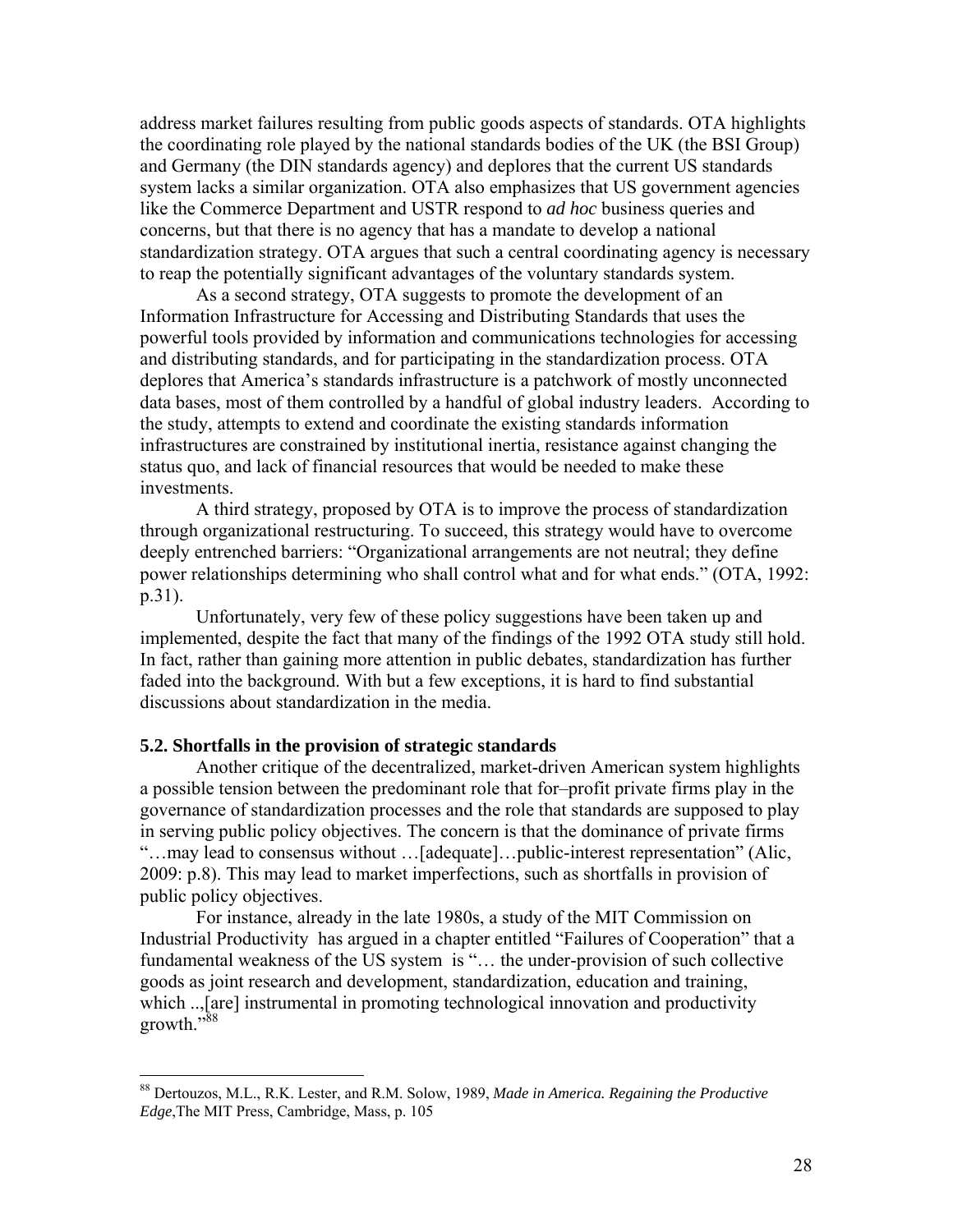Standardization theory can help to understand why the US standards system may produce such shortfalls. A fundamental insight of this theory is that standards constitute a critical part of a country's economic infrastructure. Standards "…help to determine the efficiency and the effectiveness of the economy; the cost, quality and availability of products and services; and the state of the nation's health, safety and quality of life."<sup>89</sup> Standards reduce the costs and risks of market transactions; and they are necessary to reduce the costs of doing business.

 But standards also provide the enabling infrastructure that is necessary to enhance a country's innovation capacity. In a widely quoted book (published in 2007) on the US innovation system, Greg Tassey (a senior NIST economist) argues that innovation requires a diversified and pervasive set of strategic standards, such as interoperability standards, security protocols, product specifications, and the formats and protocols that govern data transfer and interpretation<sup>90</sup>. Tassey emphasizes that standards are a critical technical infrastructure that defines the efficiency and effectiveness of a national innovation system. A broad portfolio of strategic standards is necessary to drive major innovations like the "Smart Grid" project or the development of new alternative energy technologies<sup>91</sup>. Strategic standards are as important for a country's innovative capacity as are R&D investment, IPR, human capital, venture capital and IT infrastructure. Underinvestment in strategic standards is as negative for growth as is underinvestment in education or in IT infrastructure. Innovation policy must therefore include the development of strategic standards as a key policy variable.

Creating and maintaining these strategic standards requires large amounts of financial and human resources. But when private interests dominate standardization, the 'public good' nature of these strategic standards may well lead to a market failure, i.e. an under-provision of the necessary investments. Tassey deplores the lack of a strategic vision in the US that integrates standards and innovation policy. He argues that in the US, the development of a technical infrastructure that supports innovation, and especially standards development is "not receiving adequate levels of resources due to a poor understanding of such infrastructures' roles in long-term economic growth." (Tassey, 2007: p.240). Tassey concludes that the failure of policy makers to understand the complementary relationship between technology development and the development of supporting standards infrastructures is likely to erode US competitiveness.

 What explains this underinvestment in strategic standards? In theory, a neat distinction can be made between standards as public goods, as collective goods and as private goods (Kindleberger, 1983)<sup>92</sup>. As public goods, standards are available for use by all and use by any economic actor does not reduce the amount available to others<sup>93</sup>. In

<sup>89</sup> Garcia, L., 1993, A New Role for Government in Standard Setting?, *Standard View*, Vol. 1,#2, December: page 2<br><sup>90</sup> Tassey, G., 2007, *The Technology Imperative*, Edward Elgar, Cheltenham

<sup>&</sup>lt;sup>91</sup> Tassey uses the term "infratechnology' standards. I prefer to call them 'strategic standards', highlighting their critical importance for upgrading a national innovation system.

<sup>&</sup>lt;sup>92</sup> More recently, Cornes and Sandler have added the concept of "club goods" as an additional category between public and private goods. See Cornes, R. and T. Sandler, 1996, *The theory of externalities, public*  goods, and club goods, 2<sup>nd</sup> edition, Cambridge University Press, Cambridge. For our purposes, club goods overlap with both collective and private goods, as defined by Kindleberger.

<sup>&</sup>lt;sup>93</sup> Samuelson, P.A., 1954, "The Pure Theory of Public Expenditures", *The Review of Economics and Statistics*, Vol. 36, pages 387-389. Economists typically define 'public goods' by two qualities: *non-rivalry*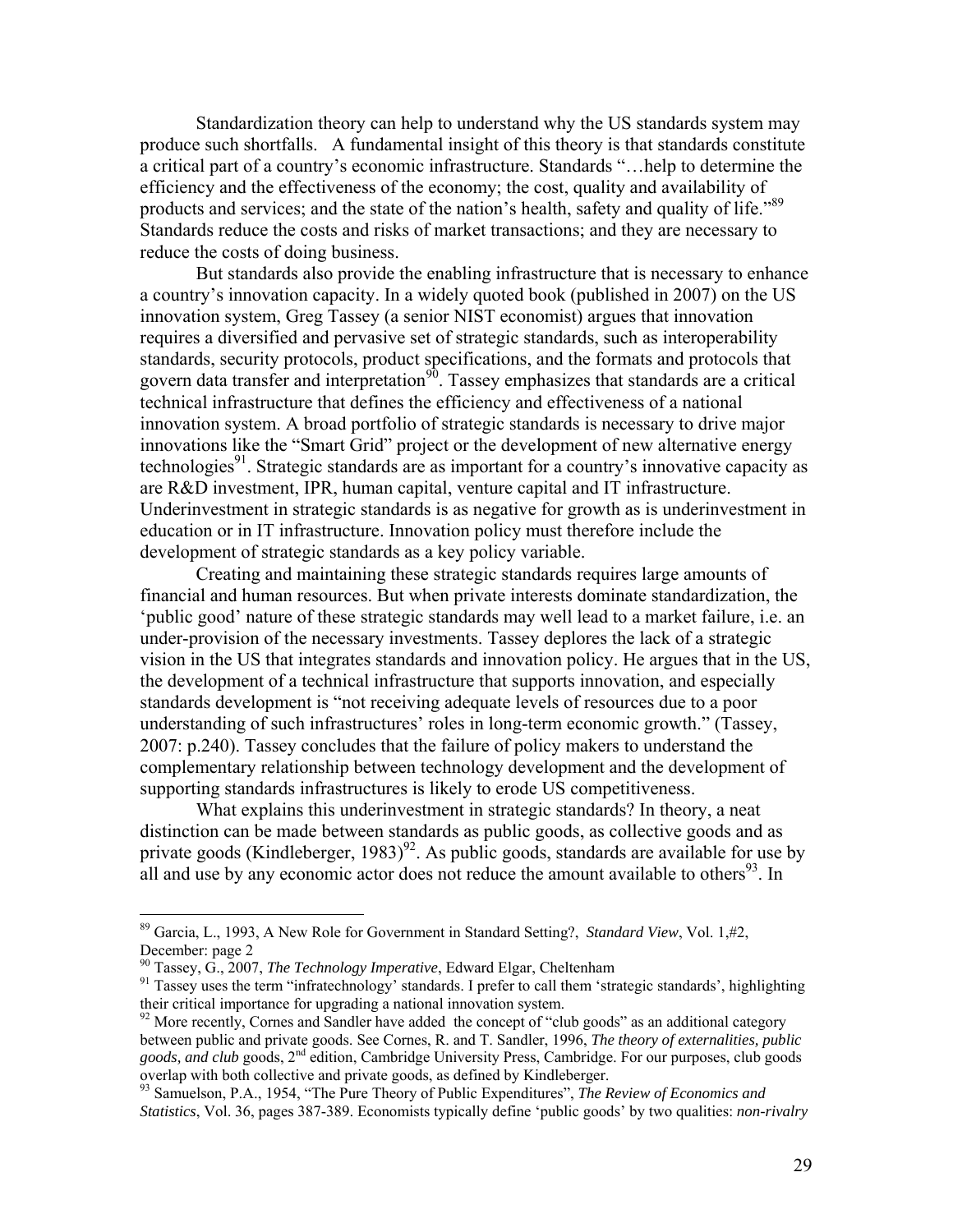reality however, and especially in the voluntary standards system, standards predominantly come as collective and private goods.

Following Kindleberger's distinction<sup>94</sup>, I suggest to define standards as 'collective goods' when they are set by associations of private firms, like standards consortia, but enforced by government or by an institution like ANSI that is accredited to fulfill this function. In turn, standards as 'private goods' are *de facto* voluntary consensus standards set by firms with a dominant leadership position in a particular market (like the Wintel standard for PCs). Both collective and private standards have in common that they are provided through some form of exclusion - " … not all parties have equal access to the standard and to the standardization process."<sup>95</sup>

 To explain why standards which are supposed to be an archetypical 'public good', do not meet the criterion of *non-excludability*, it helps to look at other inherent trade-offs of the US voluntary standards system that have been identified in the literature.

#### **5.3. Lack of effective coordination**

 The decentralized form of governance of the American standards system and its reliance on for-profit private firms comes at a significant cost. One such cost is a lack of effective coordination among the several hundred intensely competing private standard development organizations that constitute the American standards system.

 The American National Standards Institute (ANSI), a private sector organization, was established in 1969 with the explicit mandate to "serve as a coordinator of the voluntary standardization aspect of... [the American standards].. system".  $\frac{96}{10}$  But ANSI remains too weak. While formally the sole representative of US interests in international standards organizations, ANSI has been unable to reduce the intense rivalry among private standards organizations that continues to dominate the American standards system. What unites these private standard organizations is the "fear that a more centralized system would rob them of their revenues and eclipse their power and autonomy." (Mattli and Buethe, 2003: p.24).

 In addition, ANSI has failed to attract the hundreds of consortia that have emerged in the ICT industry, in part, according to Andrew Updegrove, "because of the reticence of these global organizations to appear more US centric than many of them are already perceived to be."<sup>97</sup>

 ANSI's weak position is reflected in its limited involvement with Congressional staff and US government agencies. In fact, Updegrove (2008: p.24) argues that "ANSI is currently underutilized by the United States government, which draws upon its expertise

in consumption (i.e. they are not depleted by an additional user) and *non-excludability* (i.e. it is generally difficult or impossible to exclude people from its benefits, even if they are unwilling to pay for them). (Baumol and Blinder, 1991: 617).

 $^{94}$  Kindleberger (1983) distinguishes 'collective' standards set by wine-growing cooperatives and 'private' standards set by merchants for their traded goods.

<sup>&</sup>lt;sup>95</sup> Bekkers, R., 2001, Mobile Telecommunications Standards GSM, UMTS, TETRA, and ERMES, Boston:Artech House: p.222

<sup>&</sup>lt;sup>96</sup> Hurwitz, M., 2004, "United States Standardization Strategies and their Relationship to ISO' Long-Term Strategy", presentation at the ISO International Standardization Forum, Tokyo, October 25, page 6. Mr. Hurwitz was then president and CEO of the American National Standards Institute (ANSI), 97 Updegrove, A., 2008, "Behind the Curve: Addressing the Policy dependencies of a "Bottom-Up"

Standards Infrastructure" *Standards Today*, October-November, page 24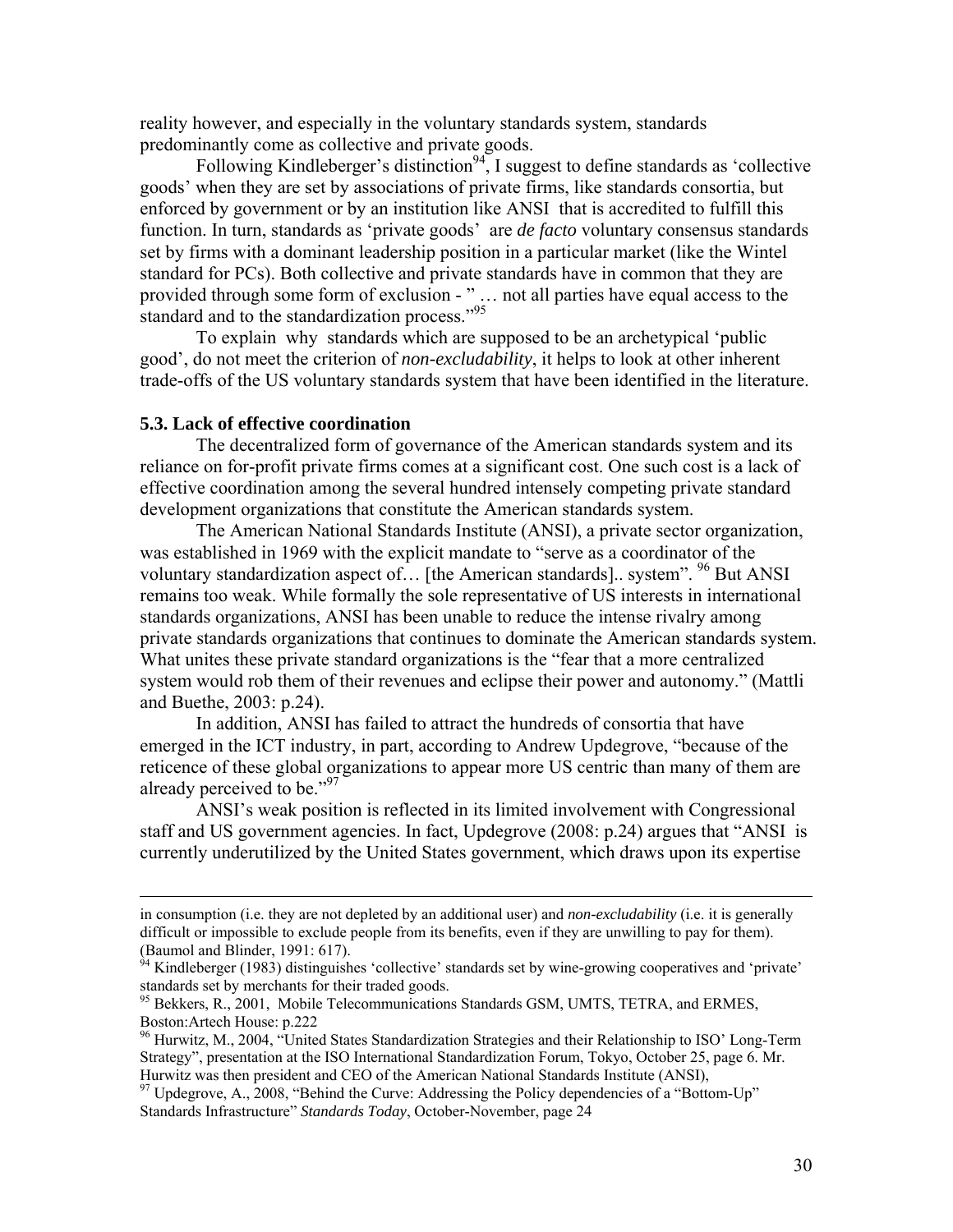erractically rather than systematically. With minimum government assistance and funding ANSI could easily serve as a point of greater coordination between government and traditional SSOs to rapidly pursue administration goals."98

 The fragmentation of the American standards system is well documented in the literature. For instance, a study on "National Varieties of Standardization" finds that the American standards system is "by far the most institutionally heterogeneous and fragmented of all advanced industrialized countries."99 And another comparative study argues that , "…[i]n the absence of government control or any other central monitoring and coordinating agent, the system that emerges is characterized by extreme pluralism." (Mattli and Buethe, 2003: p.24).

 A lack of effective coordination through non-profit public actors implies that decentralized self-government of standardization may well produce negative results. John Alic, a consultant for the U.S. Energy Innovation from the Bottom-Up project, argues that the current US standards system "depends on consensus, negotiated among competing interests…[and] may lock in inferior technologies. … [W]ithout publicinterest representation,…[s]pecial interests have powerful incentives to seek control of the process."<sup>100</sup>

 In short, without effective coordination, the American voluntary standards system faces a fundamental dilemma. The reliance on voluntary partnerships among for-profit private firms has created a dynamic and flexible system that is conducive for innovation. At the same time, however, the lack of effective coordination implies that the American standards system "must persevere [sic, DE] a perpetual state of controversy and conflict" (Russell, 2006: page 77).

#### **5.4. US government fails to be an effective coordinator**

 $\overline{a}$ 

 A fourth important weakness of the American standards system is the limited capacity of the US government to play the role of an enabler, coordinator , and, if necessary, enforcer of the rules of the game in order to prevent possible abuse of market power by companies with large accumulated patent portfolios.

 Take for instance a highly influential study of the American standards system, published in 1995, by Lewis M. Branscomb (Professor in Public Policy and Corporate Management, Harvard University, John F. Kennedy School of Government) and Brian

<sup>&</sup>lt;sup>98</sup> Note however recent initiatives in US Congress to strengthen the role of NIST. See proceedings of witness panel on "NIST Structure and Authorities, Its Role in Technical Standards, and Federal Coordination on Technical Standards", the U.S. House of Representatives Committee on Science and Technology Subcommittee on Technology and Innovation,

http://www.science.house.gov/Publications/hearings\_markups\_details.aspx?NewsID=2774, accessed May 31, 2010.

<sup>99</sup> Tate, J. (2001). National Varieties of Standardization. In P. A. Hall & D. Soskice (Eds.), *Varieties of Capitalism: The Institutional Foundations of Comparative Advantage*. Oxford: Oxford University Press.

<sup>100</sup> Alic, J., 2009, *Energy Innovation from the Bottom Up. Project Background Paper*, prepared for the joint project of the Consortium fro Science, Policy, and Outcomes (CSPO), Arizona State University, and the Clean Air Task Force (CATF), March. For a detailed analysis, see Alic, J. and D. Sarewitz, 2009,

<sup>&</sup>quot;Accelerating Technological Advance for Climate Change:Lessons from Sixty Years of U.S. Innovation Policy", Testimony before the U.S. Senate Committee on Energy and Natural Resources December 2, http://energy.senate.gov/public/\_files/AlicSarewitzTestimony120209.pdf Accessed May 4, 2010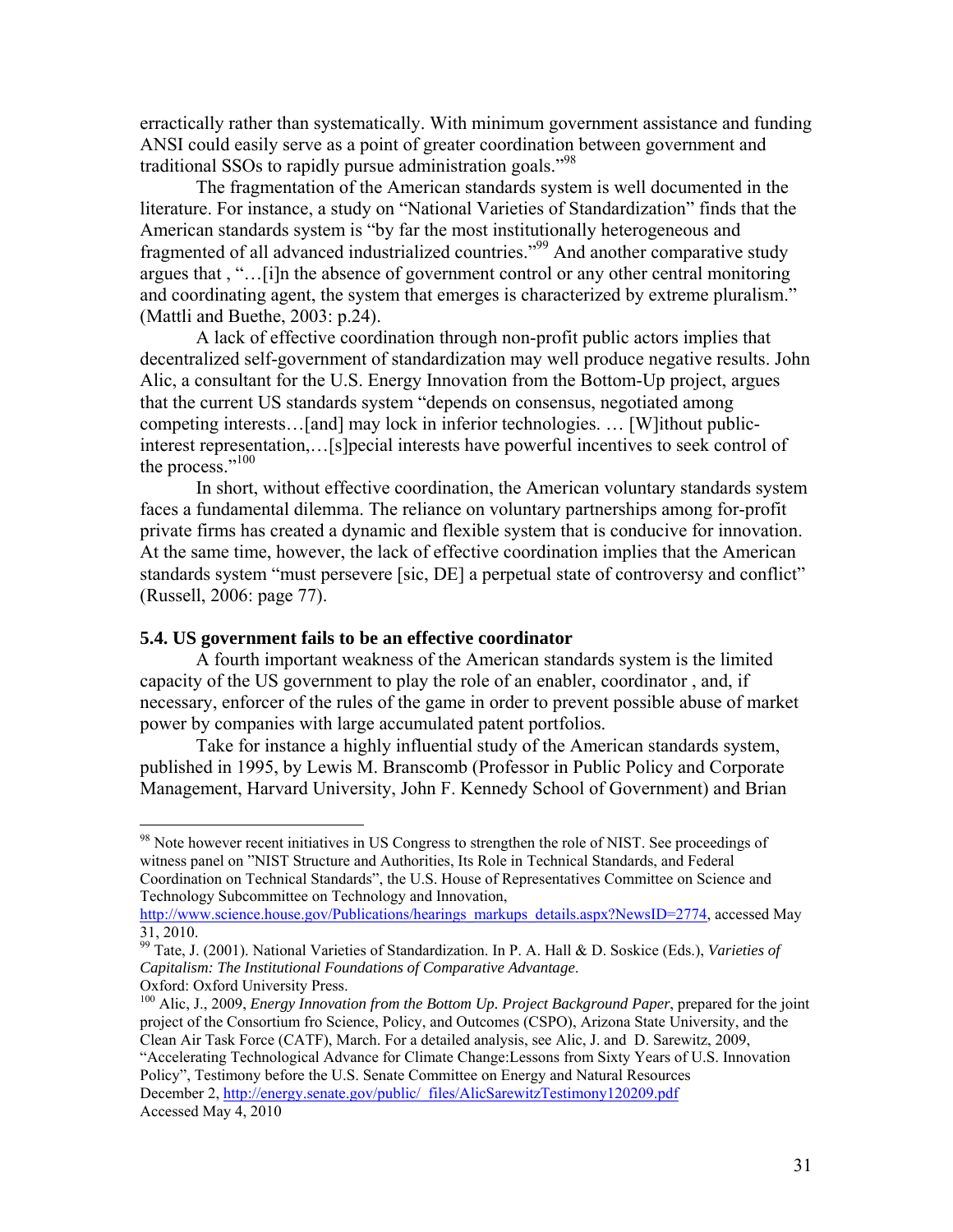Kahin (Senior Fellow at the Computer & Communications Industry Association)<sup>101</sup>. According to the study, the development of standards for complex technology systems requires a division of labor between the government (in the role of enabler and coordinator) and the private sector (in the role of investor and innovator). If one of these two complementary building blocks is missing, it will be difficult to provide an adequate balance between private and public interests.

 In the American standards system, the interests of the private sector are well represented. The engagement of the private sector (as investor and innovator) represents a unique strength - standards are not imposed by the government, but "are expected to emerge from the experimentation, competition, and … the market response to the standards process and its expressions – reference models, architectures, draft specifications, or standards – and in the further response of the standards process to the market." (Branscomb and Kahin, 1995: p.4) In an ideal world where economic power is equally distributed among stakeholders in standardization, a private sector-driven standards system has what it takes to unlock barriers to innovation.

 In the real world, however, standardization is a contested and "constantly changing field" (Branscomb and Kahin, 1995: p.6)**.** Technology-based competition is intensifying, with the result that standards are used everywhere to create and shape markets and to control competition. That does require a stronger role for the government as a coordinator, a repository of knowledge and a provider of strategic vision. In the US, the federal government largely lacks the mandate and the resources to provide these three fundamental public services. The Commerce Department and the USTR primarily respond to *ad hoc* requirements of leading private stakeholders in standardization. At the time of writing this paper, NIST has no mandate to play a coordinating role (except for the Smart Grid Interoperability project<sup>102</sup>), while the private non-profit ANSI lacks the resources and the authority to assume that role.

 Linda Garcia (the lead author of the 1992 Office of Technology Assessment study mentioned earlier) has argued that, as long as the US government fails to act as an effective coordinator, this will disturb the balance between public and private interests. According to Garcia, there is no guarantee that "…the incentives that drive individual firms' standards decisions in today's highly competitive … (global knowledge economy, DE) will yield collective outcomes that coincide with broader-based public policy goals." In fact, "market failures at the firm level give rise to both 'collective action' and 'prisoner's dilemma' problems, which are played out and mutually reinforced at the level of standard setting organizations."

 The result is that "public and private costs and benefits diverge" and that "…[i]ntervention at the government level is required to overcome these multiple, and interrelated, failures and dilemmas. " Specifically, public policies are necessary to support the standard setting process, "thereby reducing collective action problems"; to determine standards setting policy (the 'rules of the game') that reestablish transparency, fairness and consistency; and to "eliminate the uncertainties and risks associated with

<sup>&</sup>lt;sup>101</sup> Branscomb, L.M. and B. Kahin, 1995, "Standards Processes and Objectives for the National Information Infrastructure", in: in: Kahin, B. and J. Abbate, eds, 1995, *Standards Policy for Information Infrastructure*, MIT Press, Cambridge, Mass.

<sup>&</sup>lt;sup>102</sup> See section 7.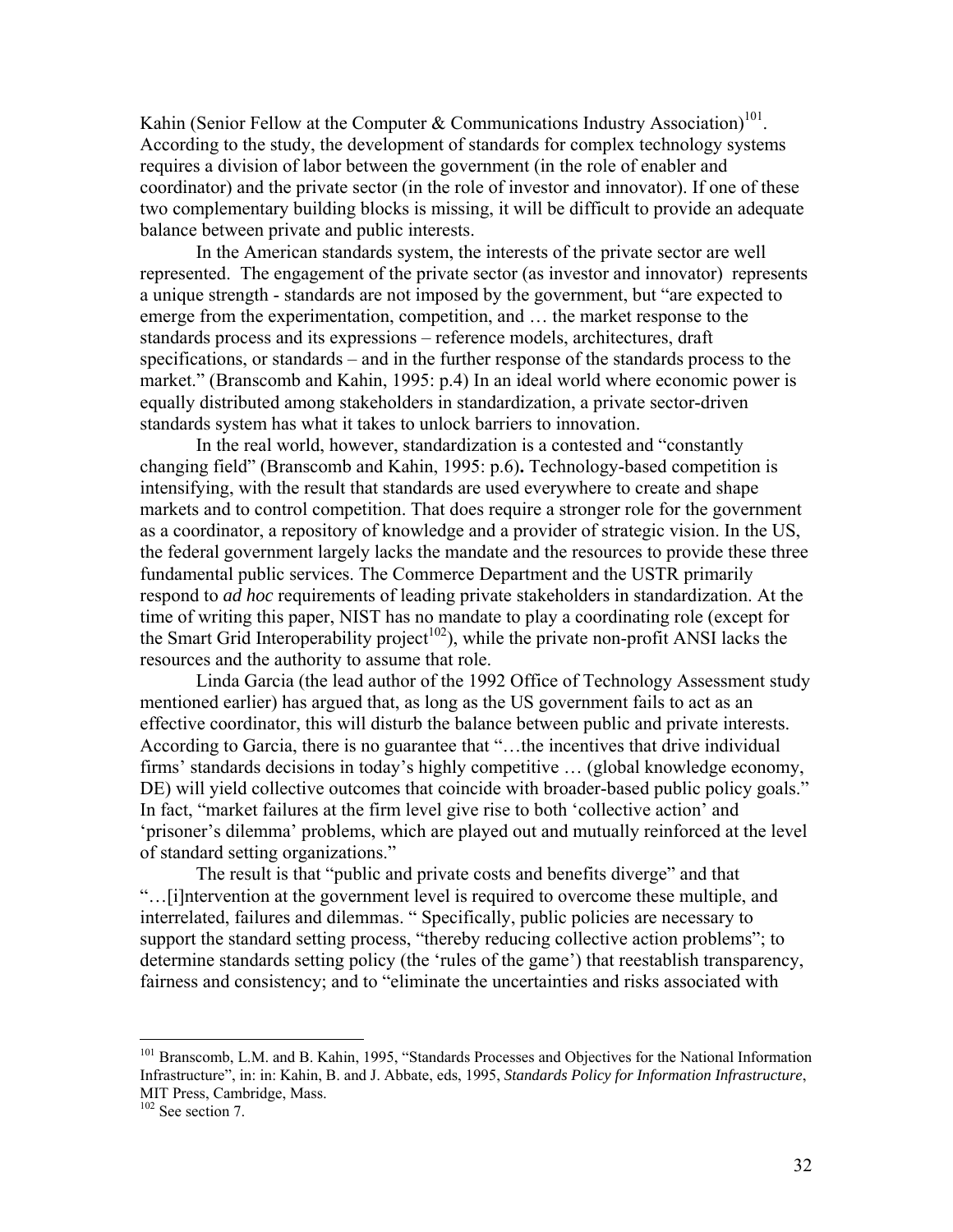standards bargaining, which typically lead to prisoner's dilemma outcomes." (all quotes are from page 117 of Garcia, Leickly and Wiley, 2005).

 A major source of such uncertainty that requires some sort of public governance is the lack of transparency with respect to property rights and standards. This is arguably one of the main problems of the current market-led US voluntary standards system.

#### **5.5. Strategic patenting**

 $\overline{a}$ 

 As technology-based competition increases, the key to competitive success is a broad portfolio of 'essential patents' which are necessary to produce any product that meets the specifications defined in the standard<sup>103</sup>. According to Ray Alderman, the CEO of the VITA standards organization<sup>104</sup>, essential patents "are asserted against makers of products that are compliant to the standard….The money is made through licenses and royalties, by asserting those claims against companies who, by implementing the requirements of the essential elements in the standard, must infringe the patent in order to make their products compliant to that standard." (Alderman, 2009: pages 2 and 3)

Research by Knut Blind and associates has documented the use of "essential patents" as a strategic weapon to prohibit, delay or obstruct standardization processes<sup>105</sup>. This is the case for instance when incumbent market leaders pursue so-called 'platform leadership' strategies through allegedly open but de facto proprietary standards<sup>106</sup>. While nominally 'open', these standards are designed to block competitors and to deter new entrants. Two highly influential studies on the licensing and disclosure of private standard-setting organizations by M.Lemley document the difficulties of finding fair and reasonable non-discriminatory (FRAND) compromises in private standard-setting organizations<sup>107</sup>.

This is especially difficult for industries, like the information and communications technology sector, where interoperability standards are required to make products or services

<sup>105</sup> Blind, K. et al, 2004, *Interaction between Standardization and Intellectual Property Rights. Final Report*, EUR 21074 EN, European Commission, Directorate-General, Joint Research Centre, 248 pages. See also the seminal article by M.A. Lemley and C. Shapiro, 2007, "Patent Holdup and Royalty Stacking", in *Texas Law* Review, Vol. 85, pages 1991 to 2041. For an analysis of implications for standard development organizations and policy makers, see Weiss, M.B.H. and M. B. Spring, 2000, "Selected Intellectual Property Issues in Standardization", in: Kai Jacobs, ed, *Information technology Standards and Standardization: A Global Perspective*, Idea Group Publishing, Hershey USA, London UK, pages 63-79. <sup>106</sup> The overriding purpose of "platform leadership" strategies is to leverage the existing market power of industry leaders into the control of "systemic architectural innovations." (See Gawer, A. and M.A. Cusumano, 2002, *Platform Ledership. How Intel, Microsoft and Cisco Drive Industry Innovation*¸ Harvard Business School Press, Boston, Mass.: p. 39). For example, Intel has attempted to extend its control over microprocessors by creating widely accepted architectural designs that increase the processing requirements of electronic systems and, hence, the market for Intel's microprocessors (Gawer,A. and R. Henderson, 2007, Platform Owner Entry and Innovation in Complementary Markets: Evidence from Intel, NBER Working Paper, National Bureau of Economic Research, http://www.nber.org/papers/w11852.pdf, accessed June 1<sup>st</sup>, 2010.

<sup>107</sup> Lemley, M., 2002, "Intellectual Property Rights and Standard-Setting Organizations", *California Law Review*, # 90, pages 1889-1981: and Lemley, M. A. (2007) "Ten Things to Do about Patent Hold-up of Standards (and One Not to)," *Boston College Law Review*, Vol. 48, pp. 149-68

<sup>&</sup>lt;sup>103</sup> Patents are "essential" to a standard "when it is not possible to comply with the standard without infringing that intellectual property right." Tapia, C.G. and D. Ernst, forthcoming, "Intellectual Property Rights and Standards – Challenges for Chinese Exporters", East-West Center, Honolulu.

<sup>&</sup>lt;sup>104</sup> For a description of VITA's patent policy see section 6.3. Testing the limits – Department of Justic support for VITA's *ex ante* disclosure of essential patents.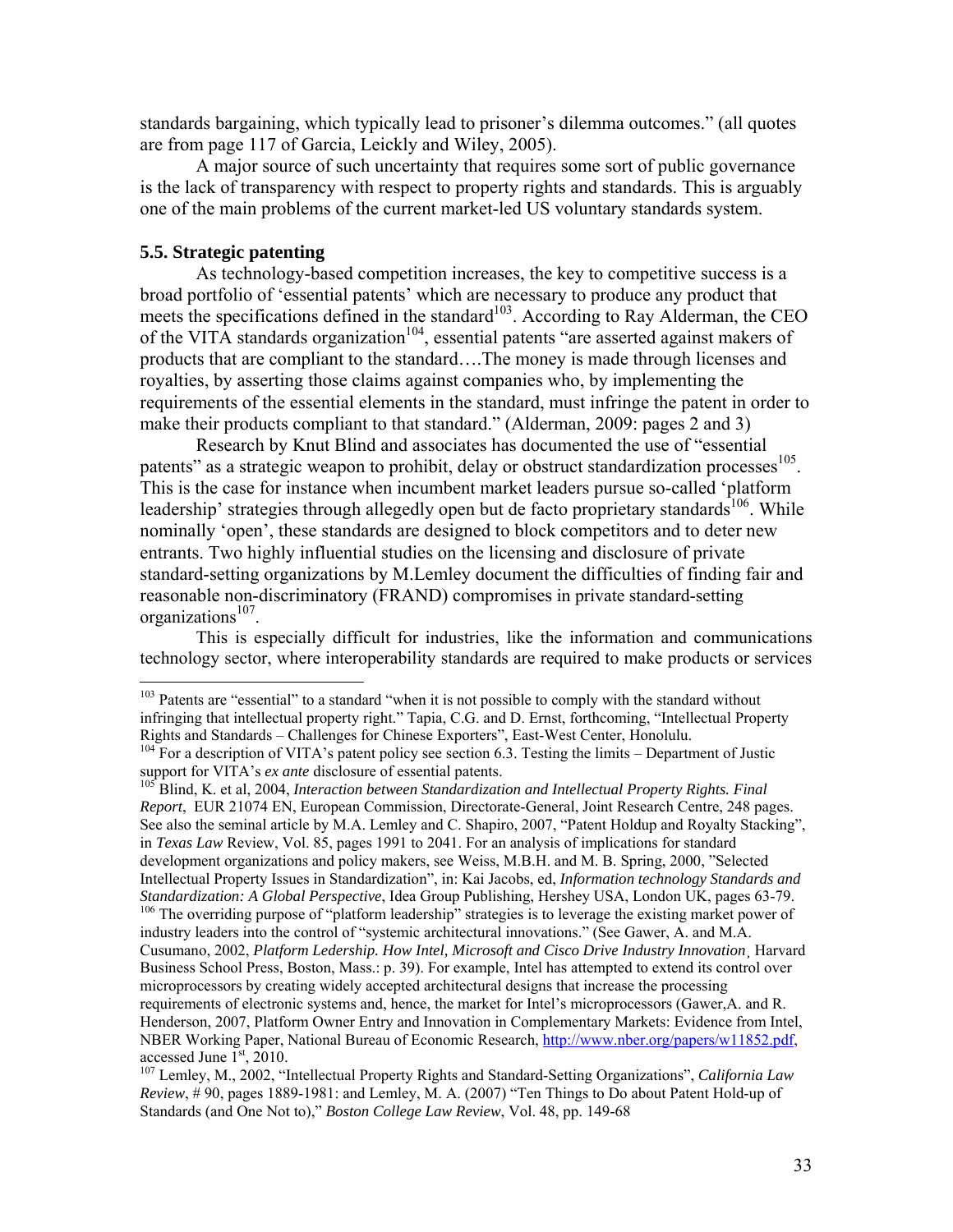compatible with each other in order to maximize the benefits of network externalities. According to a recent study by the Federal Reserve Bank of Philadelphia, this is made even more difficult by "the potential for opportunistic behavior by participants who own patents on a technology essential to the standard. There is a risk that without sufficient transparency and sufficiently strong mutual interests, network participants could make large investments to implement a standard only to be held up by a firm threatening to withhold a key piece of technology." 108 The study argues that "…in all likelihood some kind of agreement would be reached, but on terms substantially worse than the participants initially expected. Indeed, the risk of such an outcome may discourage firms from adopting a standard or even participating in the standard-setting process. In other instances, awareness of a key blocking patent might lead to the adoption of a standard that poses less risk to participants but which is also technologically inferior." (ibid: page 3).

The root cause for these negative outcomes can be found in market imperfections that are typical for high-tech industries. The emergence of a "winner-takes-all" competition model, described by Intel's Andy Grove<sup>109</sup>, implies that companies need to combine economies of scale and scope with flexibility and speed-to-market. Only those companies thrive that succeed in bringing new products to the relevant markets ahead of their competitors. Of critical importance is that a firm can build specialized capabilities quicker and at less cost than its competitors<sup>110</sup>. Hence, competitive success critically depends on "a capacity to control open-but owned architectural and interface standards.<sup>"111</sup> It is hardly surprising that, under such conditions, as John Alic puts it, "firms may be tempted to seek profits through collusion rather than technological innovation. And when innovations do result, the costs may be high."(Alic, 2009: p.3)

What matters for our purposes are the policy suggestions drawn by scholars who have studied strategic patenting. Mark Lemley for instance argues that the law must accommodate the way private standard-setting organizations (SSOs) deal with intellectual property. Specifically, he argues that "… antitrust rules may unduly restrict SSOs even when those organizations are serving procompetitive ends. And enforcement of SSO IP rules presents a number of important but unresolved problem of contract and IP law, issues that will be needed to be resolved if SSO IP rules are to fulfill their promise of solving patent holdup problems." (Lemley, 2002: page  $1891$ )<sup>112</sup> But Lemley also warns against the danger of excessive regulation.

The following quotes from Lemley (2002 pages 1891 and 1892), capture nicely the fundamental idea that underlies, at least in principle, the American standards system: "SSOs are a species of private ordering that may help solve one of the fundamental dilemmas of IP law: the fact that intellectual property rights seem to promote innovation

<sup>&</sup>lt;sup>108</sup> Hunt, R.M, S. Simojoki and T. Takalo, 2007, "Intellectual Property Rights and Standard Setting in Financial Services: The case of the Single European Payments Area", Working Paper no. 07-20, Research department, Federal Reserve Bank of Philadelphia, p.3. http://www.phil.frb.org/research-anddata/publications/working-papers/2007/wp07-20.pdf Accessed May 17, 2010.<br><sup>109</sup> Grove, A.S., 1996, *Only the Paranoid Survive. How to Exploit the Crisis Points that Challenge Every* 

*Company and Career*, Harper Collins Business, New York and London <sup>110</sup> Kogut, B. and U. Zander, 1993, "Knowledge of the firms and the evolutionary theory of the multinational corporation", *Journal of International Busin* 

<sup>&</sup>lt;sup>111</sup> Ernst, D., 2002, "The Economics of Electronics Industry: Competitive Dynamics and Industrial Organization. In Lazonick, William, ed., *The International Encyclopedia of Business and Management*

<sup>&</sup>lt;sup>112</sup> See our discussion below in section 6.3. of recent changes in the approach of the Department of Justice relative to patent policies of standard development organizations like VITA.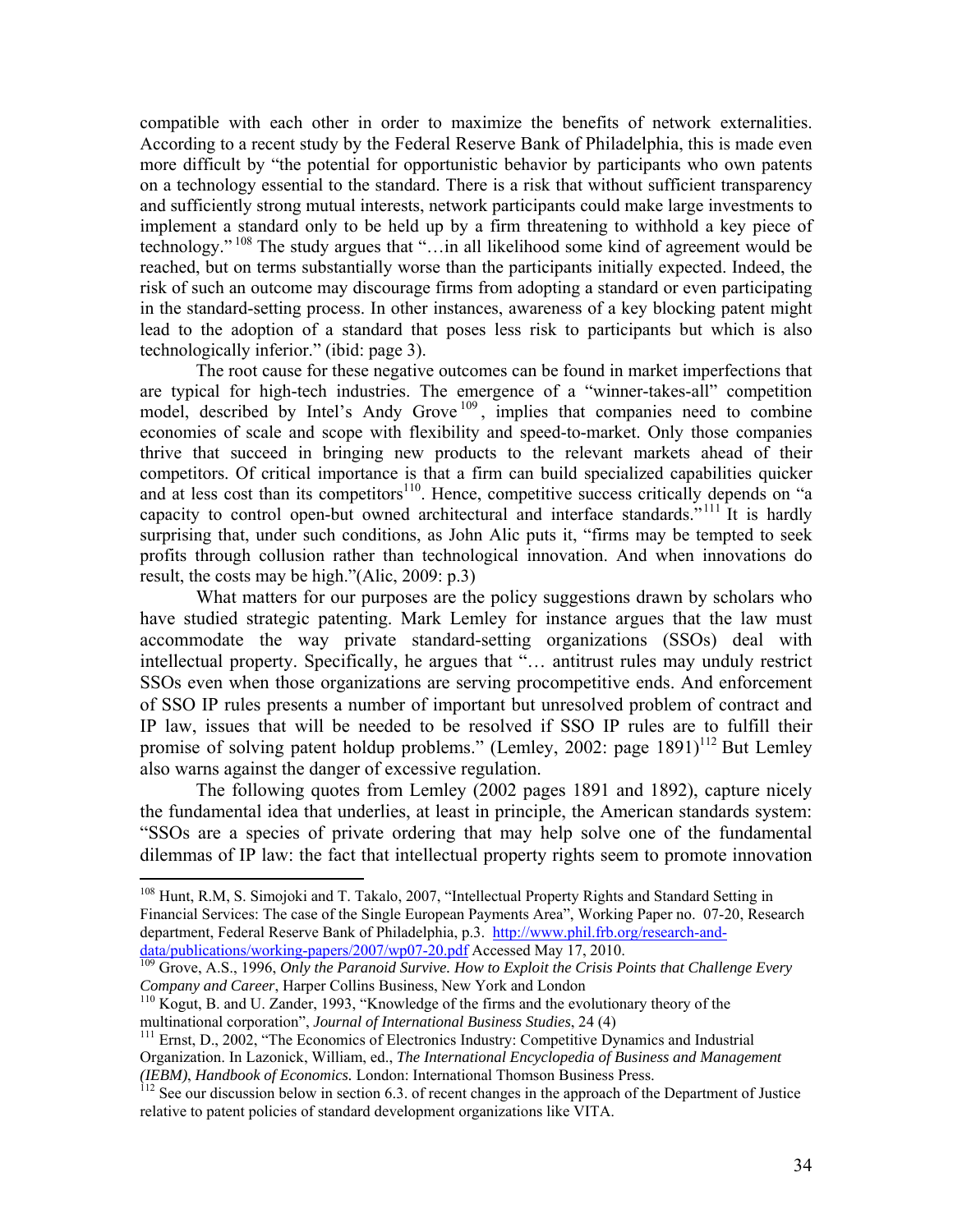in some industries but harm innovation in others." Lemley is optimistic that SSOs will find ways to "ameliorate the problems of overlapping IP rights in those industries in which IP is most problematic for innovation, particularly in the semiconductor, software, and telecommunications fields."

For Lemley, this implies that "*the best thing the government can do is to enforce these private ordering agreements and avoid unduly restricting SSOs by overzealous antitrust scrutiny* [italics added, DE]."

 In short, the use of "strategic patenting" to generate rents from *de facto* industry standards has transformed the dynamics of the US standards system. It has certainly made it more difficult to retain "open access" as a fundamental principle of the American standards system. Interviews with American standards engineers have convinced me of their genuine commitment to an informal, flexible bottom-up approach and "open access". Unfortunately, however, the reality of standards consortia today is shaped by the race to squeeze profits out of the control of standards development.

 This fundamental tension of the American standards system is well documented in the literature. For instance, Branscomb and Kahin (1995) show that the main drivers of standards consortia are companies with large portfolios of essential patents. A fundamental weakness of the existing US standards system is that users (both implementers, but especially final users) continue to lack voice. This implies that the role of the government should not be restricted to that of being a user of standards. Equally important – yet clearly missing - is a sufficiently strong capacity of the US government to play the role of enabler and coordinator of standardization.

#### **5.6. The elusive concept of "open standards"**

 $\overline{a}$ 

 The lack of effective coordination gives rise to another important weakness of the US market-led voluntary standards system - the elusiveness of the concept of "open standards". Open standards have become almost an article of faith in the American standards system. Yet, according to the RAND Corporation's Martin Libicki, "all vendors pay lip service to open systems, but agreement ends here. The computer industry needs as many words for "open" as Eskimos need for snow." (Libicki, 1995: p. 43 and p.44).

 And an in-depth RAND Corporation study on "Standards and Standards Policy for the Digital Economy", finds that "…[m]arket leaders are rarely friendly to open standards when they dominate and eager to see them when they do not…. Market leaders are also friendly to standards in layers above and below them so as to use the competition among others to increase choices, lower costs, and broaden the market."<sup>113</sup>.

For Libicki (1995: p. 42), the elusiveness of the concept of "open standards" implies that a neutral form of public governance is needed "to avoid the Scylla of chaos and the Charybdis of monopoly". In short, market-led standardization needs to be complemented by the US government to channel "the struggles of competing vendors and their technologies and the power of vendor versus user".

 In principle, this public governance role could be played by the American National Standards Institute (ANSI). According to the *ANSI Essential* 

<sup>113</sup>Libicki, M et al, 2000, *Scaffolding the Web – Standards and Standards Policy for the Digital Economy*, Science and Technology Policy Institute, RAND, Santa Monica, CA, p.111.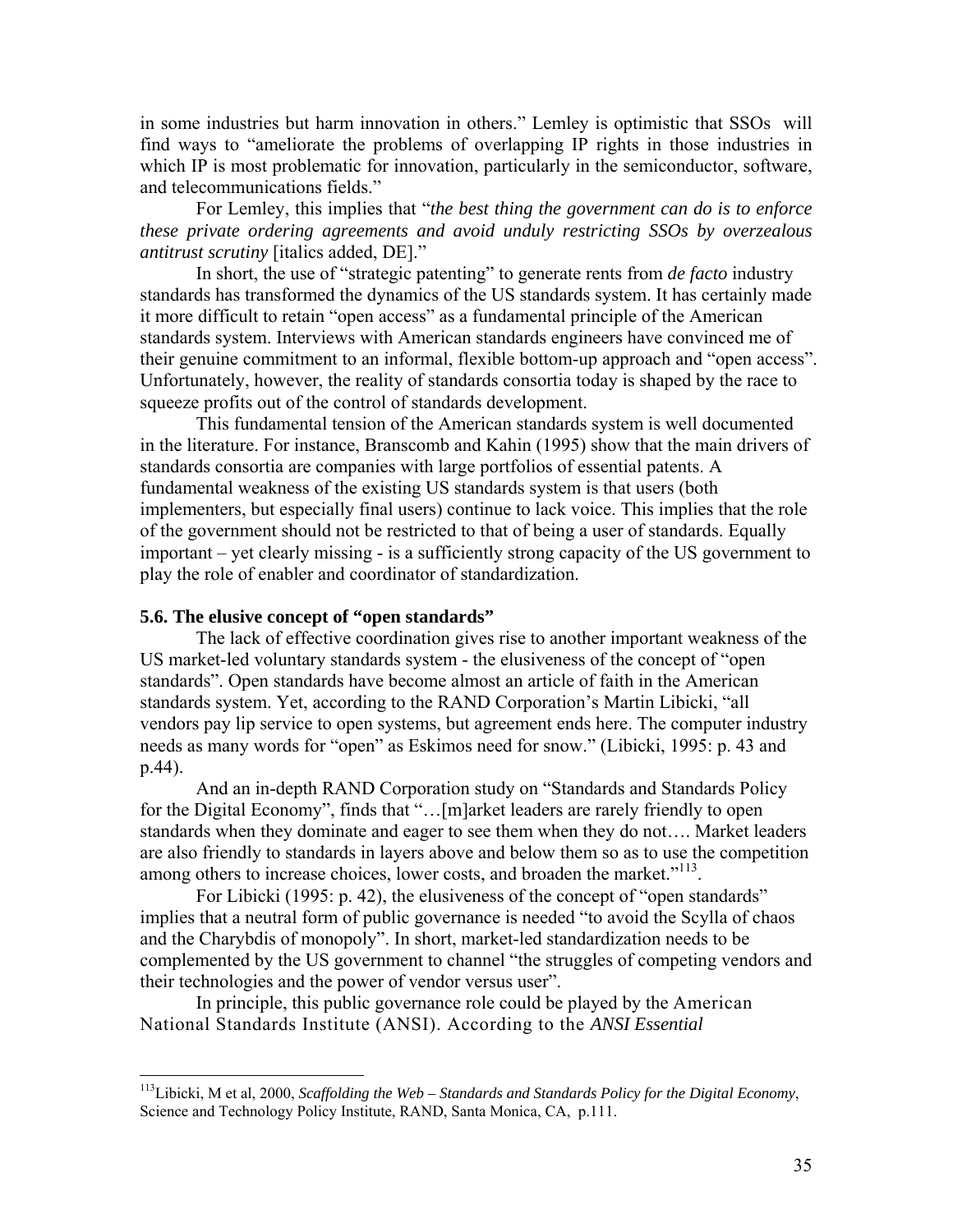*Requirements: Due process requirements for American National Standards*<sup>114</sup>, standards developers accredited by ANSI must meet the Institute's requirements for openness, balance, consensus and other due process safeguards.

 Note however that ANSI narrowly defines "openness" as "a collaborative, balanced and consensus-based approval process." According to ANSI's *Essential Requirements* document "openness" means that "…[p]articipation shall be open to all persons who are directly and materially affected by the activity in question. There shall be no undue financial barriers to participation. Voting membership on the consensus body shall not be conditional upon membership in any organization, nor unreasonably restricted on the basis of technical qualifications or other such requirements." (ANSI, 2010: page 4). While this sounds good, the criteria used for measuring "openness" are much too abstract to work in the rough and messy world of intensive technology-based competition.

 Hence, some form of cooperation between public and private actors would seem to be necessary to address the serious problem of elusive "open access" criteria. On the positive side, economic historians have shown that the US has a long tradition of publicprivate partnership, such as the concept of the "Associative State"<sup>115</sup> (discussed below in section 6.4.) Unfortunately, however, the "deregulation wave" since the 1970s has eroded much of the foundations of public-private partnerships. **'**Deregulation' is defined as the removal or simplification of government rules and regulations that constrain the operation of market forces<sup>116</sup>. In the US, deregulation gained momentum on the back of theories of economists like Ludwig von Mises, Friedrich von Hayek, and Milton Friedman who argued that the economy was overregulated and that this imposed unnecessary costs on consumers $^{117}$ .

 Starting with the deregulation of the transportation industry (especially the Airline Deregulation Act of 1978), deregulation was subsequently extended to cover the energy sector, communications (e.g., the Telecommunications Act of 1996) and finance (especially the by now infamous Gramm-Leach-Bliley Act of 1999, which repealed the parts of the Glass-Steagall Act which had not already been repealed). This 1999 Act took down barriers to competition between traditional banks, investment banks, and insurance companies, and allowed firms under certain conditions to participate in all three markets $^{118}$ .

 As deregulation worked its way through the US economy, this created a broad consensus in the Washington policy-making elite that actors in the private sector should be left free "to devise their own solutions to economic stagnation and international

1

<sup>114</sup> ANSI, 2010, *ANSI Essential Requirements: Due process requirements for American National Standards*, http://publicaa.ansi.org/sites/apdl/Documents/Standards%20Activities/American%20National%20Standard s/Procedures,%20Guides,%20and%20Forms/2010%20ANSI%20Essential%20Requirements%20and%20R elated/2010%20ANSI%20Essential%20Requirements.pdf, accessed May 18, 2010<br><sup>115</sup> David M. Hart, 1998, "Herbert Hoover's Last Laugh: The Enduring Significance of the 'Associative

State," *Journal of Policy History* 10, no.3: 419-444.<br><sup>116</sup> Derthick, M. and P.J. Quirk, 1985, *The Politics of Deregulation*, Brookings Institution, Washington,

D.C., September<br><sup>117</sup> Baumol, W.J. and A.S. Blinder, 1991, *Economics. Principles and Policy*, 5<sup>th</sup> edition, page 656

<sup>&</sup>lt;sup>118</sup> Today, there is a broad consensus that the repeal of the Glass-Steagall Act has played an important role in enabling the excessive financial innovation that culminated in the global financial crisis of 2008. See, for instance, Kaufman, H., 2009, *The Road to Financial Reformation. Warnings, Consequences, Reforms*, John Wiley & Sons, Hoboken, N.J.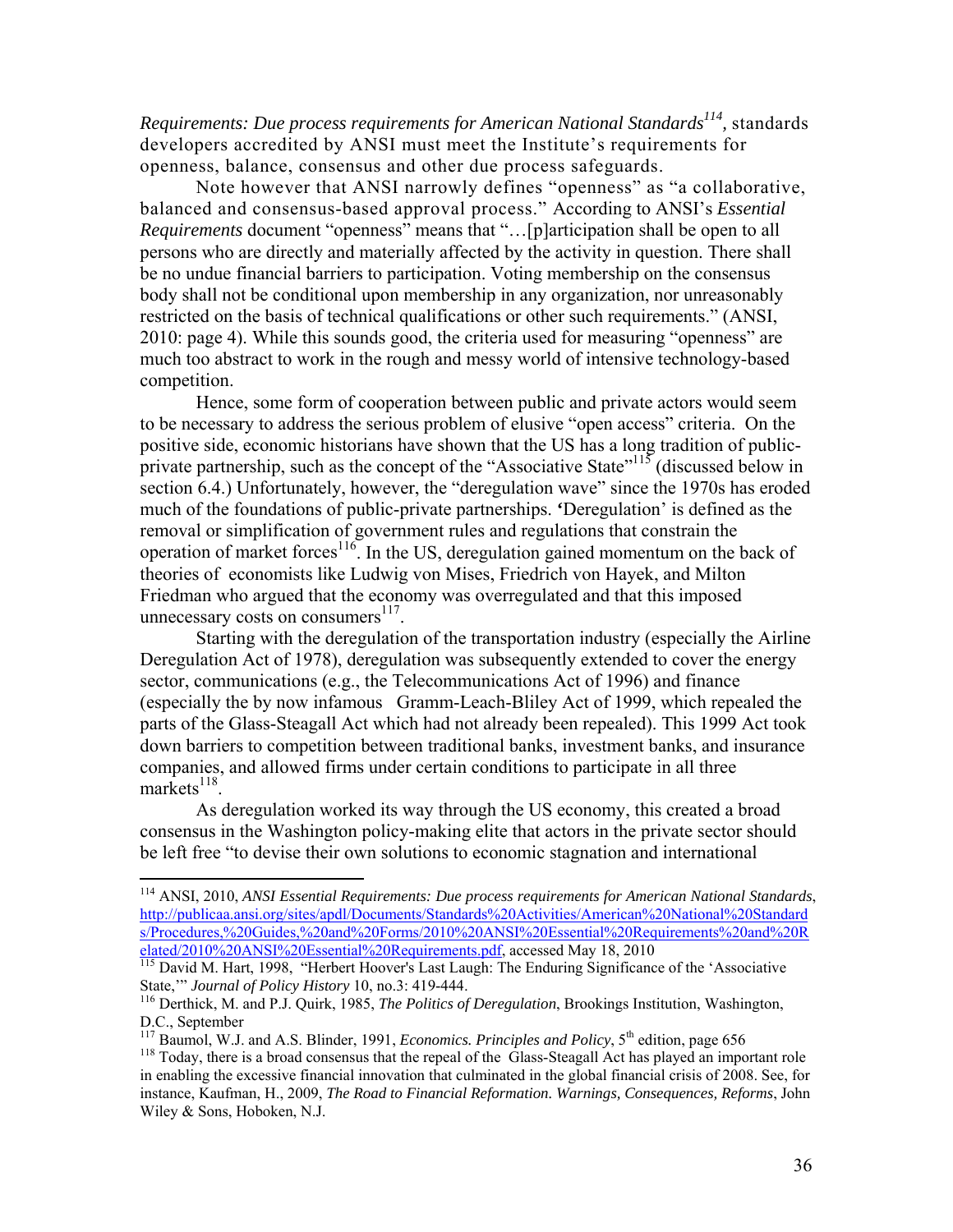competition." (Russell, 2006: p.77). For standardization, this implied that the role of the government should remain subdued and constrained to its function as a user of standards. In short, there was limited space for strengthening Public-Private Interaction in the American standards system.

 A particularly controversial issue is the implementation of the concept of "voluntary consensus standards" that is central to the US standards system (Garcia, Leickly and Willey, 2005: pages 126-130). The National Technology Transfer and Advancement Act of 1995 (NTTAA) defines a "voluntary consensus standard" as a standard "that is developed through a process that entails 1)openness, 2) balance of interest, 3) due process, 4)an appeals process, and 5) consensus, defined as general agreement but not necessarily unanimity." (OMB Circular A-119, 1998). Garcia argues that, while on paper, this concept may look very attractive, its implementation has serious drawbacks. Hence it may be problematic to use this concept as a "best practice" model for reforming the international standards system.

 Specifically, Garcia highlights the following drawbacks (Garcia, Leickly and Willey, 2005: pages 18 and 19):

- Section 4(B) of the circular does not establish a preference for "voluntary" consensus standards". It explicitly allows for other private sector standards to include 'non-consensus standards', 'industry standards'. 'company standards', or 'de facto' standards that do not meet OMB's defining characteristics of 'openness."
- The role and nature of consortia has not been addressed. This has led to inconsistencies in the Act's implementation. For instance, while government agencies must report their progress in adopting voluntary consensus standards to NIST, consortia are not required to do so.
- As policymakers have avoided these important issues, "contests among standards setting organizations are likely to dissipate many of the public benefits associated with standards"

 Garcia argues that such ambiguities in US public policy on standardization have unintended negative consequences (ibid.: pages 18 and 19). "Rather than providing flexibility, ambiguities in government policies relating to appropriate behavior of standards organizations have served to compound... (two types of)… social dilemmas":

- Rivalry among standards organizations have "led to incoherent standards and impeded government efforts to present a united front in international standards negotiations."
- "By converting standards from public goods to club goods, consortia served to overcome collective action problems. However, these organizations have been subject to prisoner's dilemmas problems – especially with regard to intellectual property rights in standards. …[T]he rise of consortia .. has exacerbated power struggles within the standards community, increasing uncertainty as well as incentives for opportunism."

#### **5.7. The broader picture - jobless growth**

Finally, the real litmus test for the success or failure of the US standards system is whether it supports innovations that generate a sufficient number of well-paid jobs.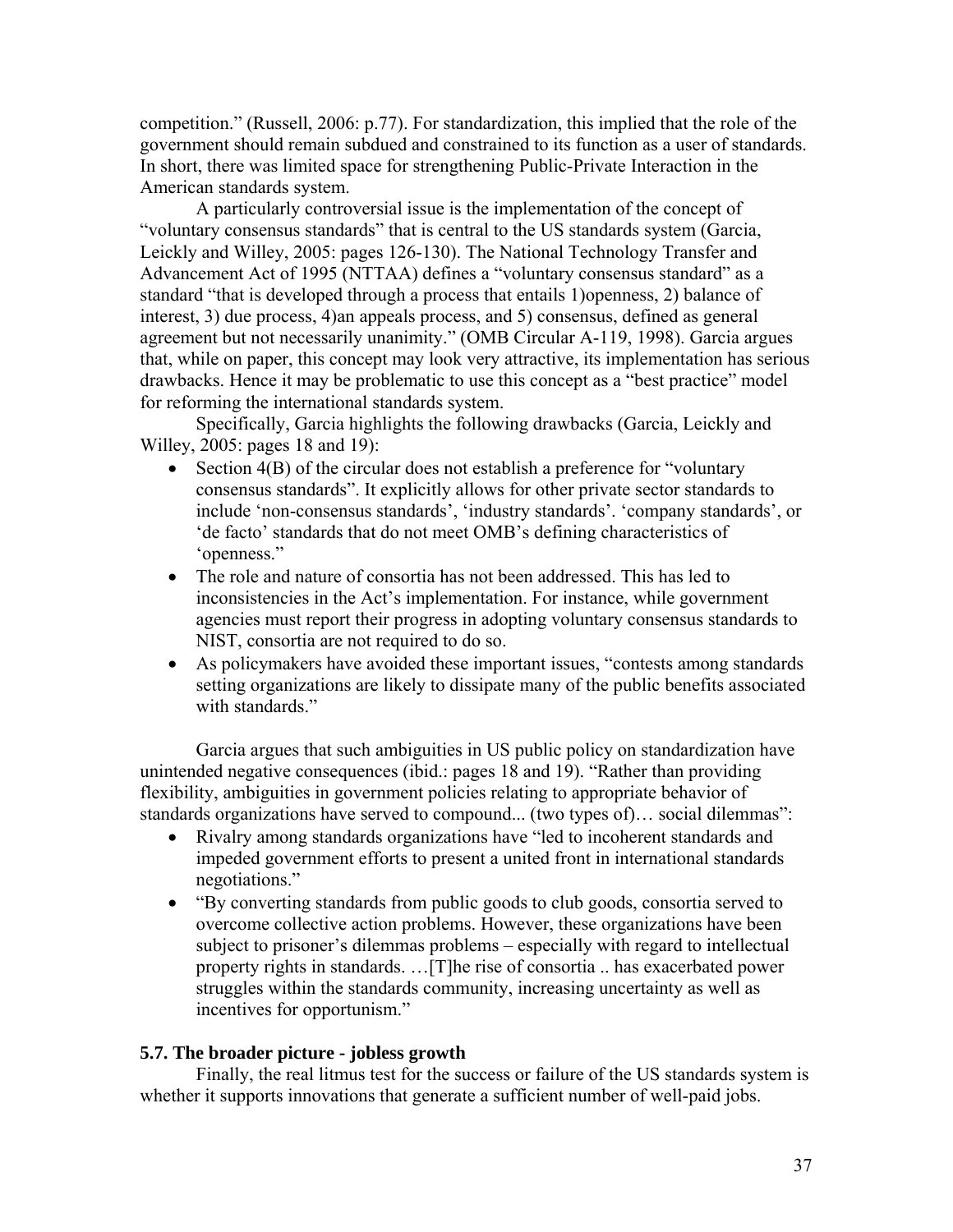Recent Bureau of Labor Statistics employment data present a disturbing picture<sup>119</sup>. From 1997 to 2007, the output of US manufactures expanded by more than a third while employment fell by 20%, generating a loss of 3.5 million jobs. This translates into a more than 60% growth of productivity, which however comes at a substantial cost to society. In fact, the gap between productivity and wages has turned into a chasm since the global recession began in 2007 - US real wage growth between the last quarter of 2008 and the last quarter of 2009 was negative while productivity rose by 5  $\frac{\%^{120}}{\%}$ .

 Such dire employment data have raised doubts whether it is appropriate to reduce "public policy objectives" to innovation and competitiveness. For instance, Ralph Gomory, a former IBM Senior Vice President of Science and Technology, deplores that, in the US "innovation has become almost synonymous with economic competitiveness."121 Gomory argues that the notion that "our economic salvation can only be through innovation…is a totally mistaken belief and one that, if accepted, will consign this nation to second- or third-class status…. Thinking of innovation without production …leaves most Americans entirely out. After all, only a very small portion of Americans are engaged in R&D."

 BLS data in fact demonstrate a growing divide in the US labor market: While the unemployment rate for the third of Americans with college degrees is now down to 5%, the unemployment rate is 10.5 % among Americans with only a high school degree (and even 15.6% among those with less than a high school diploma).

 For Gomory, the growing divide in the US labor market indicates that "the interests of many of our global corporations and the interests of the nation have diverged."<sup>122</sup>

 On a conceptual level, this broader perspective on how to measure innovation policy objectives has important implications for standardization theory, as well as its closely related sibling, innovation theory. It is necessary to broaden the research agenda and explore how different systems of innovation and standardization are affecting employment generation capacities of different countries.

 So far, our review of the American standards system shows that the extraordinary strengths of a market-led approach that is driven by the private sector are accompanied by significant weaknesses that result from the ambiguities in public policy. We have also seen that the American approach to standardization reflects the unique characteristics of its history and economic institutions. Thus, even if the strengths outweigh the weaknesses of the American standards system – which I think is the case – it would still be hard to replicate the American system in other countries.

 Let us now turn our attention to the missing link of the American standards system – the role that the Federal government has played in shaping and coordinating that system.

1

<sup>&</sup>lt;sup>119</sup> Quoted in Houseman, S., C. Kurz, P. Lengermann, and B. Mandel, 2010, "Offshoring and the State of American Manufacturing", Federal Reserve Board and Upjohn Institute, Washington, D.C.<br><sup>120</sup> http://www.bls.gov/data/ accessed April 24, 2010<br><sup>121</sup> Gomory, R., 2010, "The Innovation delusion", March 1, page 1, http://www.hu

gomory/the-innovation-delusion\_b\_480794.html, accessed June 1, 2010. 122 Testimony of Ralph E. Gomory, Research Professor, NYU Stern School of Business and President

Emeritus, Alfred P. Sloan Foundation1 To the U.S.-China Economic and Security Review Commission March 24, 2009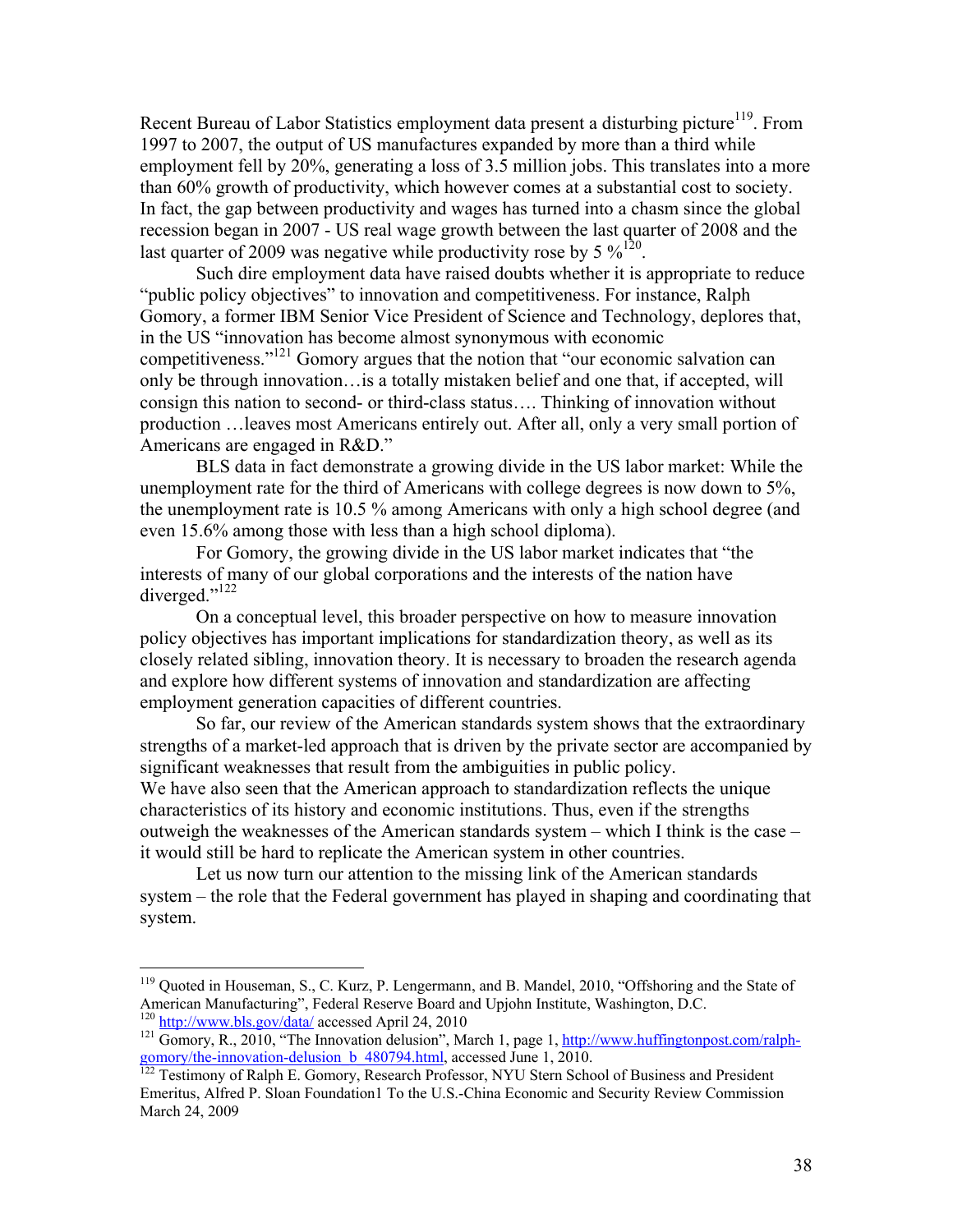#### **6. The role of the US government**

 $\overline{a}$ 

 It is important to emphasize that the US federal government has played an important role in shaping the evolution and the defining characteristics of the US standards system. A study by the RAND Corporation's Martin Libicki finds that, "…[p]rotests to the contrary, the US government is a major, indeed increasingly involved, player in virtually every major standards controversy." (Libicki, 1995: page 35)

 Hence, the real issue is not whether the US government has a role to play in standardization. Instead, we need to ask the following questions: What role precisely has the US government played in fostering and shaping the American standards system? How has this role of the government evolved over time? Has the government's role in standardization helped to coordinate and channel the tremendous entrepreneurial and innovative energies that are set free in the pluralistic regime of creating voluntary consensus standards? And what can we say about its contribution to accomplishing the objectives of an innovation policy that seeks to strengthen America's innovation capabilities?

 To answer these questions, we will first review the findings of research that examines the government's role in the US innovation system. On that basis, I will examine the Federal Government's role in standardization, using a simple taxonomy that distinguishes between direct and indirect standards policies.

#### **6.1. What do we know about the role of the government in the US innovation system?**

 As is well documented in research on the US innovation system, the Federal government has been very active, but mostly behind the scene. We will see that the same is true for the American standards system.

 In a classic study of "The US National Innovation System", David Mowery and Nathan Rosenberg document the significant role played by the US government, in both the Executive Branch and Congress<sup>123</sup>. Until the Second World War,

*…[t]he federal government played a modest role as a supporter of research in the nonagricultural sector, and state governments funded both public higher education and the "engineering extension" activities of many of these universities….[However], [t]his structure was transformed beyond recognition by World War II… [and the Cold War]….Federal research funding expanded and displaced the role of state governments as actors in this innovation system and contributed to some weakening in the informal ties that linked many corporate and academic research institutions."* (Mowery and Rosenberg, 1993: pages 61 and 62)

 But the study also emphasizes the absence of a consistent economic development strategy, apart from military R&D and procurement: "The powerful role of the federal government within the postwar US innovation system was … being motivated largely by

<sup>&</sup>lt;sup>123</sup> Mowery, D and N. Rosenberg, 1993, "The US National Innovation System", in Nelson, R.R. (ed), *National Innovations Systems,* Oxford University Press. Similar arguments are presented in Block, F. and M.R. Keller, eds., 2011, *State of Innovation. The U.S. Government's Role in Technology Development*, Paradigm Publishers, Boulder, London.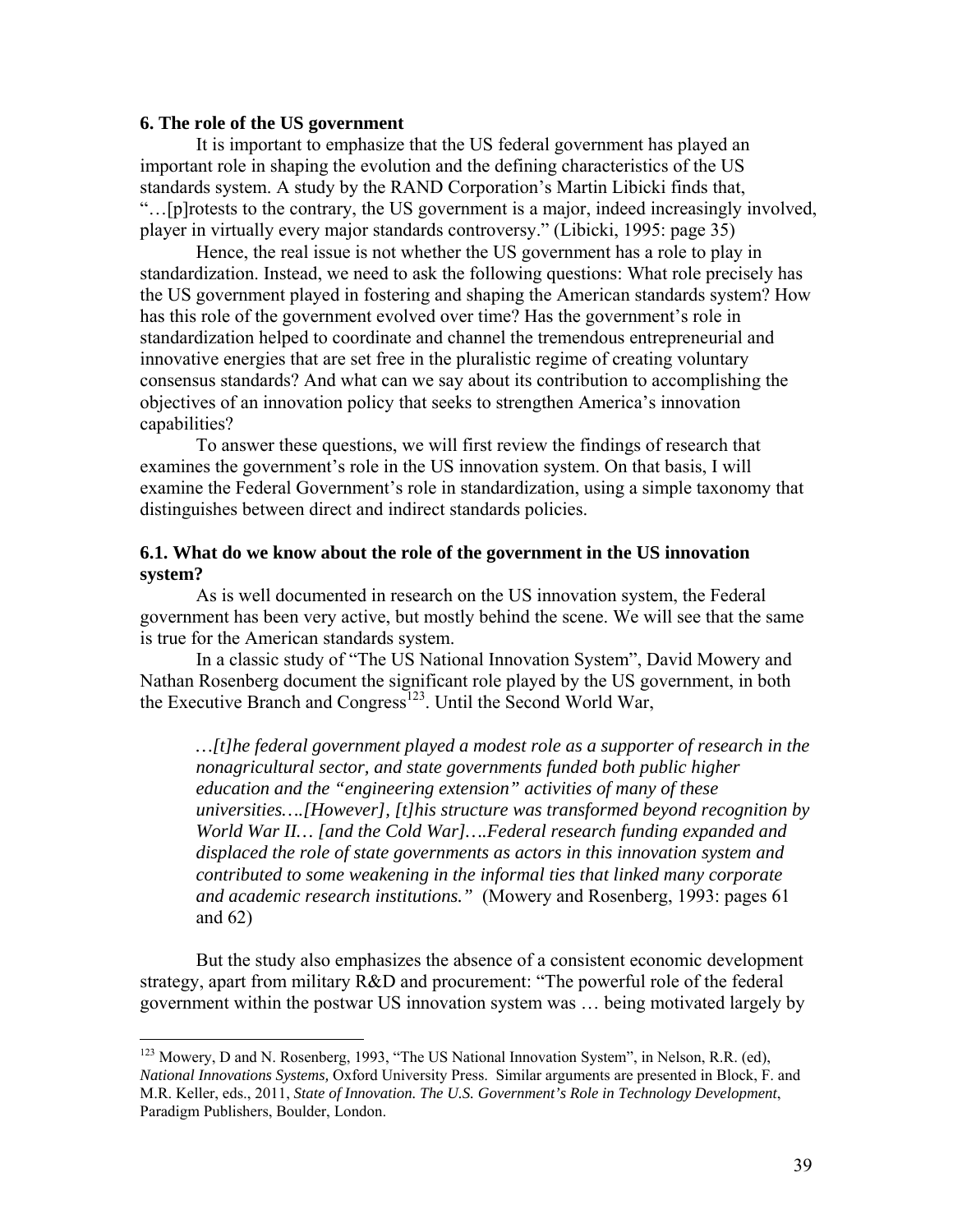national security concerns, … and policy-making devoted minimal attention to its domestic economic payoffs." (Mowery and Rosenberg, 1993: p.62). Nevertheless, the large, well-financed federal defense R&D program had a powerful catalytic effect – it increased the demand for professional engineers and scientists, but also generated a huge and highly profitable market for new technologies, especially in information and communications technologies, that gave birth to Route 128 in Massachusetts and, later on, in Silicon Valley<sup>124</sup>.

 An early influential study on the US semiconductor industry documents that military markets have shaped the direction of semiconductor technology and the structure of the industry: "defense and aerospace R&D and procurement created a market incentive for entrepreneurial risk-taking, helping to spawn an independent sector of semiconductor component manufacturers." $125$  Equally important are government-industry partnerships established to promote America's key high-tech industries.

 A series of studies on Government-Industry Partnerships, commissioned by the National Research Council's Board on Science, Technology, and Economic Policy (STEP), has documented the strategic role of the Federal Government in promoting innovation through direct funding of R&D, tax incentives or institutional support in biotechnology, nanotechnology, computing and semiconductors<sup>126</sup>.

 The critical role of the US government as a source of R&D funding and as a performer of R&D is well documented in the National Science Board's *Science and Engineering Indicators 2010* report<sup>127</sup>. Until the mid-1960s, the Federal Government was the predominant sponsor of the nation's R&D, funding some 67% of all US R&D in 1964. That share decreased in subsequent years, falling to a low of 25% in 2000. "Between 2001 and 2004, however, this decades-long trend was attenuated as private [R&D] investment slowed in the face of the 2001-02 recession. In addition, federal R&D spending expanded, first in health, and then in defense and counterterrorism", reaching 30% in 2004 (National Science Board, 2010: pages 4-13 and 4-14).

 That share declined again during the following boom to 26% in 2008. However, in response to the severe recession of 2008, the Federal Government's share in the nation's total R&D has increased again, primarily driven by the American Recovery and Reinvestment Act of 2009. In fact, the US government seeks to use a significant part of the \$787 billion budget of the American Recovery and Reinvestment Act of 2009 on energy (\$61.3 billion) and on scientific research (\$8.9 billion)<sup>128</sup>.

While direct funding of R&D and support for public-private partnerships are important, they are only the tip of the iceberg. The Federal Government has at its disposal an impressive "…portfolio of policy tools to draw from in encouraging and accelerating

<sup>&</sup>lt;sup>124</sup> For an in-depth analysis, see Flamm, K, 1988, *Creating the Computer. Government, Industry and High Technology*, The Brooking Institution, Washington, D.C.

<sup>&</sup>lt;sup>125</sup> Borrus, M., 1988, page 63. The author is General Partner at X/Seed Capital, the venture capital firm in Menlo Park, CA.

<sup>&</sup>lt;sup>126</sup> See, for instance, Wessner, C.W., editor, 2001, *Securing the Future. Regional and National Programs to Support the Semiconductor Industry*, The National Academies Press, Washington, D.C.

<sup>&</sup>lt;sup>127</sup> National Science Board, 2010, *Science and Engineering Indicators* 2010, Arlington, VA: National Science Foundation, especially chapter 4.

<sup>&</sup>lt;sup>128</sup> See http://en.wikipedia.org/wiki/American\_Recovery\_and\_Reinvestment\_Act\_of\_2009, accessed May 25, 2010.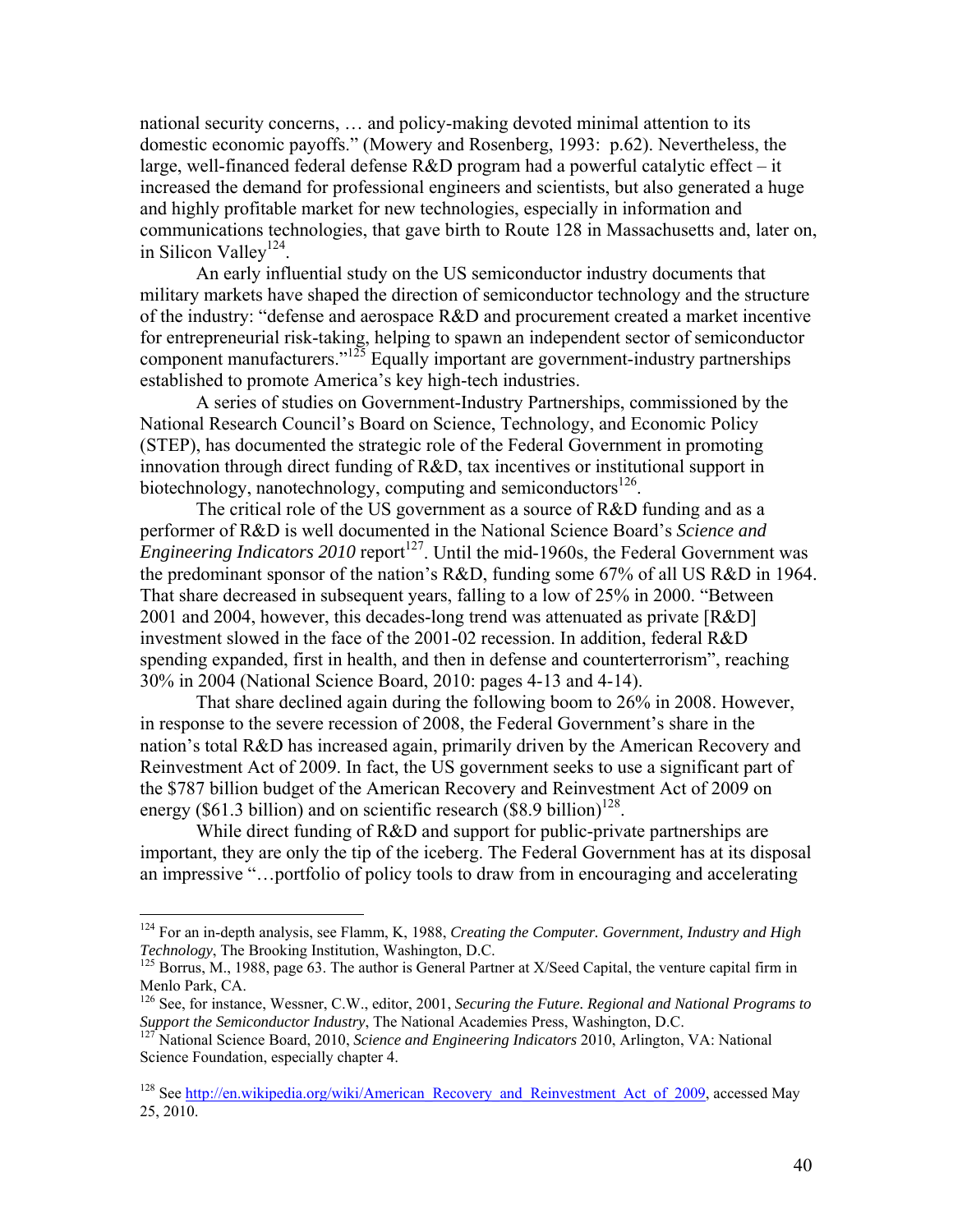innovation, and different combinations of tools may be appropriate depending on the technology and on market conditions. The tools include procurement, tax credits and subsidies to producers and users, loan guarantees, patents, demonstration projects, technical standards, distribution of information, provision of technical support to firms, and education of consumers."129

 Take tax credits. The research and experimentation (R&E) tax credit, established by the Economic Recovery Tax Act of 1981, covers R&D activities performed in the United States by domestic and foreign-owned firms but excludes R&D conducted abroad by U.S. companies. It is subject to periodic extensions and, at the time of writing, was last renewed by the Emergency Economic Stabilization Act of 2008 through 31 December 2009. According to the most recent IRS Statistics for 2006, U.S. companies claimed an estimated \$7.3 billion in federal R&E tax credits in 2006, involving close to 11,000 corporate tax returns, compared with \$6.4 billion in 2005. It is remarkable that much of these tax credits go to larger corporations. According to IRS, the proportion of R&E credits going to corporations with business receipts of \$250 million or more has fluctuated narrowly between 75% and 80% since 2003 and was 75% in  $2006^{130}$ .

 Government procurement is often among the most important of these policy instruments, especially when stimulus packages are designed to accelerate post-crisis recovery. Historically, government procurement has provided a major stimulus for R&D and innovation in the aerospace and the electronics industries. In chapter three below we will explore what this implies for debates on China's approach to government procurement as a tool for its indigenous innovation policy.

 According to Sarewitz and Alic (2009: page 7): "If private sector innovators and entrepreneurs see government purchases as a meaningful market, they will design and develop products and services accordingly, tapping internal funds along with whatever R&D contracts they may win from DOE or other agencies." In fact, the National Technology Transfer and Advancement Act of 1995 (NTTAA) was specifically designed to strengthen the Federal Government's role as a sophisticated user of private sector innovations. NTTAA requires the Federal Government to use private industry voluntary consensus standards in procurement wherever possible, enabling the government to purchase commercial off the shelf (COTS) goods rather than much more costly custommade products. In 1998, the Office of Management and Budget (OMB) issued a revised document (Circular A-119) to provide additional guidance to accelerate the conversion within federal agencies from customized and compulsory government-only standards to voluntary industry standards.

 As discussed in section 5.5., while this conversion process has made significant process, the main stumbling block now remains the elusive definition of what constitutes "open standards".

#### **6.2. US government's direct role – standard-setting labs and** *de jure* **standards**

<sup>&</sup>lt;sup>129</sup> Sarewitz, D. and J. Alic, 2009, "Accelerating Technological Advance for Climate Change: Lessons from Sixty years of US Innovation Policy", Testimony before the U.S. Senate Committee on Energy and Natural Resources, December 2, page 4.

<sup>&</sup>lt;sup>130</sup> IRS Statistics of Income Division data are quoted in National Science Board, 2010: page 4-31.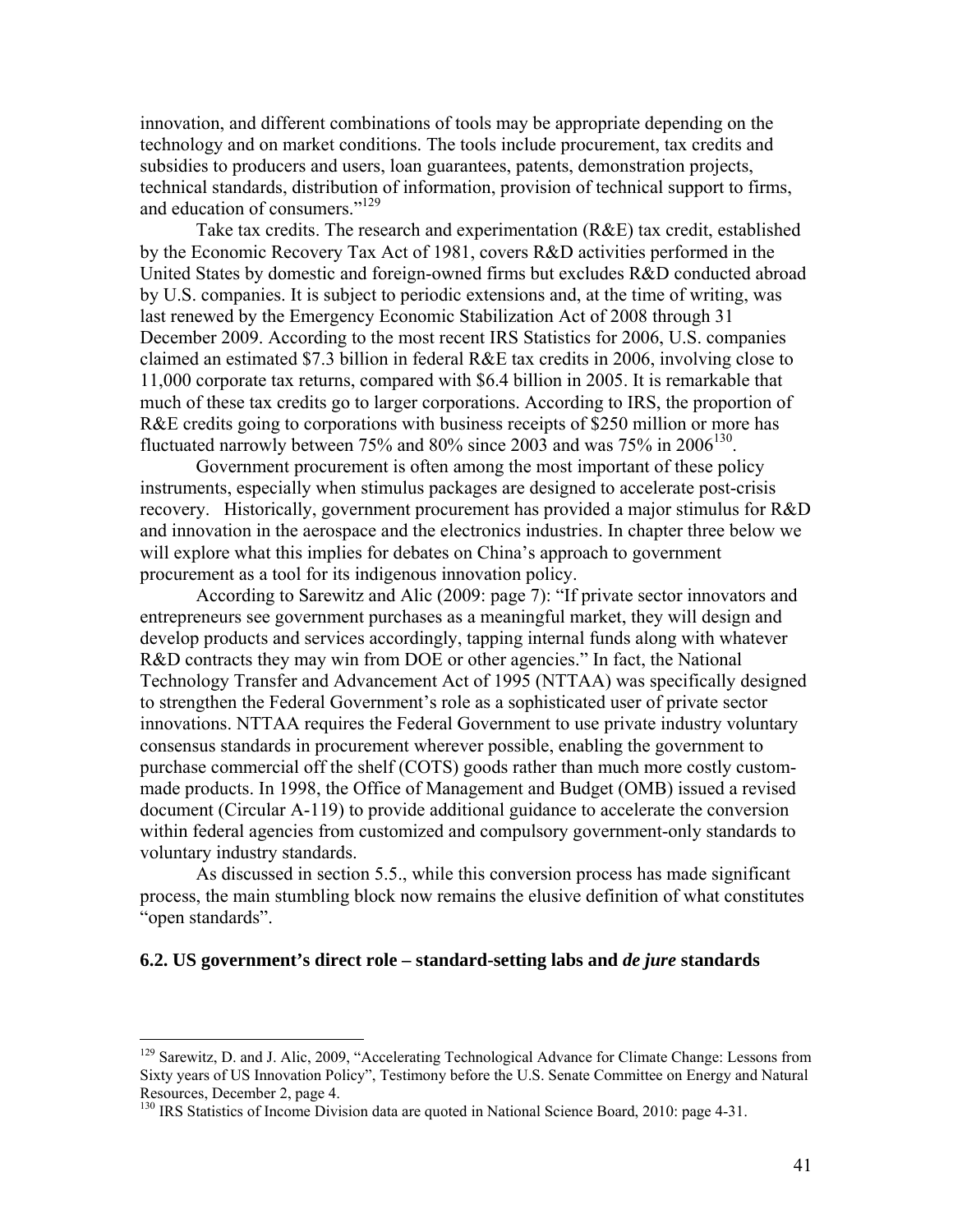Direct government action involves the development of standards in government labs and the codification of mandatory standards that require the use of specific standards through the force of laws or regulations.

In response to the establishment of national standard-setting laboratories in Germany and Britain, US Congress created the Bureau of Standards in 1901. The initial mandate was to coordinate the rapid proliferation of scientific standards as well as to carry out scientific research in its own laboratories<sup>131</sup>. Initially, the Bureau of Standards focused its efforts narrowly on standards for weights, measures, heat, and optics. Over time, the Bureau of Standards (which changed its name to the National Institute for Standards and Technology [NIST] in 1988) expanded its mission to include electricity research as well as testing of materials quality, and also provided technical assistance and product evaluations for regulatory bodies. But it never played a role comparable to the German Institute for Standardization (DIN) in shaping, coordinating and implementing the nation's standards strategy and policies<sup>132</sup>.

As we saw earlier, the American National Standards Institute (ANSI) has a much more limited mandate. Its primary objective is to represent the interests of its nearly 1,000 members, most of them private companies. ANSI's role however is restricted to "promoting and facilitating voluntary consensus standards and conformity assessment systems and promoting their integrity..., by accrediting the procedures of …[about 200 independent]…standards developing organizations (SDOs). … Accreditation by ANSI signifies that the procedures used by the standards body in connection with the development of American National Standards meet the Institute's essential requirements for openness, balance, consensus and due process."<sup>133</sup>

The government's direct role in the US innovation system received a big push during the Second World War, as well as from the perceived threat from the Soviet Union and China during the Cold War. This gave rise to substantial investments by the Federal Government in the development of basic standards, such as the development of programming languages, measurement standards for optical fibers, and coordination for emerging computer-aided design technologies, as documented in Flamm (1988). And Janet Abbate highlights the critical role played by the federal government, through the Defense Advanced Research Projects Agency (DARPA) for the development of the basic Internet standard TCP/IP (Abbate, 1999: chapter 5). But, as Abbate emphasizes, it was the community of "sophisticated network users" in universities and research labs that transformed the ARPANET into the Internet that we know. And, as John Naughton puts it in his study of

<sup>131</sup> Rexmond C. Cochrane, 1966, *Measures for Progress: A History of the National Bureau of Standards*, U. S. Department of Commerce, Washington, D.C.

<sup>&</sup>lt;sup>132</sup> According to its website, DIN, the German Institute for Standardization, "develops norms and standards" as a service to industry, the state and society as a whole. A registered non-profit association, DIN has been based in Berlin since 1917. DIN's primary task is to work closely with its stakeholders to develop consensus-based standards that meet market requirements. By agreement with the German Federal Government, DIN is the acknowledged national standards body that represents German interests in European and international standards organizations. Ninety percent of the standards work now carried out by DIN is international in nature."

http://www.din.de/cmd;jsessionid=AE8D5D82479D566B1F1E4873FC9AE59A.3?level=tplbereich&menuid=47566&cmsareaid=47566&languageid=en. Downloaded April 27, 2010<sup>133</sup> ANSI, "Introduction to ANSI", at

http://www.ansi.org/about\_ansi/introduction/introduction.aspx?menuid=1, page 1, accessed May 18, 2010.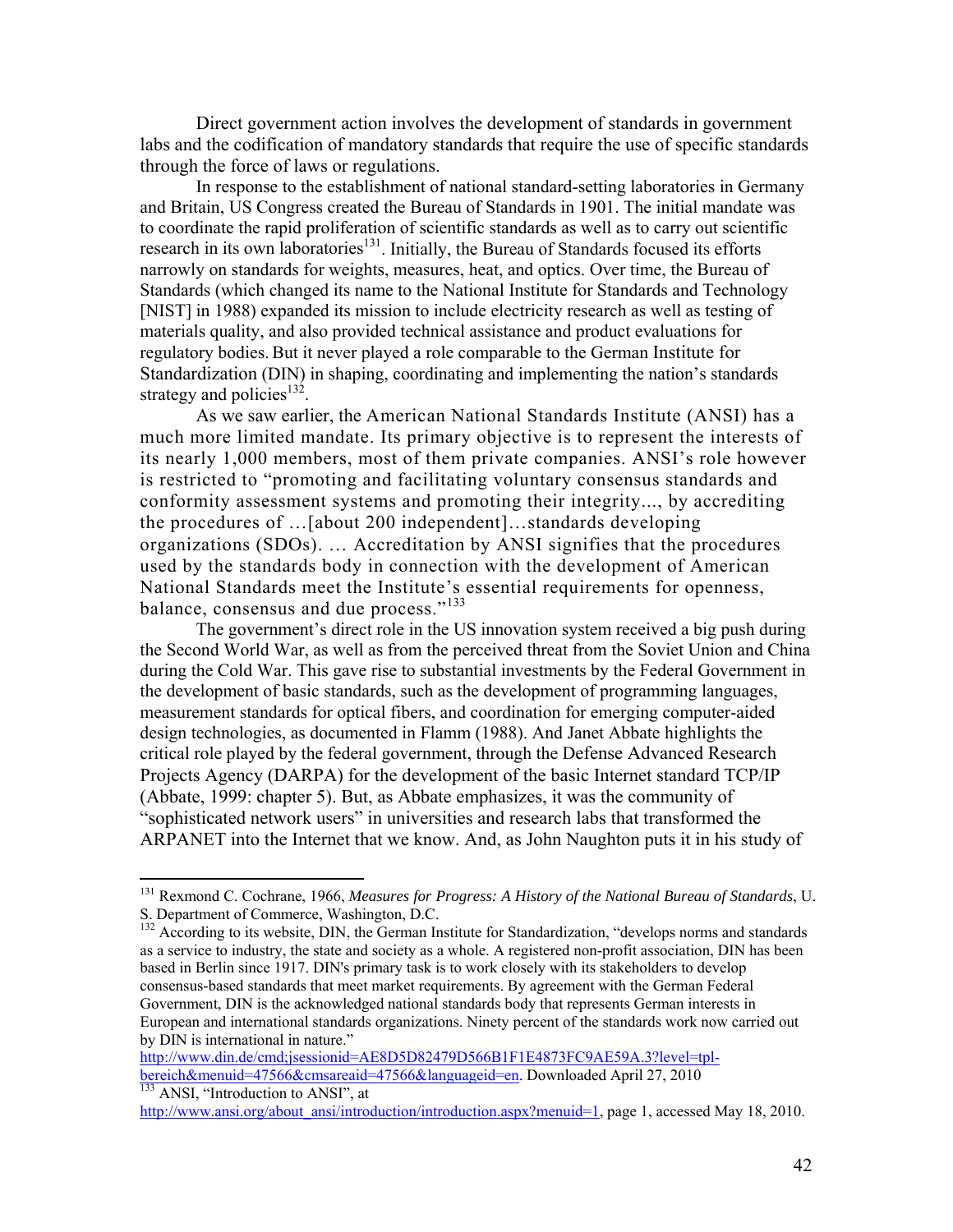the origins of the Internet: "Does anyone seriously believe that a military-industrial complex left to its own devices would have consciously willed a network entirely devoid of central control, powered by a technology based on open standards which allows anyone to hook up to it?" $134$ 

 Overall, however, the direct role of the Federal government remained limited. Typically, *de jure* or regulatory standards were restricted to safety and health issues (such as the Pure Food and Drug Act in 1906, and the Meat Inspection Act of 1906) and the prevention of abuse of market power (like the Federal Commission Trade Act of 1914).

 A fundamental guiding principle of the US standards system is that "regulators …need to be realistic (read cautious) about the effectiveness of government-mandated standards… [and that]… it is essential to obtain the consent and cooperation of private actors." (Russell, 2007: p.18). Even during the Great Depression and Roosevelt's New Deal, the resistance against federal control over standardization remained deeply entrenched $135$ .

 In short, "…American regulators have rarely taken *direct* control over economic functions, but have consistently implemented a variety of *indirect* measures—such as antitrust regulation, investments in the scientific knowledge base, and procurement for the military and other branches of government—with decisive consequences for the trajectory of American economic development in the private sector." (Russell, 2007: p.9)

#### **6.3. Government's indirect role - the impact of antitrust policy**

There is a broad consensus that antitrust policy has played an important role for the development and rapid diffusion of standards in US industry. Opinions however are deeply divided on the pros and cons of aggressive versus more passive antitrust policies.

 Until the outbreak of the global economic crisis in 2008, the dominant opinion has been that the deregulation movement since the Reagan administration, and the resulting "… relaxation of antitrust prosecution and deference toward private ordering … have, on the whole, had positive consequences for the creation and dissemination of standards in American industry."(Russell, 2007: p.15) In fact, a fundamental premise of the current US standards system is that deregulation and the promotion of market competition are necessary to reduce "policy imperfections", due to incompetent bureaucracies that are perceived to stifle innovation and productivity growth. In addition, it is believed that voluntary standards developed within informal consortia are best qualified to solve "collective action" problems (identified in Mancur Olson's classic study) that prevent "…*rational, self-interested individuals*..[to]…*act to achieve their common or group interests*."136

 That dominant consensus however is now under pressure, as the global economic crisis has shown the limits of deregulated markets. Today, there is a greater willingness in in Washington, D.C. to revisit the merits of more activist anti-trust policies and regulations. In fact, earlier research by leading US innovation economists demonstrates

1

<sup>134</sup> Naughton, J, 1999, *A Brief History of the Future. The origins of the internet*, Weidenfeld & Nicholson, page 270.

<sup>135</sup> David M. Hart, 1998a, *Forged Consensus: Science, Technology, and Economic Policy in the United States, 1921-1953,* Princeton University Press, Princeton. 136 Olson, Mancur, 1971/ 1965, revised edition, *The Logic of Collective Action : Public Goods and the* 

*Theory of Groups*, Harvard University Press.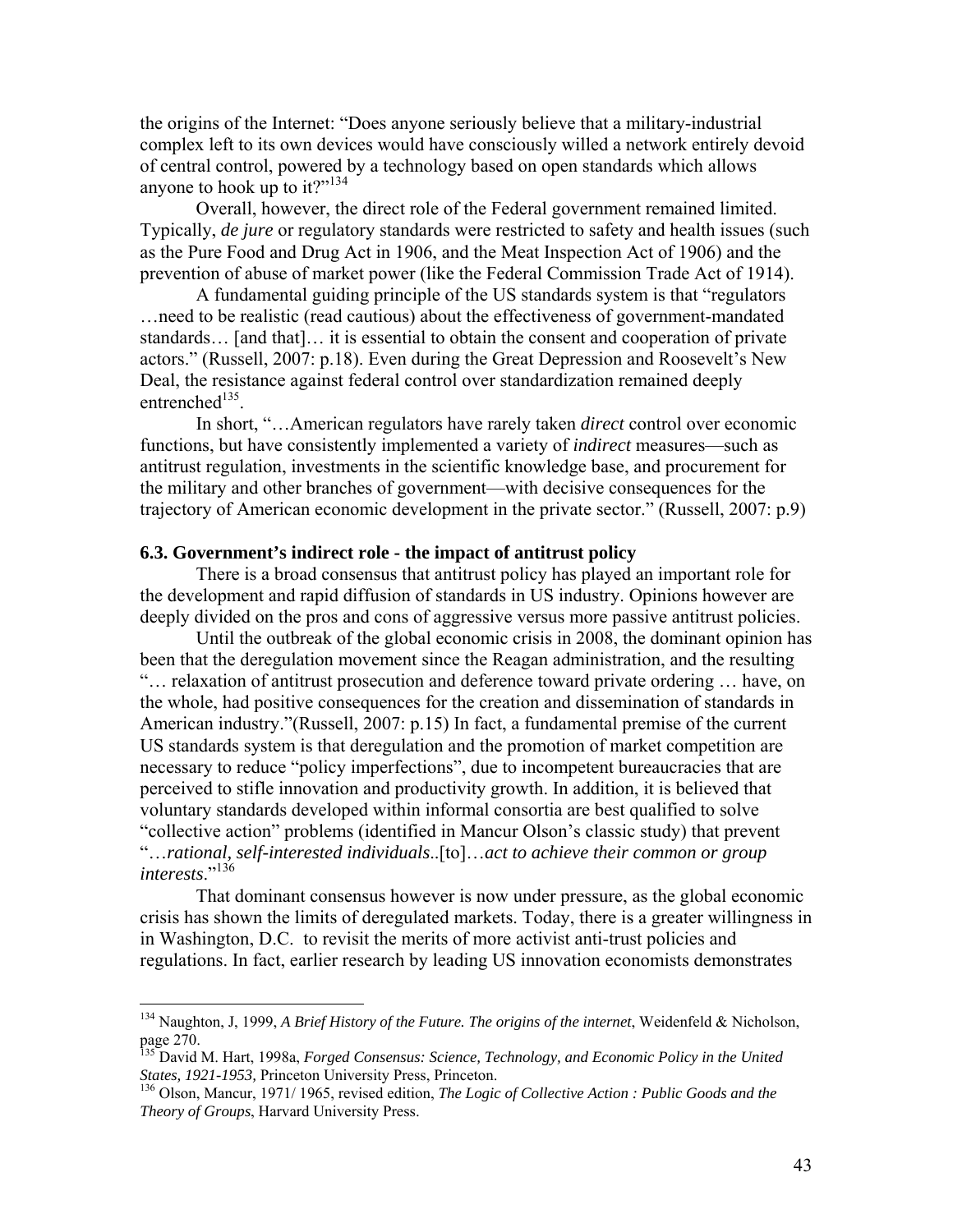that, if handled appropriately, antitrust policy can be a powerful enabler of innovation and standardization. Take the 1956 consent decrees, resulting from antitrust pressures by the Justice Department, that were ordering the compulsory licensing of roughly 8,600 AT&T patents and the nearly simultaneous decree affecting IBM patents. Both cases inspired intense public scrutiny.

A study by Frederic M. Scherer (a leading innovation economist at Harvard University)  $137$  finds a "profoundly surprising" positive effect for "small new enterprises seeking a competitive foothold against well-entrenched rivals<sup>"138</sup>. By enabling small start-up companies to gain access to technological advances, the consent degree provisions for compulsory licensing of AT&T and IBM patents arguably have been a powerful catalyst for the development of Silicon Valley start-up companies.

 This finding is supported in a comprehensive and by now classic study on the *Sources of Industrial Leadership*, by UC Berkeley's David Mowery and Columbia University's Richard Nelson. The study emphasizes the important positive role of the active US postwar antitrust policy:

*"Although it rarely receives extensive attention in discussions of technology and competitiveness, the relatively stringent postwar competition policy of the United States aided the growth of new industries. US antitrust policy weakened the ability of incumbents in such industries as computers and semiconductors to control new technologies and markets…. [due to]… a relatively weak intellectual property rights environment for most of the first three decades of the US industry's development."* <sup>139</sup>

 In fact, empirical research has shown that US antitrust policies have played an important role in IBM's decision to unbundle its hardware and software<sup>140</sup>. And, as documented by Baldwin and Clark, IBM's unbundling decision has been one of the fundamental drivers behind the spread of modular design across the computer, semiconductor and telecommunications industry<sup>141</sup>.

#### **6.4. Testing the limits – the Department of Justice supports VITA's** *ex ante* **disclosure of essential patents**

1

A recent example of the potentially important role that US antitrust policy could play for the American standards and innovation system is the October 2006 decision by the Department of Justice to support a proposed patent policy by the VITA standard

<sup>140</sup> Mowery, D.C., 1999, "The Computer Software Industry", chapter 4 in Mowery, D.C. and R.R. Nelson, eds, *Sources of Industrial Leadership*, Cambridge University Press, page 144

<sup>&</sup>lt;sup>137</sup> F. M. Scherer, *The Economic Effects of Compulsory Patent Licensing* (New York: New York University, Graduate School of Business Administration, 1977).

<sup>&</sup>lt;sup>138</sup> F.M. Scherer, 2006, "The Political Economy of Patent Policy reform in the United States", pages 5 and 6, at http://www.nber.org/~confer/2007/<u>si2007/PRL/scherer.pdf</u>, downloaded April 25, 2010.

<sup>&</sup>lt;sup>139</sup> Mowery, D.C. and R.R. Nelson, eds, 1999, *Sources of Industrial Leadership*, Cambridge University Press, pages 379, 380. See also Mowery, D.C., 2009, Plus ca change: Industrial R&D in the "third industrial revolution", *Industrial and Corporate Change*, Volume 18, Number 1, pp. 1–50, January

<sup>&</sup>lt;sup>141</sup> Baldwin, C.W. and K.B. Clark, 2000, *Design Rules: The Power of Modularity*, MIT Press, Cambridge,Mass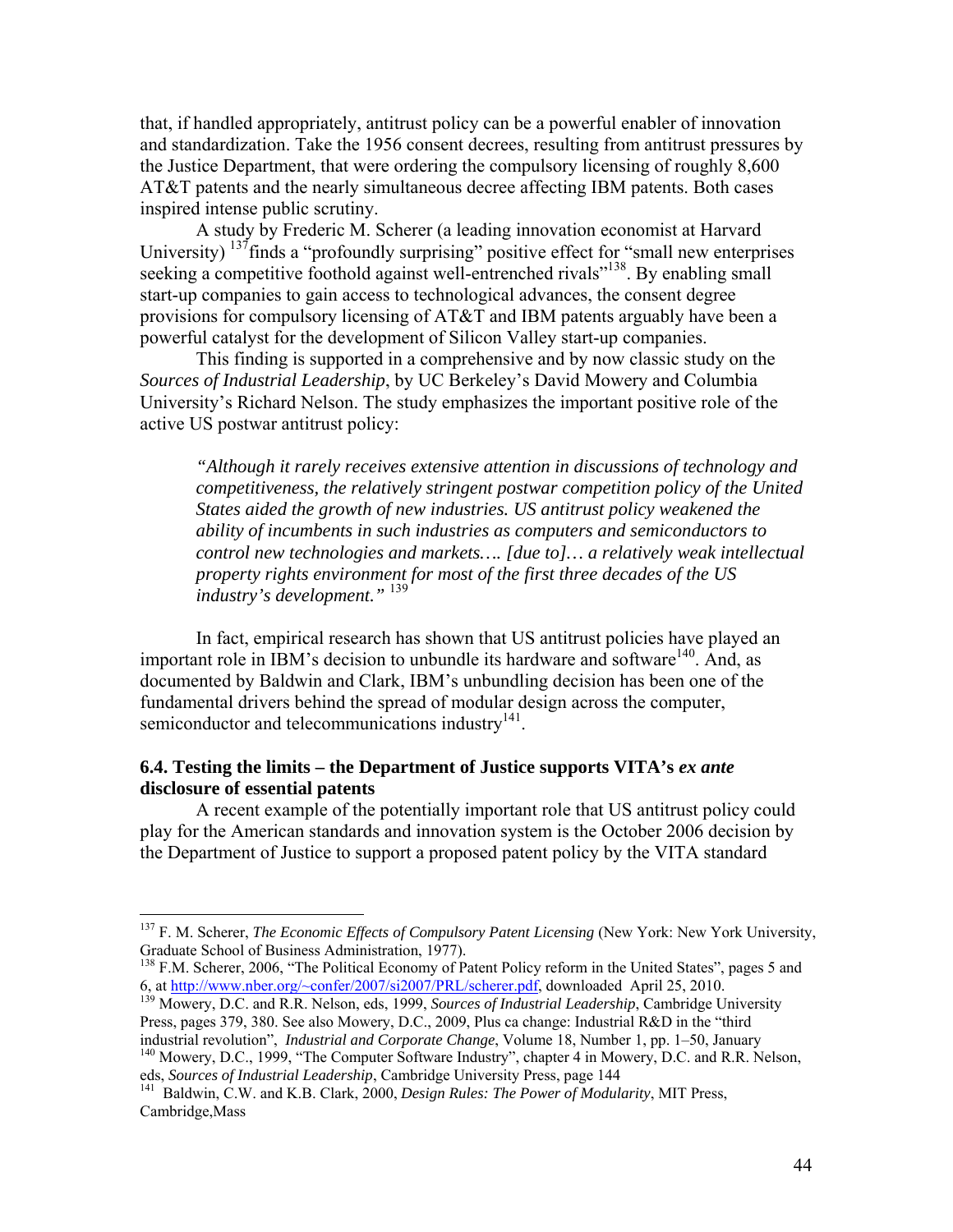development organization that requires *ex ante* disclosure of essential patents and their licensing terms<sup>142</sup>.

 In a letter, dated October 30, 2006, to the attorney representing VITA, the Assistant Attorney General states that the Department of Justice "has no present intention to take antitrust enforcement action against the conduct you have described."<sup>143</sup>Specifically, the letter states (quotes are from pages 6,7 and 8 of the letter):

*"Once a particular technology is chosen and the standard is developed, however, it can be extremely expensive or even impossible to substitute one technology for another. In most cases, the entire standard-setting process would have to be repeated to develop an alternative standard around a different technology. Thus, those seeking to implement a given standard may be willing to license a patented technology included in the standard on more onerous terms than they would have been prior to the standard's adoption in order to avoid the expense and delay of developing a new standard around a different technology.* 

*Requiring patent holders to disclose their most restrictive licensing terms in advance could help avoid this outcome by preserving the benefits of competition between alternative technologies that exist during the standard-setting process. …* 

 *The disclosure of each patent holder's most restrictive licensing terms would allow working group members to evaluate substitute technologies on both technical merit and licensing terms. Working group members are likely to use this information when deciding which technologies to include in the standard. This use likely will create incentives for each patent holder to compete by submitting declarations that will increase the chances that its patented technology will be selected….* 

 *Adopting this policy is a sensible effort by VITA to address a problem that is created by the standard-setting process itself. Implementation of the proposed policy should preserve, not restrict, competition among patent holders. Any attempt by VITA or VSO members to use the declaration process as a cover for price-fixing of downstream goods or to rig bids among patent holders, however, would be summarily condemned."* 

 The above decision by the Department of Justice constitutes an important change in the Department's approach to standard-setting processes. Until then, the prevailing assumption was that the collaborative standard-setting process could result in exclusionary and collusive practices that would harm competition and violate the antitrust

1

<sup>&</sup>lt;sup>142</sup> Accredited by ANSI as an American National Standards developer and a submitter of Industry Technical Agreements to the IEC, the VITA Standards Organization provides its members with the ability to develop and to promote open technology standards. Standards development takes place in working groups and study groups. VITA has created more than 30 standards in the past 10 years that promote open technology systems. Within the VSO no one individual holds the power to decide what technology may become a standard — that power belongs solely to the membership. http://www.vita.com/vso-stds.html, accessed April 29, 2010

<sup>&</sup>lt;sup>143</sup> Department of Justice, 2006, "Response to VMEbus International Trade association (VITA)'s Request for Business review Procedure", letter from Thomas O. Barnett, Assistant Attorney General, Department of Justice to R.A. Skitol, Drinker, Biddle & Reath, LLP, Washington, D.C., October 30, at http://www.justice.gov/atr/public/busreview/219380.pdf, accessed May 26, 2010.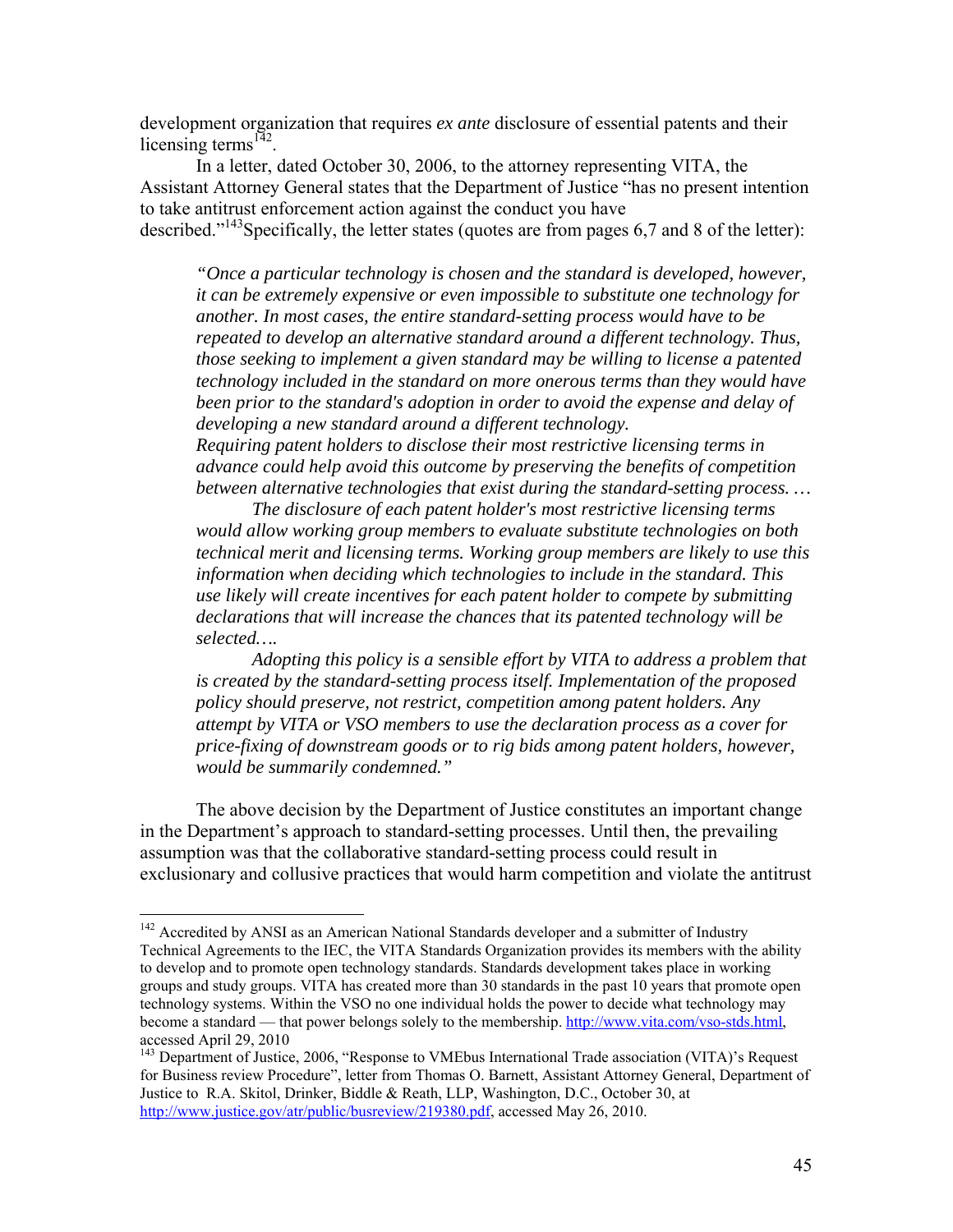laws. However that earlier policy led many SDOs to implement rules that strictly forbid all activities that could potentially result in antitrust liability, including restrictions on discussions about the terms and conditions of licenses to patents that are essential to a standard.

 The Department of Justice argues that VITA's proposed policy on *ex* ante disclosure could help to avoid such unintended negative side effects\, and that it could motivate other SDOs to gradually relax the above restrictions. The following quote nicely summarizes the Department of Justice's new position:

*"Unless the standard-setting process is used as a sham to cloak naked pricefixing or bid rigging, the Department analyzes action during the standard-setting process under the rule of reason. The Department's analysis of VITA's proposed patent policy under the rule of reason examines both the policy's expected competitive benefits and its potential to restrain competition."*(Department of Justice, 2006: p.6)

 The DoJ's decision and VITA's implementation of this new patent policy has generated a lively controversy that still is continuing. As summarized by the Department of Justice letter, the expected benefits of *ex* ante disclosure are substantial. Yet, leading global ICT companies have raised strong opposition.

 Opponents argue that *ex ante* disclosure will have disruptive effects on the smooth functioning of the American standardization process and that it would stifle innovation. Specifically, opponents claim that the inherent uncertainty of technical change prevents correct and timely disclosure or would require extensive patent searches at very high cost. An additional critique is that important companies with large patent portfolios are unlikely to accept *ex ante* disclosure and hence would leave an SDO that seeks to implement such a policy.

 In fact, Motorola left VITA in protest against the new *ex ante* policy. However, more than 20 new companies (including GE, Boeing, Ratheon, Northrop Grumman, General Dynamics) have joined VITA after the new patent policy was established.

 To express its fundamental opposition to the policy of *ex ante* disclosure, Motorola also filed an appeal against the decision by ANSI's Executive Standards Council to reaccredit VITA. This appeal however was dismissed by ANSI's Appeals Board Panel.<sup>144</sup>

 In the academic literature, the claims of opponents have largely met with skepticism. For instance, a recent PhD thesis by Claudia G. Tapia examines these and other related arguments against *de facto disclosure* and concludes that "it is questionable

1

http://www.vita.com/disclosure/ANSI%20Appeals%20Board%20Decision%20in%20Motorola%20Appeal

%2022Jan08.pdf, accessed May 27, 2010. See also the original decision by ANSI's Executive Council, dated October 1<sup>st</sup>, 2007, which states:" Motorola's Argument that VITA's Disclosure Obligation Impermissibly Removes a RAND Option Guaranteed by the ANSI Patent Policy and Impermissibly Imposes a *De Facto* Duty to Conduct a Patent Search in Violation of the ANSI Patent Policy Are Without Merit",

<sup>&</sup>lt;sup>144</sup> ANSI, email letter to Mr. Miguel Pellon, Vice President, Technology - Standards Corporate, Motorola, January 22, 2008,

http://www.vita.com/disclosure/ANSI%20ExSC%20Panel%20Decision%20in%20Motorola%20Appeal%2 0of%20VITA%20Reaccreditation%2001Oct07.pdf, accessed May 27, 20010.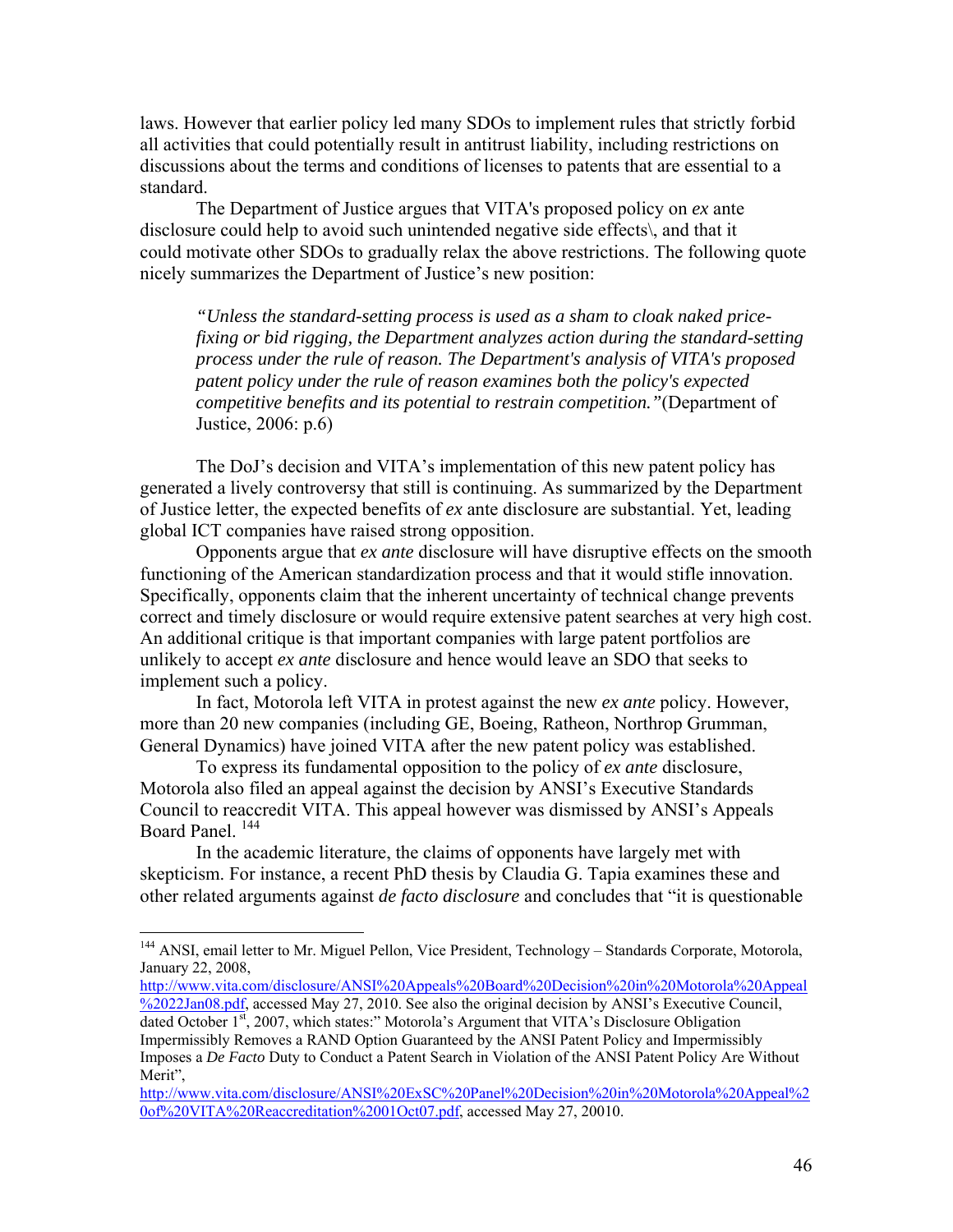whether the current skepticism towards *ex ante* disclosure is really justifiable." But she also adds that, "without further in-depth analysis, it remains unclear whether the mandatory process works and, if so, under what circumstances." 145

 And a recent study, prepared for NIST, concluded that "…the information elicited by the organization's *ex ante* policy was important and improved the overall openness and transparency of the standards-development process. Thus, …l the process-based criticisms of *ex ante* policies and the predicted negative effects flowing from the adoption of such polices, are not supported by the evidence reviewed."<sup>146</sup>

 The main problem seems to be that, in the critically important ICT industry, the strength of the opposition is such that, until now, no other US standard development organization has decided to follow VITA's example. In short, despite of the potentially substantial benefits of *ex ante* disclosure policies, opponents have succeeded in preventing the general acceptance of that principle.

 VITA itself is alive and well, but its main focus now is on the defense industry. In that industry, adopting *ex ante* mandatory disclosure policies is possible, as companies can afford not to pursue a 'pure IP' business model, given the strict procurement requirements of the Pentagon.

 In contrast, the 'pure IP' business model is shaping competition in large globalized industries (like telecommunications, cellular phones and integrated circuits) that are scale-intensive, that depend on venture capital and private equity, and where speed-to-market is of the essence. In these industries, competition is shaped by "winnertakes-all" strategies, and management must squeeze profits out of every stage of the value chain, including IPR and the standards process. Market inefficiencies in these industries are pervasive and systemic. These market inefficiencies constrain innovation and the supply of necessary innovation infrastructure (like interoperability standards), and they obstruct the "normal workings of the market."

 This has important implications for the dynamics of voluntary standards-setting in the US. Standardization processes must be *context-*specific, i.e. they must take into account the structure and competitive dynamics of specific industries and market segments. In other words, there is no one-best approach to establish a "transparent IPR policy" and an open standards system.

 A second important implication is that, at present, *ex ante* remains a niche activity. One way to interpret this is to conclude that in the US the time is not ripe yet for strengthening the role of the government in the American standards system. Note however that this contrasts with the situation in China. China's policy makers and SDOs like CESI, AVS and IGRS have taken great interest in VITA's *ex ante* disclosure policies and have arguably come up with their own organizational innovations to foster the transparency of standardization<sup>147</sup>. This poses an important challenge for the American

<sup>&</sup>lt;sup>145</sup> Tapia, C.G., 2009, "Intellectual Property Rights, Technical Standards and Licensing Practices (FRAND) in the Telecommunications Industry", unpublished PhD study, Max Planck Institute for Intellectual

<sup>&</sup>lt;sup>146</sup> Contreras, J.L., 2011, An Empirical Study of the Effects of Ex Ante Licensing Disclosure *Policies on the Development of Voluntary Technical Standards*, study prepared for the National Institute of Standards and Technology (NIST, Department of Commerce under NIST contract No. SB 134110SE1033, June 27.

 $147$  See Ernst, 2011a, chapters 4 and 5.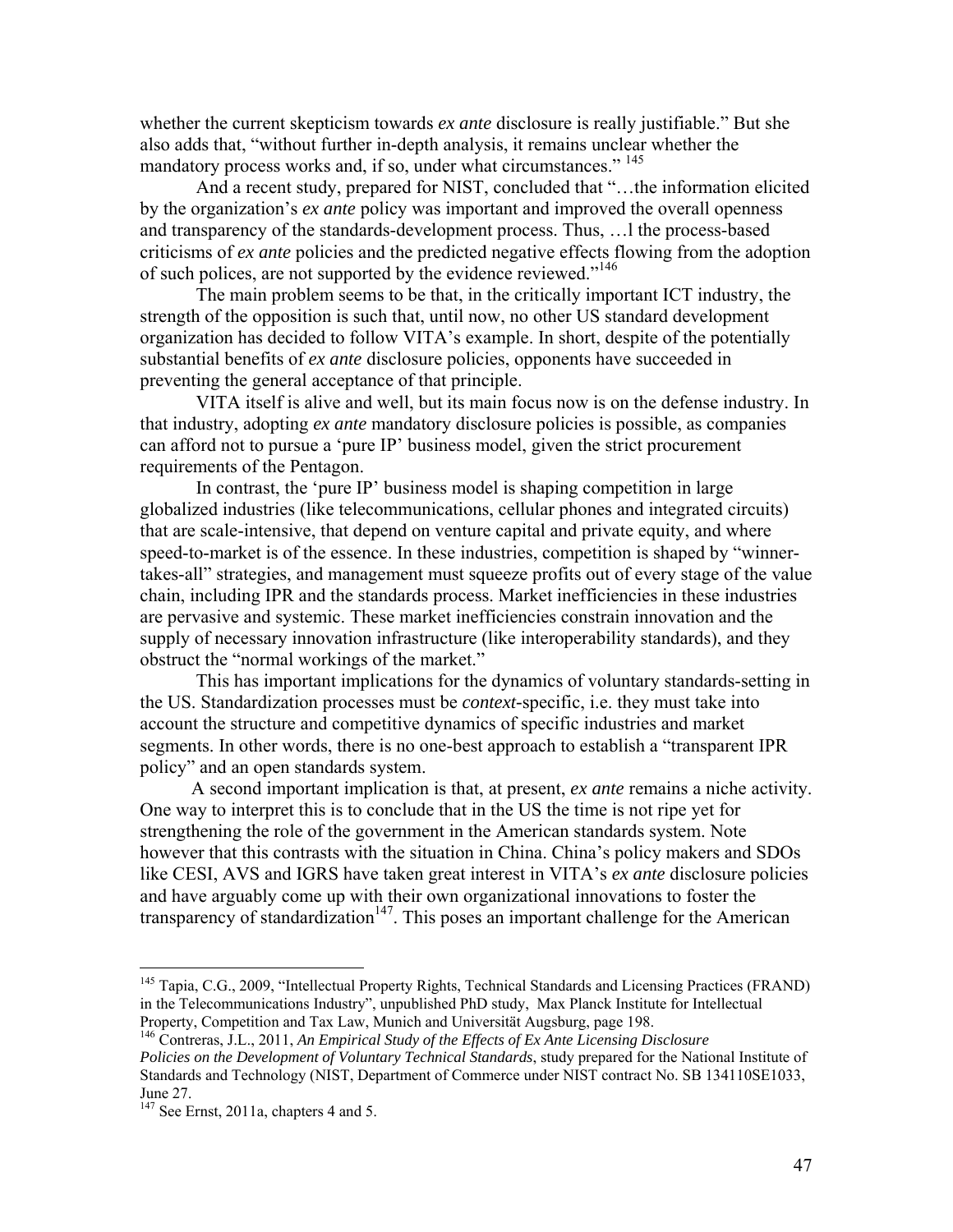standards system and its search for ways to adjust and upgrade that system to the new challenges of rising complexity.

#### **6.5. The "Associative State" – an enduring mechanism of the US standards system?**

In short, the role played by the Federal Government in the evolving US standards system does not easily fit into simple stereotypes. The US standards system is defined by a unique approach to public-private interaction. The private sector dominates, but the Federal government certainly has a role to play.

 The interesting question really is whether the balance between public and private sector has remained unchanged or whether, over time, there have been adjustments. In fact, there is evidence for some shifts in that balance. An authoritative study of the US innovation system since the 1920s shows that conflicting visions have struggled to forge a consensus and to create a unified strategy (Hart, 1998a). The study identifies five alternative strategic visions - conservatism, the "Associative State", reform liberalism, Keynesianism, and the national security state – and traces their shifting influence through different periods.

 For observers outside the US it may be difficult to really understand the concept of the "Associative State". In essence, this concept highlights a defining characteristic of the US standards system, and arguably its greatest strength – "… the central importance of collaborative efforts to set standards in the private sector." (Russell, 2007: p.20) In principle at least, such multilateral cooperation enables "a diverse range of stakeholders from government, industry, and consumers … [to] come together to express their preferences during the standardization process… [It] greatly enhances the likelihood that the resulting standards will be adopted and used."

 But the origins of the concept of the "Associative State" also indicate why China and other countries with a different history and political culture may find it hard to replicate its guiding principles and organizational and governance arrangements. In fact, the concept of the "Associative State" goes back to the aftermath of World War I, when the then Commerce Secretary Herbert Hoover was searching for ways to use government agencies (like the National Bureau of Standards) to work and cooperate with private sector institutions to "reduce waste in industry."<sup>148</sup> The idea was to capture the benefits of engineering and rationalization while also fostering "American Individualism". <sup>149</sup>

 According to David Hart, the concept of the "Associative State" describes a fundamental characteristic of the American innovation system - the role of the state is to remedy "…the informational failures of capitalism through cooperative inter-firm and business-government interaction." (Hart, 1998b: p.420) Hart argues that, despite the twists and turns of antitrust policy and the rise and fall of the welfare state and the warfare state, a basic commitment to an "associative vision" of business-government relations has endured.

 But how sustainable is this "associative vision" of business-government relations in a world where hyper-competition and return on investment are the primary determinants of business decisions? In an email exchange with David Hart, I asked him

<u>.</u>

<sup>&</sup>lt;sup>148</sup> Samuel Krislov, 1997, *How Nations Choose Product Standards and Standards Change Nations,*<br>University of Pittsburgh Press, Pittsburgh.

<sup>&</sup>lt;sup>149</sup> Hawley, E.W., 1974, "Herbert Hoover, the Commerce Secretariat, and the Vision of an 'Associative State', 1921-1928", *The Journal of American History*, 61: 116-140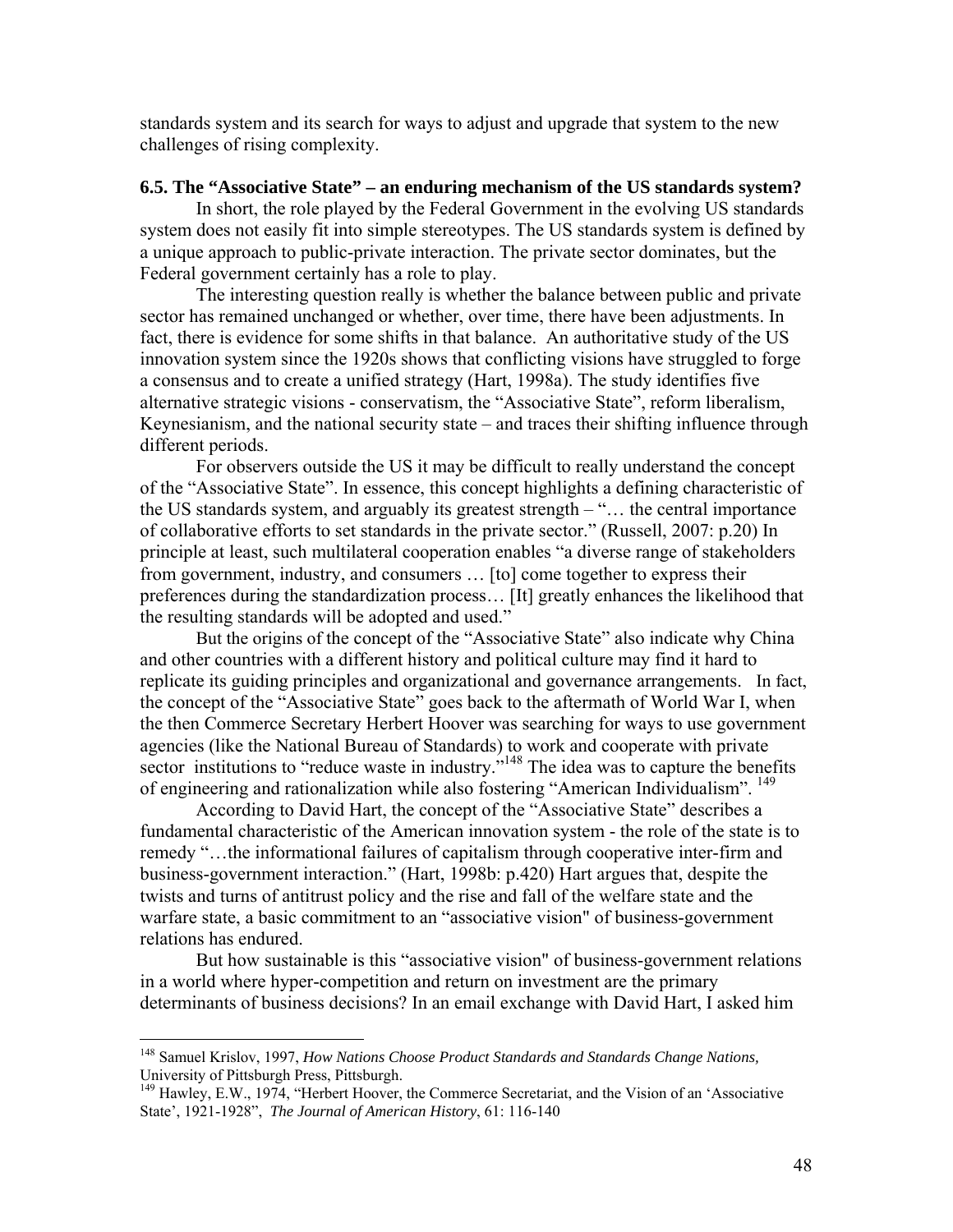(April 24, 2010): "You had written that article before the Bush administration pushed the deregulation agenda to the extreme. When you look at the situation today, would you qualify your earlier statement? Has the "associative vision" of business-government survived?" David Hart answered (April 26, 2010): "… [T]he associative ideal does still live on, especially among moderate Democrats. One area that … uses this model is the "smart grid," in which NIST is setting standards in a collaborative fashion with industry participants."

### **7. The Smart Grid Interoperability project – A new approach to public-private standardization partnerships?**

 The Smart Grid Interoperability project, coordinated by NIST, provides an important example of recent attempts in the US to move beyond the legacy of deregulation and to search for a new approach to public-private standardization partnerships.

#### **7. 1. The challenge of rising complexity**

 $\overline{a}$ 

 The main driving force is the need to cope with the new challenge of rising complexity of technology and the required organizational approaches. The Smart Grid Interoperability project faces a daunting task. "The North American electric power system grid might be the most complex machine ever built," writes Massoud Amin, professor of electrical and computer engineering at the University of Minnesota and an expert on electrical grid security<sup>150</sup>.

 However, today the grid is "aging, inefficient, and congested, and incapable of meeting the future energy needs of the *Information Economy* without operational changes and substantial capital investment over the next several decades."<sup>151</sup>

 According to George Arnold, the NIST coordinator for Smart Grid Interoperability, nothing less than a complete transition is necessary "from today's electric grid, in which there has been a tradition of proprietary interfaces and product customization for individual utilities, to an interoperable grid based on open standards…[This]… is a huge change for the industry." (quoted in Updegrove, 2009a, page  $2)^{152}$  An important task is to accommodate traditional, centralized generation and distribution resources while also facilitating the incorporation of new, innovative Smart Grid technologies, such as distributed renewable energy resources and energy storage.

 The *NIST Framework and Roadmap for Smart Grid Interoperability Standards* describes an unprecedented standardization challenge<sup>153</sup>. To upgrade the existing

<sup>150</sup>Amin, S., 2010, "Securing the Electricity Grid," *The Bridge*, quarterly publication of the U.S. National Academy of Engineering, Volume 40, Number 1, pp. 13-20, Spring

<sup>&</sup>lt;sup>151</sup> "Grid 2003" A National Vision for Electricity's Second 100 Years, United States Department of Energy, Office of Electric Transmission and Distribution (July 20023), p iii., at http://www.climatevision.gov/sectors/electricpower/pdfs/electric vision.pdf. Accessed on May 11, 2010.

 $\frac{152}{152}$  For details, see Testimony of George W. Arnold, National Coordinator For Smart Grid Interoperability, *National Institute of Standards and Technology (NIST)/United States Department of Commerce* before the *Subcommittee on Technology and Innovation Committee on Science, Space, and Technology United States House of Representatives* "Empowering Consumers and Promoting Innovation through the Smart Grid", September 8, 2011.

<sup>153</sup> NIST, 2010, *NIST Framework and Roadmap for Smart Grid Interoperability Standards, Release 1.0*  NIST Special Publication 1108, Office of the National Coordinator for Smart Grid Interoperability, National Institute of Standards and Technology, U.S. Department of Commerce, Washington, D.C..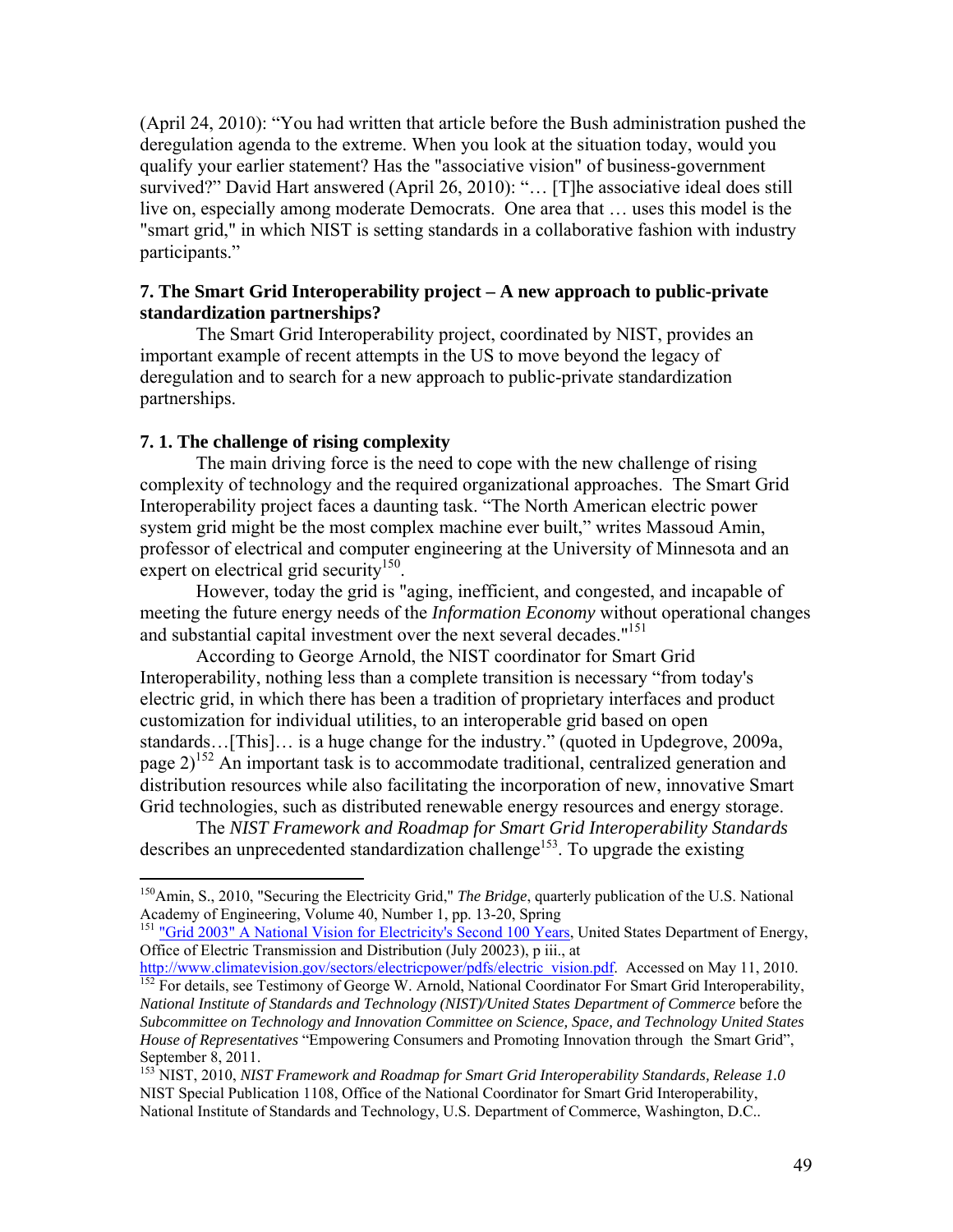patchwork of the North American power system grid, more than 75 existing major standards need to be reviewed, adjusted and approved so that they can work together. In addition, to master the transition to a smart grid, hundreds of new standards, specifications and requirements need to be created in priority areas, such as energy efficiency, energy storage, electric transportation, advanced metering infrastructure, distribution grid management, cyber security, and network communications.

 Rising complexity in the case of the smart grid project results from the inherent limitations of disparate and uncoordinated networks. In the US, 3,100 utilities are involved in the electric power system grid, and more than 15 standard development organizations. This compares with a much simpler ownership structure that the automation of the telecommunications network was facing in the late 1970s. At that time, the US telephone network was all owned by one company. So coming up with a plan and setting standards was easier — it was done by Bell Labs.

 The Smart Grid Interoperability standards also need to account for an extraordinarily complex regulatory environment - in addition to the federal government, there are 51 jurisdictions (50 states plus DC). And to top it all, the project needs to establish effective cooperation within a very short time frame between two industries whose business models and strategies could hardly be more different.

 The utility industry moves slowly, at least partly because of the complex regulatory environment. But equally important for the slow pace of change in this industry is the highly fragmented ownership structure. On the other hand, the providers of information hardware and software for integrating the grid are all from the fast-moving ICT industry where profits depend on speed as well as on strategic patenting. According to one observer, trying to make these two players work together is "… like, over the next week or so, let's solve the Palestinian-Israeli Problem."<sup>154</sup>

 It is obvious that such rising complexity drastically increases requirements for interoperability standards. Specifically, interoperability standards are required for two types of interfaces – interfaces among technology domains ( say between distribution grid management and cyber security), and interfaces among different actors, primarily private firms engaged in all the different industries that are involved in the construction of the integrated Smart Grid. This requires that the interoperability framework should be "flexible, uniform, and technology neutral." (NIST, 2010: page 7)

 A review article by Andrew Updegrove nicely summarizes the rising complexity challenge of Smart Grid project<sup>155</sup>:

*"While there are technical antecedents for such an effort (most obviously, the upgrading of the telecommunications infrastructure), no such initiative in the past has involved so diverse a mix of industries, with such divergent realities and approaches to their respective businesses. Even the contemporaneous and equally ambitious effort to deploy electronic health records (EHRs) nationally pales in* 

1

<sup>154</sup> Bob Gohn, senior analyst at Pike Research, quoted In Harbert,T., 2010,"The not-so-msrat-grid" *EDN,*  May 25, http://www.edn.com/article/print/509094-The\_not\_so\_smart\_grid.php pages 1 and 2, accessed June  $1<sup>st</sup>$ , 2010.

**<sup>155</sup>** Updegrove, A., 2009b, Standards and the Smart Grid: The U.S. Experience, page 20, at http://www.consortiuminfo.org/bulletins/apr09.php#feature, accessed on May 11, 2010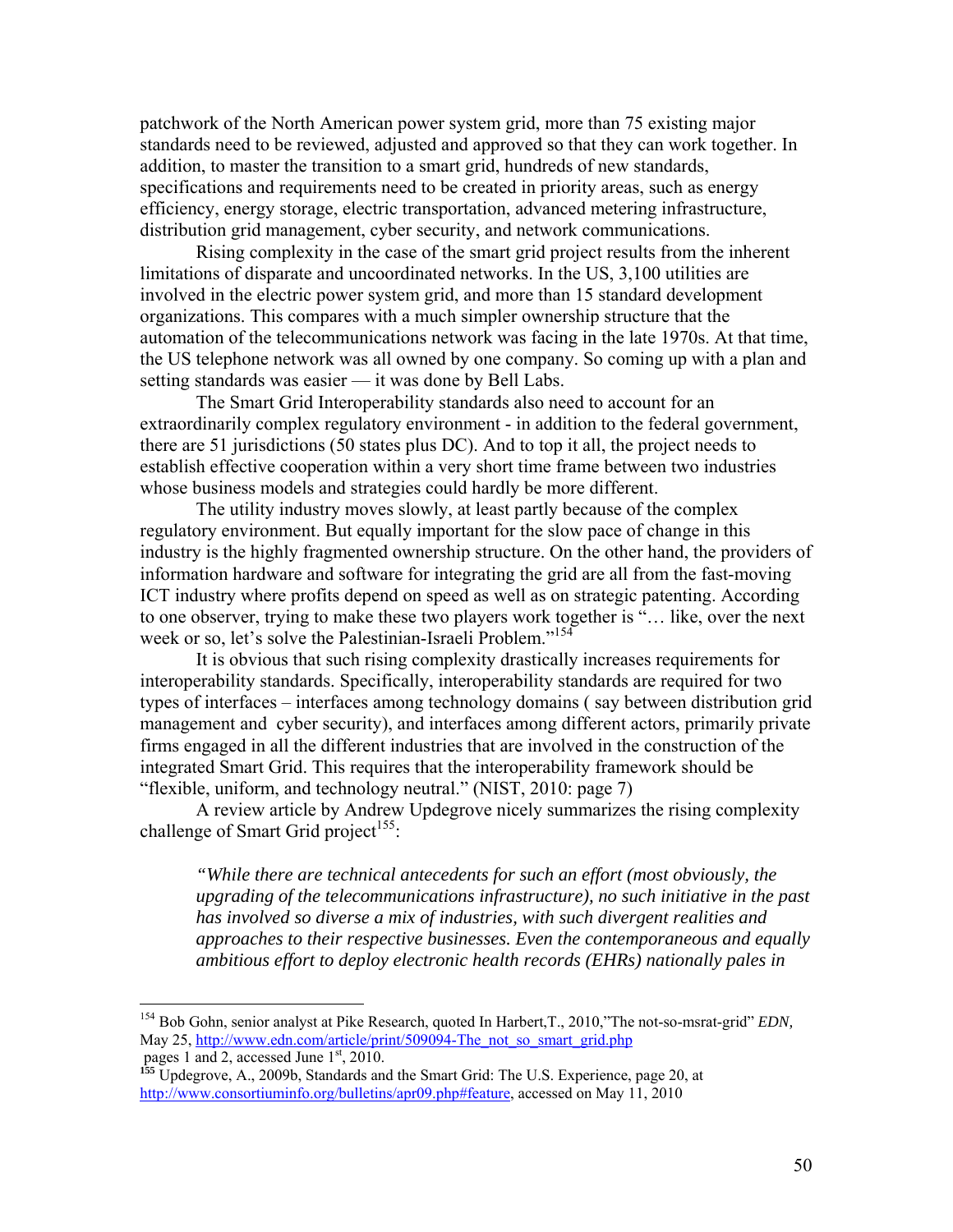*comparison, due to the fact that transition to a Smart Grid will require a larger number of standards to be agreed upon, and the technical areas in which those standards will operate are more diverse."*

#### **7.2. A paradigm shift in US innovation and standards policy?**

 In order to cope with this extraordinary complexity, the Smart Grid is conceived as a "complex system of systems for which a common understanding of its major building blocks and how they interrelate must be broadly shared. NIST has developed a conceptual architectural reference model to facilitate this shared view. This model provides a means to analyze use cases, identify interfaces for which interoperability standards are needed, and to facilitate development of a cyber security strategy."(NIST, 2010: page 8)

NIST believes that

*"interoperability standards …[for the Smart Grid] should be open. This means that the standards should be developed and maintained through a collaborative, consensus-driven process that is open to participation by all relevant and materially affected parties and not dominated by, or under the control of, a single organization or group of organizations. As important, the standards resulting from this process should be readily and reasonably available to all for Smart Grid applications. In addition, Smart Grid interoperability standards should be developed and implemented internationally, whenever practical."*(NIST, 2010: page 9)

 However, on its own, the bottom-up American standardization process that depends on private industry to develop consensus-based voluntary standards is ill-equipped to cope with such complexity. As we have seen, a defining characteristic of the American standards system has been the largely indirect role that the government has played in the development of standards. And since the 1980s, the push towards deregulation has further reduced the government to a largely passive player, allowing private industry to lead the way.

 In the absence of effective coordination, private for-profit companies typically concentrate their efforts on pushing their own proprietary technologies that address specific problems but are not designed to provide solutions for the system as a whole. This leads to the production of many standards that however are poorly coordinated. This approach obviously does not work well for complex, very-large scale technology systems that involve layers and layers of separate standards that need to be identified, harmonized and, most importantly, broadly diffused to an extremely diverse community of standards implementers and users.

 NIST believes that the key to success is a pragmatic approach that uses whatever approach works best and that discards approaches that do not deliver technically sound, open standards quickly. As emphasized by George Arnold:

 *"We are trying to do something with the grid that has not been done before. The interoperability in the telecommunications network is done almost entirely through voluntary standards, and it seems to work. However the electric grid is much more fragmented … and has more a tradition of using proprietary systems. …[Hence]. …[s]ome combination of voluntary and mandatory standards will*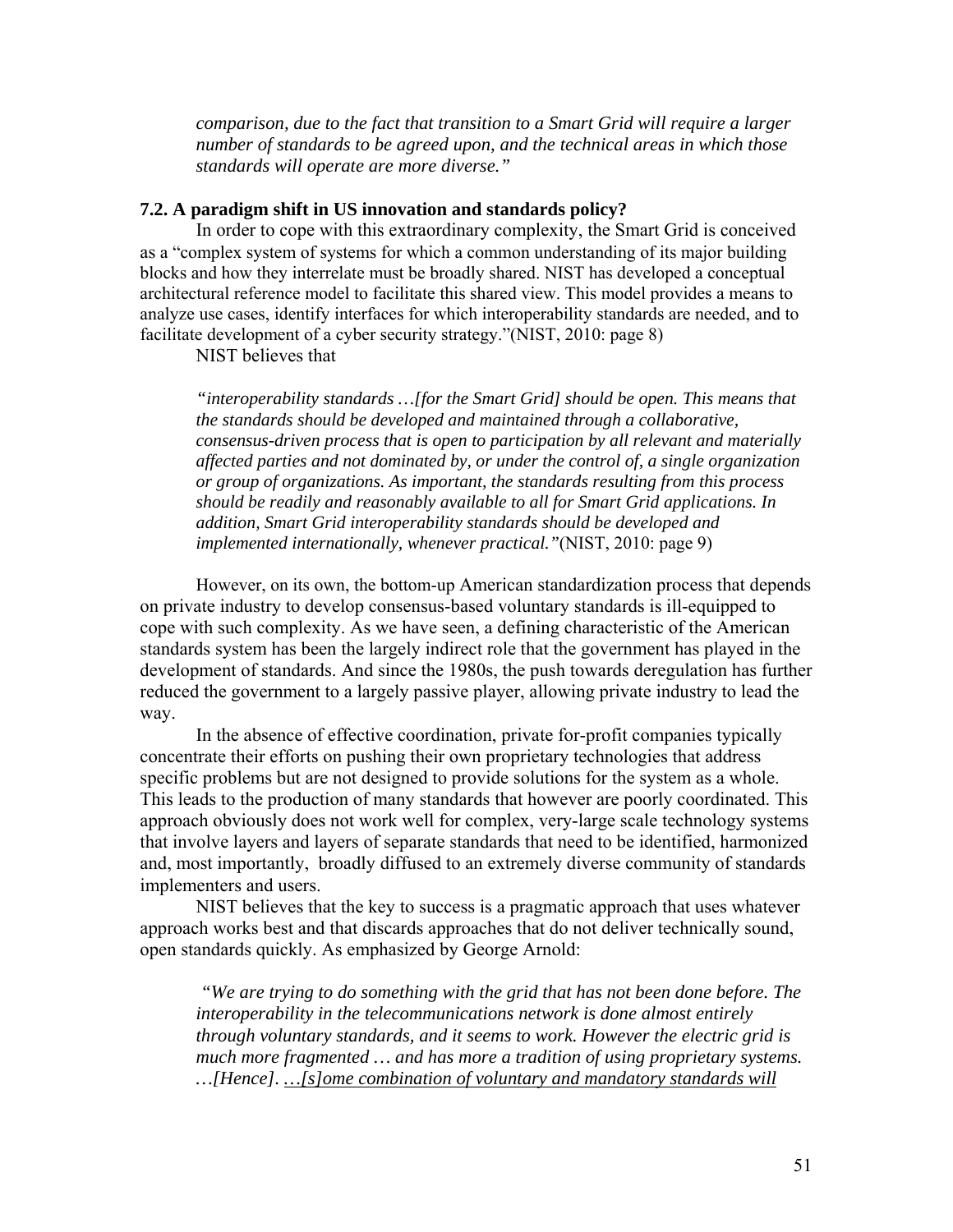*likely be needed [Underlining added, DE].*" (quoted in Updegrove, 2009 a: page 6).

 NIST argues that today such a more flexible approach to standardization is made possible by the ubiquitous use of embedded software in many important standards. In addition, new approaches to programmable system-on chip devices make it possible to continuously update relevant equipment $156$ .

 At the same time, the development of the Smart Grid faces tremendous time pressures. A major initial source of funding, around \$ 11 billion, comes from the Recovery Act of 2009. According to George Arnold, "… [t]here is a concern that we cannot allow these investments to become stranded because the standards are not yet there to ensure interoperability. So the standards work has to move much faster than it usually does." (quoted in Updegrove, 2009a: page 4).To achieve quick results in the context of high complexity further increases the need for 'open' interoperability standards.

 But developing such open standards will only be possible, if new forms of publicprivate standards development partnership are developed. NIST expects that the process of developing the Smart Grid will be a catalyst for developing "new collaborative methods and vehicles for developing and deploying standards in technology-based markets, especially during the early phases when standards – or the lack of standards – can strongly influence the course of further technological development and diffusion and the growth and competitiveness of industries [ underlining added, DE]." (NIST, 2010: page 11)

 In other words, NIST considers the Smart Grid project as an important experimentation field for developing new governance methods and mechanisms for public-private standards development partnerships.

#### **7. 3. Multiple stakeholders with conflicting interests**

 $\overline{a}$ 

 But implementing this concept will not be easy. The Smart Grid project covers many different industries involved in the generation, management, distribution and use of power. This project has attracted an extraordinarily large number of organizations that all seek to shape decisions on the Smart Grid interoperability standards and to profit from them.

 Two powerful incentives explain this strong interest: First, a fairly strong demand pull effect results from the huge size of the market for Smart Grid related products and services. And, second, a large pot of federal money is available in the short term as part of the 2009 stimulus package.

 Hence, the Smart Grid project has to cope with multiple stakeholders with sometimes conflicting interests. An important characteristic is the involvement of a multitude of government agencies. In addition, main stakeholders that seek to shape Smart Grid interoperability standards include private standard-setting organizations and consortia, as well as trade associations and lobbying groups.

<sup>&</sup>lt;sup>156</sup> For a economic analysis of the impact of these new chip design methodologies, see Ernst, D., 2005, "Complexity and Internationalization of Innovation: Why is Chip Design Moving to Asia?", *International Journal of Innovation Management*, 2005, 9(1), March: pages 47-73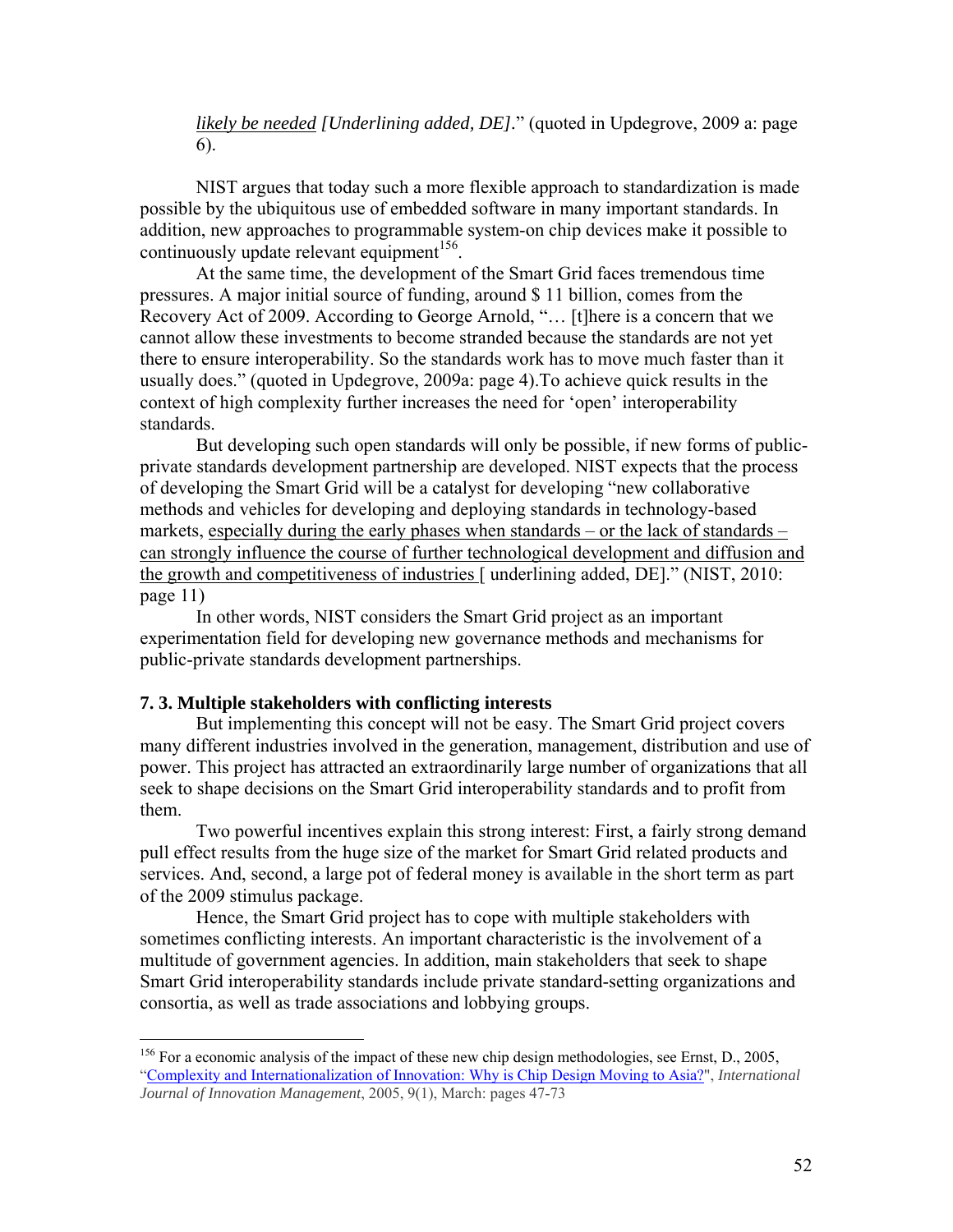#### **7.3.1. The critical role of government agencies**

An important distinguishing feature of the Smart Grid Interoperability project is the prominent role played by government agencies in shaping its agenda and in providing and controlling key resources and project outcomes. Under the *Energy Independence and Security Act of 2007* (EISA) signed into law in December, 2007, the Department of Energy (DoE) has overall responsibility for the Smart Grid Project, while NIST was appointed to coordinate the development of Smart Grid Standards. Both NIST and the DoE's Office of Electricity Delivery and Energy Reliability (OEDER) are co-charged (with the Smart Grid Task Force) with reporting to Congress on a regular basis regarding "the status of Smart Grid deployments and any regulatory or government barriers to continued deployment."<sup>157</sup>

 In addition, the Department of Homeland Security will monitor whether the Smart Grid will be properly secured against cyber attack, and EISA mentions Homeland Security by name as an agency whose input the Secretary of Commerce is to seek in preparing the reports to Congress required by EISA.

#### **7.3.2. Private sector organizations**

1

 A wide range of private sector standard-setting organizations (SSOs) are active in the creation of standards relevant to Smart Grids, and their role is a recognized and essential element of the Smart Grid transition envisioned by Congress in EISA. Several SSOs (IEEE and NEMA) are mentioned by name in Title XIII, Section 1305(a)(2) of EISA). About 15 or so of these SSOs will play an important role in supplying the standards that will populate the Interoperability Framework.

 Some of the most important organizations that are working in this space include IEEE, NEMA, IEC, IETF, NERC, in addition to NIST (for cyber security). There are about 15 organizations in total. In addition to traditional SDOs, consortia such as ZigBee are in the mix. It is interesting to note that ANSI does not play an overly prominent role. As George Arnold puts it diplomatically, "…ANSI also [sic!] has a key role in ensuring there is a good process for standards development and facilitating access to IEC and ISO." (quoted in Updegrove, 2009 a: page 4)

 What matters is that, at least on paper, all private sector players (even the most powerful ones) have agreed to accept the coordinating function of NIST. For standards, that coordinating role is played by George Arnold, the nation's first National Coordinator for Smart Grid Interoperability who was appointed to that role in April 2009. Arnold is a well respected player in the standards community, and a former Vice President at Lucent Technologies' Bell Laboratories, who was active in the development of international standards for Intelligent Networks and IP-based Next Generation Networks.

 The nomination of George Arnold highlights an important strength of the American standards system. Not only have standards association a long history of independence, but they can also draw on a large pool of well educated and experienced

<sup>&</sup>lt;sup>157</sup> U.S. Congress Research Service, 2007, "Energy Independence and Security Act of 2007: A Summary of Major Provisions", prepared by Fred Sissine, Coordinator, Specialist in Energy Polic Policy Resources, Science, and Industry Division, December 21, at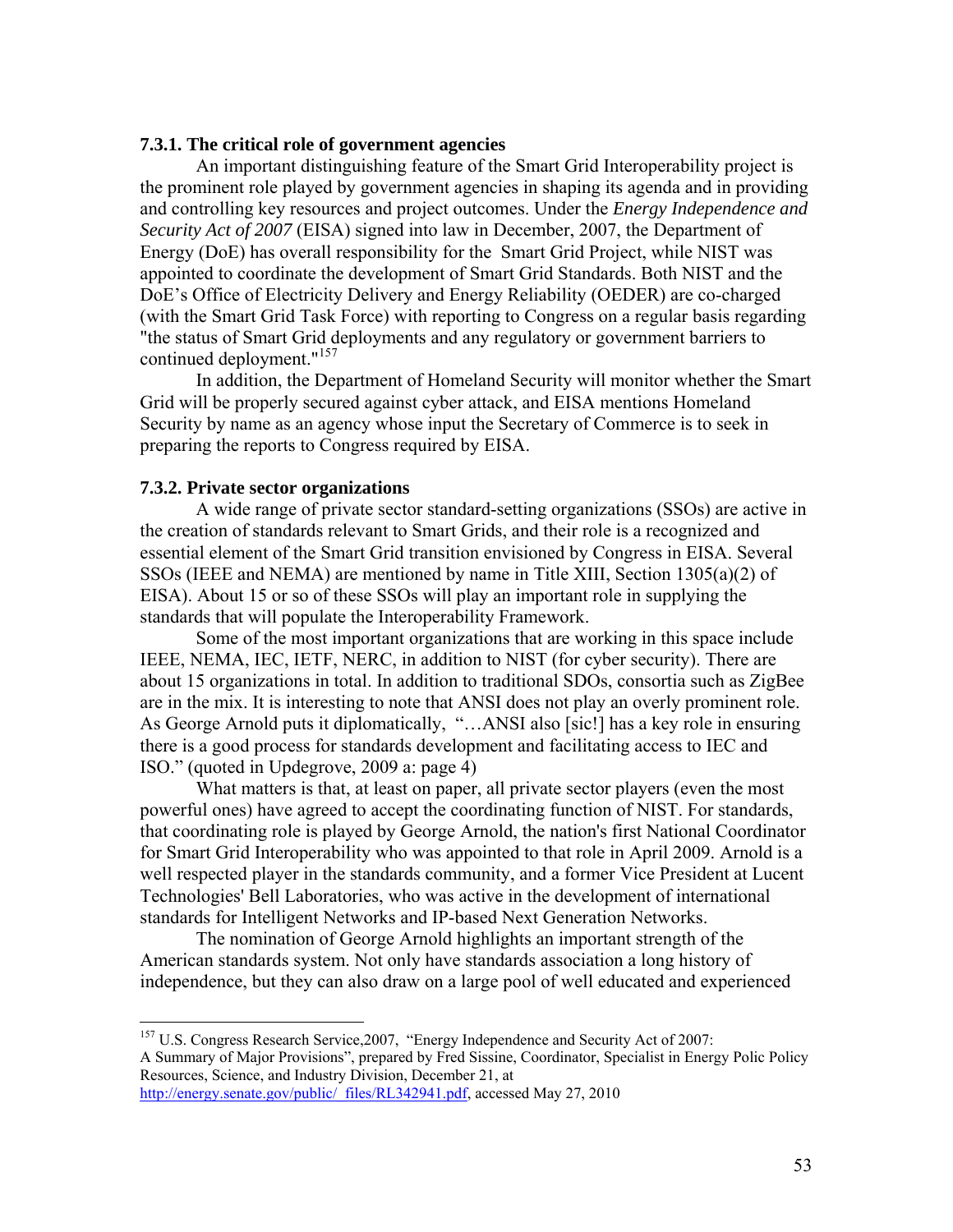standards experts who have developed their own strong peer group networks. In the American system, these individuals can often play a decisive role as gatekeepers, matchmakers and coordinators in shaping the decisions on standardization and in facilitating the implementation of the resulting standards.

 In short, private sector organizations matter in the design and implementation of the Smart Grid project. But it is assumed that, at least initially, private organizations will play second fiddle relative to the role played by government agencies. Private organizations presumably accept this subordinate role, in order to reap the substantial externalities that result from heavy tax-financed public investment in the required R&D, support institutions and infrastructure. An additional explanation for this accommodating position of the private sector may be the high-level attention that the Smart Grid project has received not only from the secretaries of Commerce and Energy, but also from the White House.

 There is in fact Big Money involved in the Smart Grid project. The American Recovery and Reinvestment Act (ARRA) of 2009 has earmarked \$4.3 billion for the smart grid, most of it for demonstration projects and existing deployments. Public-private matching funds are expected to bring total funding to \$8.6 billion. And North American utility spending on Smart Grid (hardware, software and services) is projected to rise from \$ 10.7 billion in 2009, to \$ 13 billion in 2010, \$ 15 billion in 2011, and \$ 17.6 billion in  $2013$ <sup>158</sup> According to one expert, "there's nothing like a few billion dollars dangled in front of a bunch of vendors to get everybody to cooperate and play nice"( Bob Gohn, quoted in Harbert, 2010, page 1).

#### **7.4. Outsourcing of governance to private contractor**

<u>.</u>

 It is an open question however how long this arrangement will last. In fact, it is noteworthy that NIST has decided to use a private for-profit company, *EnerNex Corporation*, to establish the Smart Grid Interoperability Standards Panel (SGIP) as the main body for governing the development of Smart Grid Interoperability Standards. As stated in its \$8.5M contract with NIST. *EnerNex* is tasked to support the agency in its role of coordinating and accelerating development of Smart Grid interoperability standards.

 This outsourcing of key public governance tasks to a private contractor is an institutional approach that reflects some fundamental beliefs of the American standards system. Before discussing the pros and cons of this arrangement, let us first look at the tasks of SGIP and the current membership of SGIP Governing Board.

 SGIP, a group of more than 450 vendors, standards organizations, utilities and related companies, is tasked to perform interoperability tests on the 25 approved standards as well as try to resolve problems or conflicts in the other 50 standards that have not yet been approved. The main tasks of SGIP are

- "to provide a more permanent process with stakeholder representation in order to support the ongoing evolution of the Smart Grid Interoperability Framework;
- to identify and address additional gaps, reflect changes in technology and requirements in the standards;

<sup>&</sup>lt;sup>158</sup> IDC Energy Insights projections, as quoted in Harbert, T., 2010, "The not-so-smart grid", iEDN, May 25. 2010, page 1. athttp://www.edn.com/article/print/509094-The\_not\_so\_smart\_grid.php, accessed May

<sup>27, 2010.</sup> There is no information on whether these data are corrected for inflation, so I assume that these are nominal investment projections.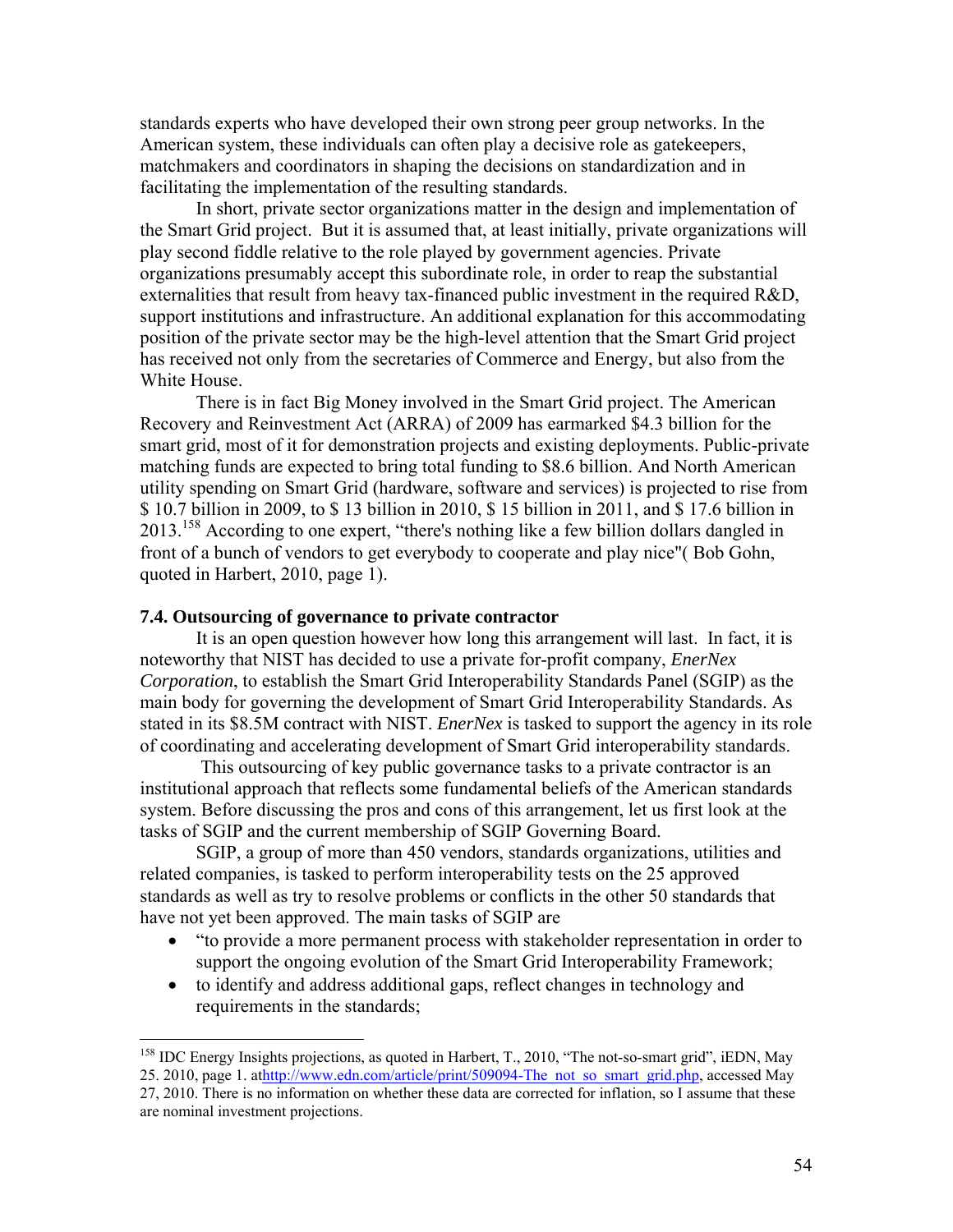• and to provide ongoing coordination of SSO efforts to support timely availability of new or revised Smart Grid standards."(NIST, 2010: page 116)

 As specified in the Energy Independence and Security Act (EISA) of 2007, the SGIP Governing Board is "an open, transparent public-private partnership to support NIST in its primary responsibility to coordinate development of a framework that includes protocols and model standards for information management to achieve interoperability of smart grid devices and systems." In order to maintain a broad perspective of the NIST interoperability framework, the SGIP Governing Board is responsible for approving and prioritizing the work of the SGIP and coordinate necessary resources to effectively implement action plans.

 To ensure all stakeholder categories are fairly represented on the SGIP Governing Board, the criteria for membership includes: extensive experience in one or more stakeholder categories and the ability to support overall SGIP and NIST goals. Current SGIP Governing board members have been selected from over 23 stakeholder categories, including utilities, renewable power producers, standards development organizations, professional societies, manufacturers and vendors, consumers, and IT and system developers.

 The SGIP Governing Board does not directly develop or write standards; rather its stakeholders participate in the ongoing coordination, acceleration, and harmonization of standards development. Key corporate members include for instance Honeywell, Ford Motor Company, Lockheed Martin, Google, ABB Inc, and GE Energy, and corporate industry associations like the National Electrical Manufacturers Association [NEMA].

 Let us now look at some background information on *EnerNex* Corporation, the private contractor used by NIST to establish the main governance body of the Smart Grid project. On its website, *EnerNex* describes itself as a provider of engineering and consulting services, along with software solutions and customization, for the electric power industry, with a focus on the development and application of new and emerging electric power technologies for the Smart Grid<sup>159</sup>. Of particular interest is that the company's senior management have all long professional careers in the power industry and are well connected with key players especially in the development of relevant standards.

 Take Erich W. Gunther, who is Chairman and Co-Founder of EnerNex Corporation<sup>160</sup>. Gunther's CV emphasizes his expertise in helping "EnerNex clients" define their strategic direction in basic R&D, technology, and product development". He has worked in important US power companies, including Electrotek and McGraw-Edison (now Cooper Industries). Most important for our purposes is Mr. Gunther's long involvement in leading positions in national and international standardization organizations, including among others the IEEE PES Intelligent Grid Coordinating Committee and other relevant IEEE task forces; the UtilityAMI working group and OpenHAN task force, various task forces of IEC and Europe's ECE.

<sup>&</sup>lt;sup>159</sup> See www.enernex.com, accessed May 13, 2010.

<sup>&</sup>lt;sup>160</sup> See http://www.enernex.com/staff/staff\_erich.htm, accessed May 13, 2010.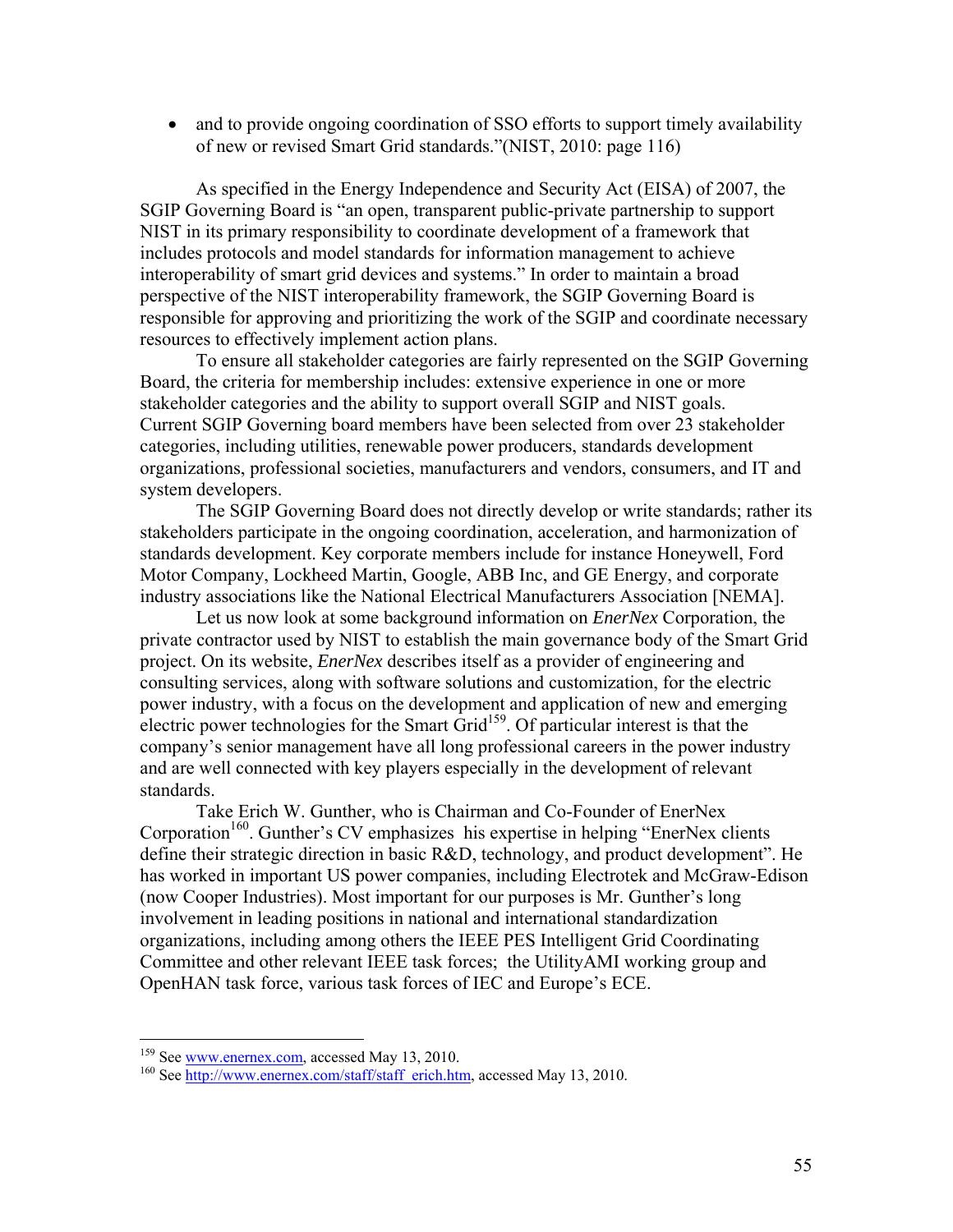This demonstrates again the critical importance that informal peer group networks play in the American standards system where a limited number of key individuals often act as *de facto* gate keepers and coordinators among the diverse private industry players.

#### **6.5. Open questions**

 It is too early to judge whether the Smart grid model of outsourcing key governance functions to private consulting firms provides a robust framework for solving the daunting tasks of the Smart Grid Interoperability Standards project. Speed and efficiency it might well improve, but what about providing a reasonably fair distribution of the costs and the rents to be reaped from Smart Grid standardization?

 In other words, will this outsourcing of governance functions lead to yet another example of skewed distribution of standardization benefits that has haunted much of the standardization in the ICT industry? Or are industry players more willing this time around to compromise, taking into account the greater willingness of Congress to provide the tools for a more active approach to regulation in case of market failures?

 NIST is not overly concerned at this stage that Smart Grid project may be hijacked by powerful industry players. Here is how George Arnold sees it:

*"I have to say that so far I have not seen this to be a big problem. There are a few cases of competitive standards but in the areas I have seen there is market demand for multiple solutions and our standards framework needs to accommodate it. What has pleasantly surprised me is that everyone sees this as a once-in-a-lifetime opportunity to redesign one of the most important infrastructures of the nation, and that if we do this right the pie gets bigger for everyone. There is a level of cooperation that I have not seen before."*(Quoted in Updegrove, 2009a: p.7)

 It is encouraging to see that one of the chief architects of the Smart Grid Interoperability Standards project sees reason for optimism. Nevertheless, we obviously need thorough empirical follow-up research that examines the impacts of this important large-scale standardization experiment.

#### **8. Conclusion**

 The flexibility and bottom-up character of the US market-led system of voluntary standards has been an important source of America's extraordinary record in generating commercially successful innovations. These benefits are well established in historical research, as well as in theory and case studies. Grounded in a tradition of decentralized local self-government, America's standards system has given voice to diverse stakeholders in innovation, and hence has avoided the pitfalls of top-down government centered standards systems that are hard to start and steer, and even harder to adjust or stop once they get going. Examples of these strengths discussed in the paper are the IETF model of system-level standardization for the Internet and intricate arrangements, especially in the IT industry, of outsourcing of component specification tasks that are tedious and time-consuming and that require detailed feedback from customers.

 For countries that seek to upgrade their standards systems, it thus makes sense and study the strengths of the American system. However, the paper documents as well